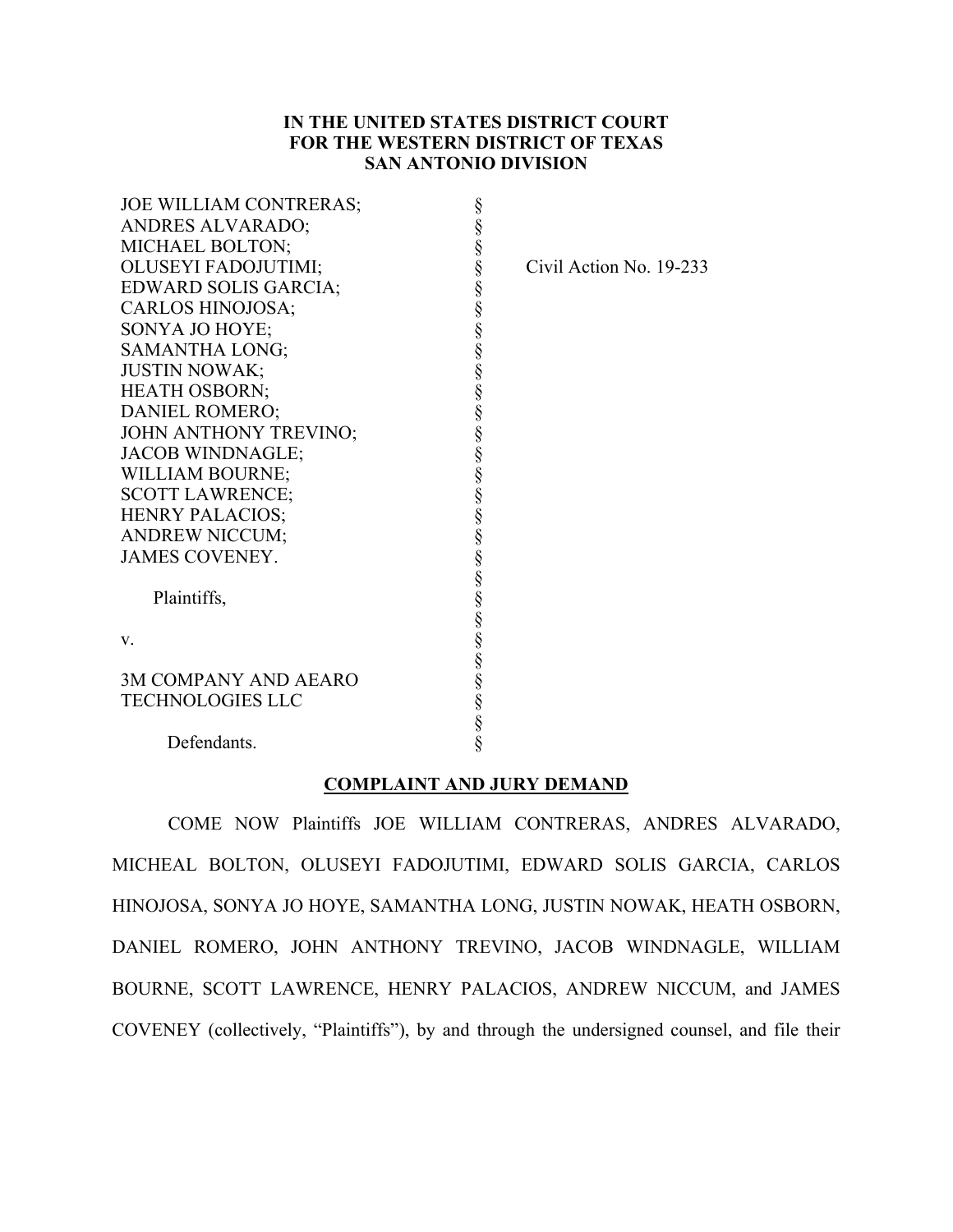Original Complaint and Jury Demand against Defendants 3M COMPANY ("3M") and AEARO TECHNOLOGIES LLC ("Aearo") (both, "Defendants") and respectfully state as follows:

# **I. INTRODUCTION**

1. This is a products liability and negligence case brought by United States military veterans against the designers, manufacturers and marketers of defective combat safety earplugs. Defendants' dual-ended Combat Arms™ earplugs, pictured below, were designed for military use and worn by thousands of service members who trained domestically or were deployed from 2003 to 2015.



**Figure 1.** 3M Dual-Ended Combat Arms™ Earplugs, Version 2 (CAEv2).

2. For 12 years, Defendants sold millions of dollars' worth of dual-ended Combat Arms<sup>™</sup> earplugs to the U.S. military without disclosing design defects that effectively rendered the product useless. Defendants knew their earplugs were too short to be properly inserted into a soldier's ear and that the design defect caused the earplugs to imperceptibly loosen. As a result, thousands of military service members were unwittingly subjected to dangerous, high-decibel sounds of gunfire, aircraft, machinery, and explosions during training and in combat. Many service members, including Plaintiffs, sustained severe and permanent injuries, including partial or total hearing loss and tinnitus.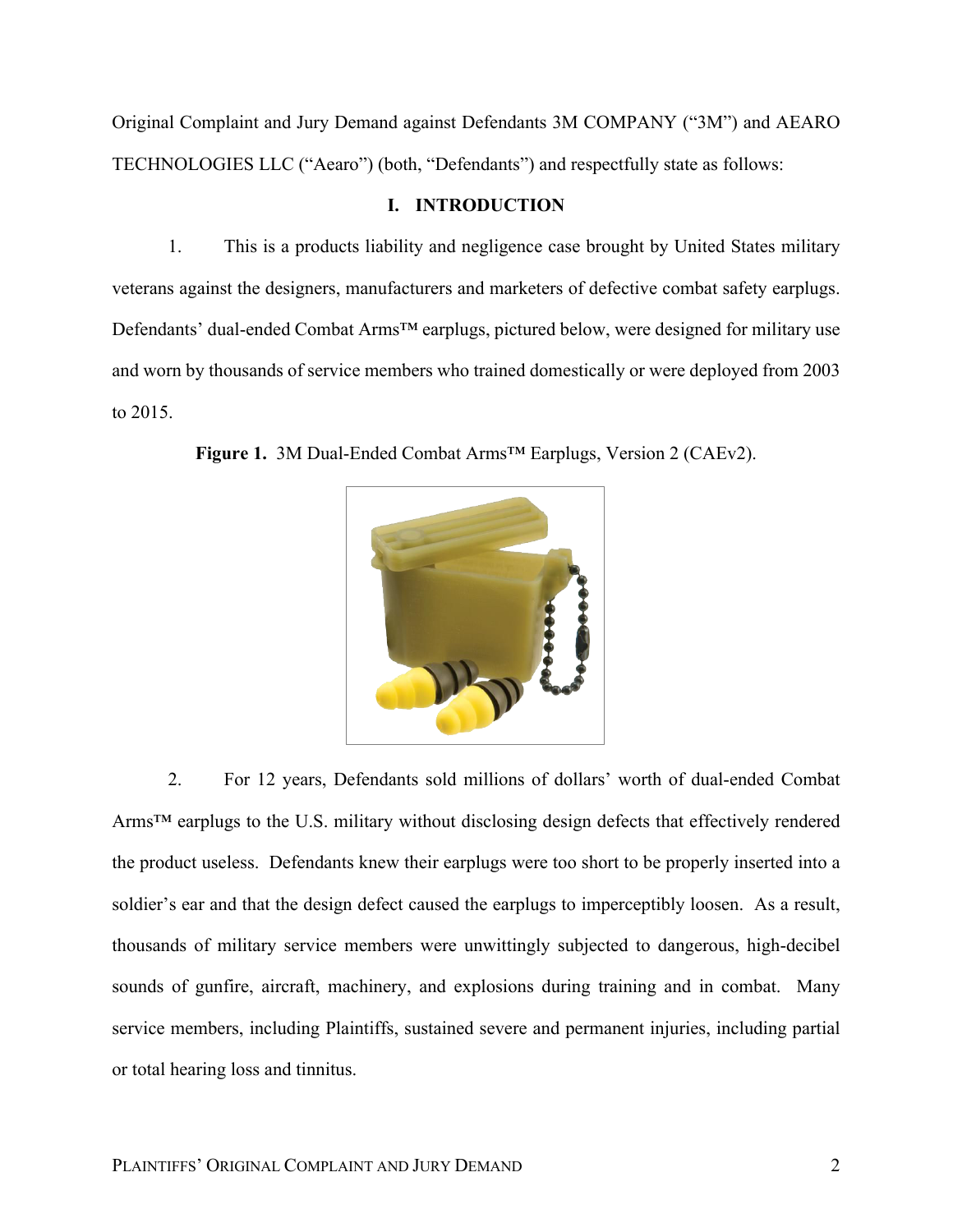3. Tinnitus and hearing loss are the two most prevalent service-connected disabilities among veterans in the United States.<sup>1</sup> Tinnitus is an intermittent or persistent ringing in the ears, but it can also be a hissing, roaring, buzzing, or clicking sound. Tinnitus can be debilitating and life-altering—it can affect job performance, sleep, and contribute to psychological disorders such as depression, anxiety, and post-traumatic stress disorder.<sup>2</sup> The more than 1.7 million veterans currently seeking medical care for tinnitus face additional challenges because the condition is notoriously difficult to diagnose.

4. Defendants knew they were putting Plaintiffs at a high risk of permanent physical injury. Defendants knew about the defect in their dual-ended Combat Arms™ earplugs as early as 2000, when the earplugs failed to pass safety tests. And Defendants *certainly* knew about the defect years later, when they became the exclusive provider of earplugs to the U.S. military. However, Defendants said nothing. Instead, for over a decade they silently raked in millions of dollars as the men and women who risked their lives to protect us were left vulnerable and unprotected.

## **II. PARTIES**

5. Plaintiff Joe William Contreras is a veteran of the United States Army and is a citizen and resident of Bexar County, Texas. Prior to joining the Army, Plaintiff had no signs or symptoms of hearing loss, tinnitus, or any other hearing-related issues. Plaintiff enlisted in the Army in 2000 and served from 2000 to 2014. During this time, Plaintiff was provided with the dual-ended Combat Arms™ earplugs manufactured by Defendants. Plaintiff wore the dual-ended

<sup>&</sup>lt;sup>1</sup> VETERANS BENEFITS ADMINISTRATION, U.S. DEP'T OF VETERANS AFFAIRS, ANNUAL BENEFITS REPORT, FISCAL YEAR 2017, at p. 71, available at https://benefits.va.gov/REPORTS/abr/?\_ga=2.205152144.1477833114.1552016905- 1648364995.1518838902.

<sup>2</sup> Swan, A.A., *et al*., *Prevalence of hearing loss and tinnitus in Iraq and Afghanistan Veterans: A Chronic Effects of Neurotrauma Consortium study*, 349 HEARING RESEARCH 4-12 (2017).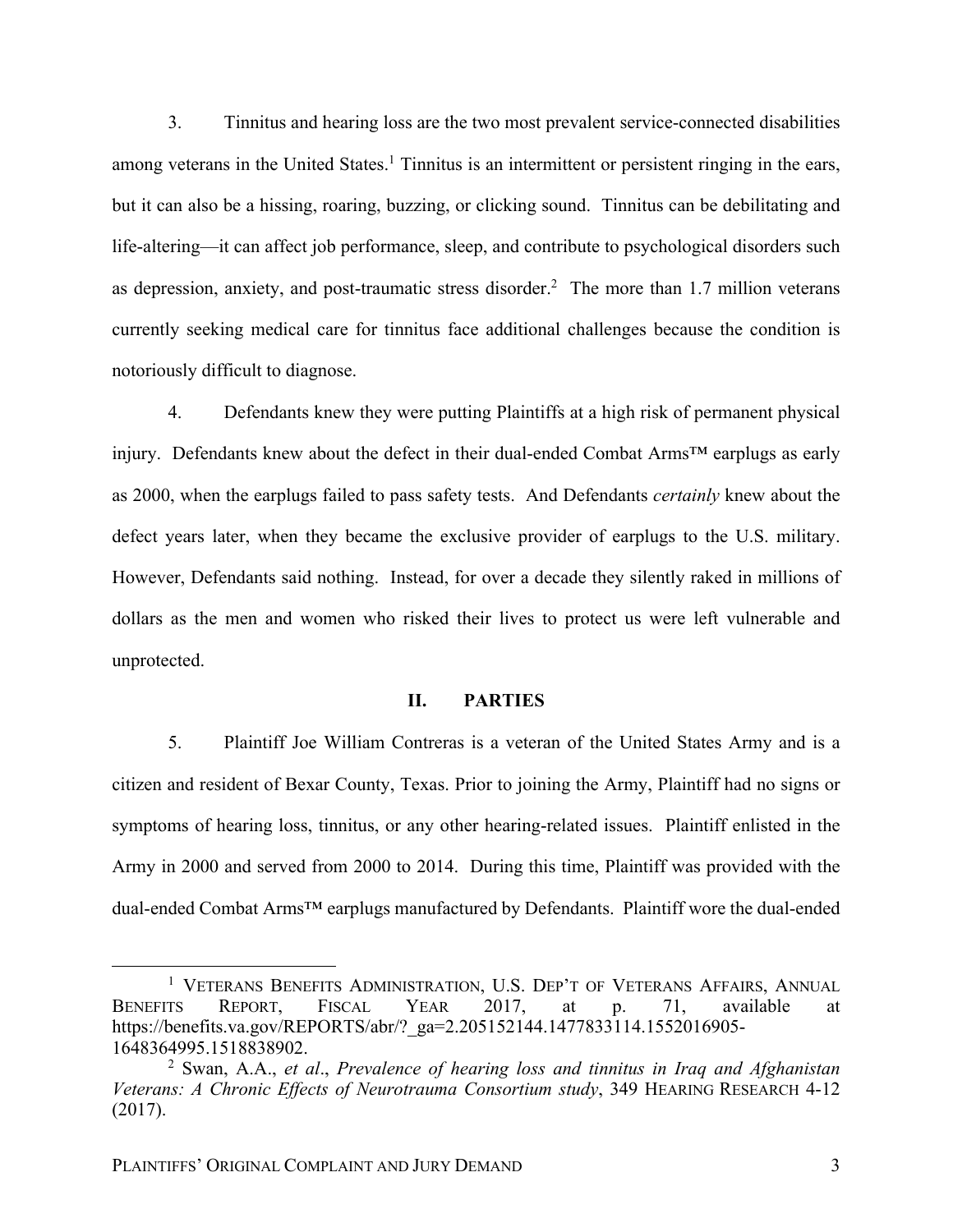Combat Arms™ earplugs while training at Fort Hood, Texas and while deployed in Iraq and Afghanistan. Plaintiff now suffers from tinnitus.

6. Plaintiff Andres Alvarado is a veteran of the United States Navy and is a citizen and resident of Bexar County, Texas. Prior to joining the Navy, Plaintiff had no signs or symptoms of hearing loss, tinnitus, or any other hearing-related issues. Plaintiff enlisted in the Navy in 2000 and served from 2000 to 2016. During this time, Plaintiff was provided with the dual-ended Combat Arms™ earplugs manufactured by Defendants. Plaintiff wore the dual-ended Combat Arms<sup>™</sup> earplugs during pre-deployment training and while deployed. Plaintiff now suffers from hearing-related injuries.

7. Plaintiff Michael Bolton is a veteran of the United States Air Force and is a citizen and resident of Bexar County, Texas. Prior to joining the Air Force, Plaintiff had no signs or symptoms of hearing loss, tinnitus, or any other hearing-related issues. Plaintiff enlisted in the Air Force in 1998 and served from 1998 to 2005. During this time, Plaintiff was provided with the dual-ended Combat Arms™ earplugs manufactured by Defendants. Plaintiff wore the dual-ended Combat Arms™ earplugs while stationed at Edwards Air Force Base, CA, and Minot Air Force Base, ND. Plaintiff now suffers from tinnitus.

8. Plaintiff Oluseyi Fadojutimi is a veteran of the United States Navy and is a citizen and resident of Nueces County, Texas. Prior to joining the Navy, Plaintiff had no signs or symptoms of hearing loss, tinnitus, or any other hearing-related issues. Plaintiff enlisted in the Navy in 2004 and served from 2004 to 2007. During this time, Plaintiff was provided with the dual-ended Combat Arms™ earplugs manufactured by Defendants. Plaintiff wore the dual-ended Combat Arms™ earplugs while stationed at Naval Station Ingleside, Texas. Plaintiff now suffers from tinnitus.

9. Plaintiff Edward Solis Garcia is a veteran of the United States Marine Corps, is a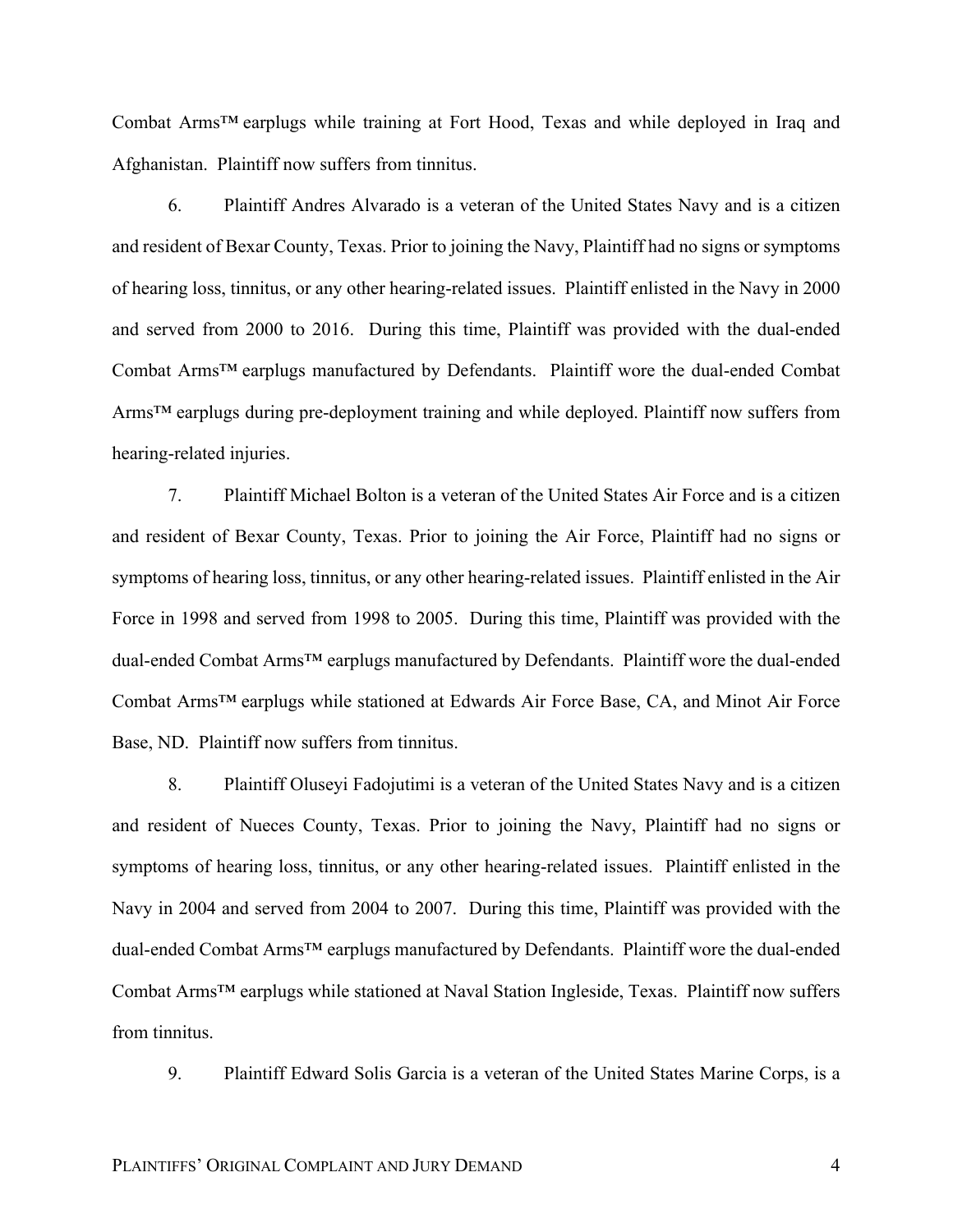citizen and resident of Nueces County, Texas. Prior to joining the Marines, Plaintiff had no signs or symptoms of hearing loss, tinnitus, or any other hearing-related issues. Plaintiff enlisted in the Marines in 1986 and served from 1986 to 2006. During this time, Plaintiff was provided with the dual-ended Combat Arms™ earplugs manufactured by Defendants. Plaintiff wore the dual-ended Combat Arms™ earplugs during pre-deployment training and while deployed. Plaintiff was diagnosed with tinnitus in 2006.

10. Plaintiff Carlos Hinojosa is a veteran of the United States Navy and is a citizen and resident of Bexar County, Texas. Prior to joining the Navy, Plaintiff had no signs or symptoms of hearing loss, tinnitus, or any other hearing-related issues. Plaintiff enlisted in the Navy in 1997 and served from 1997 to 2017. During this time, Plaintiff was provided with the dual-ended Combat Arms™ earplugs manufactured by Defendants. Plaintiff wore the dual-ended Combat Arms<sup>™</sup> earplugs while training, and while deployed. Plaintiff now suffers from hearing loss and tinnitus.

11. Plaintiff Sonya Jo Hoye is a veteran of the United States Army and is a citizen and resident of Virginia Beach, Virginia. Prior to joining the Army, Plaintiff had no signs or symptoms of hearing loss, tinnitus, or any other hearing-related issues. Plaintiff enlisted in the Army in 2009 and served from 2009 to 2011. During this time, Plaintiff was provided with the dual-ended Combat Arms™ earplugs manufactured by Defendants. Plaintiff wore the dual-ended Combat Arms™ earplugs while training at Fort Bliss, Texas and while deployed in Afghanistan. Plaintiff now suffers from hearing loss and tinnitus.

12. Plaintiff Samantha Long is a veteran of the United States Army and is a citizen and resident of Nueces County, Texas. Prior to joining the Army, Plaintiff had no signs or symptoms of hearing loss, tinnitus, or any other hearing-related issues. Plaintiff enlisted in the Army in 1997 and served from 1997 to 2004. During this time, Plaintiff was provided with the dual-ended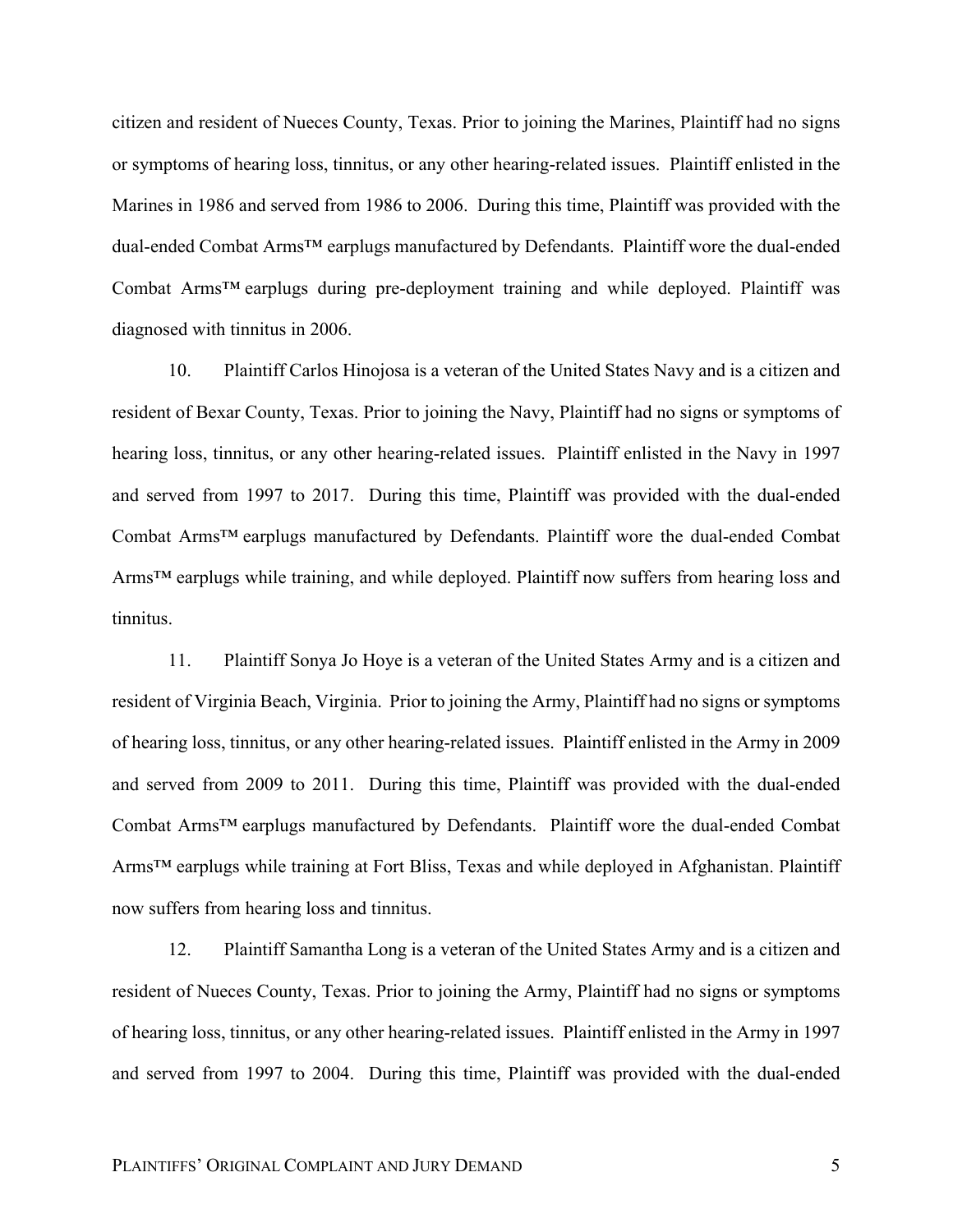Combat Arms™ earplugs manufactured by Defendants. Plaintiff wore the dual-ended Combat Arms™ earplugs while training at Fort Hood, Texas and while deployed at Mannheim Germany. Plaintiff now suffers from hearing loss and tinnitus.

13. Plaintiff Justin Nowak is a veteran of the United States Army and is a citizen and resident of Fort Bend County, Texas. Prior to joining the Army, Plaintiff had no signs or symptoms of hearing loss, tinnitus, or any other hearing-related issues. Plaintiff enlisted in the Army in 2009 and served from 2009 to 2012. During this time, Plaintiff was provided with the dual-ended Combat Arms™ earplugs manufactured by Defendants. Plaintiff wore the dual-ended Combat Arms™ earplugs while training and while deployed in Afghanistan. Plaintiff now suffers from hearing loss and tinnitus.

14. Plaintiff Heath Osborn is a veteran of the United States Army and is a citizen and resident of Bexar County, Texas. Prior to joining the Army, Plaintiff had no signs or symptoms of hearing loss, tinnitus, or any other hearing-related issues. Plaintiff enlisted in the Army in 1998 and served from 1998 to 2004. During this time, Plaintiff was provided with the dual-ended Combat Arms™ earplugs manufactured by Defendants. Plaintiff wore the dual-ended Combat Arms<sup>™</sup> earplugs while training at Fort Campbell, Kentucky and while deployed in Iraq. Plaintiff now suffers from hearing loss.

15. Plaintiff Daniel Romero is a veteran of the United States Army and is a citizen and resident of Nueces County, Texas. Prior to joining the Army, Plaintiff had no signs or symptoms of hearing loss, tinnitus, or any other hearing-related issues. Plaintiff enlisted in the Army in 1984 and served from 1984 to 2005. During this time, Plaintiff was provided with the dual-ended Combat Arms™ earplugs manufactured by Defendants. Plaintiff wore the dual-ended Combat Arms<sup>™</sup> earplugs during pre-deployment training and while deployed. Plaintiff now suffers from hearing related injuries.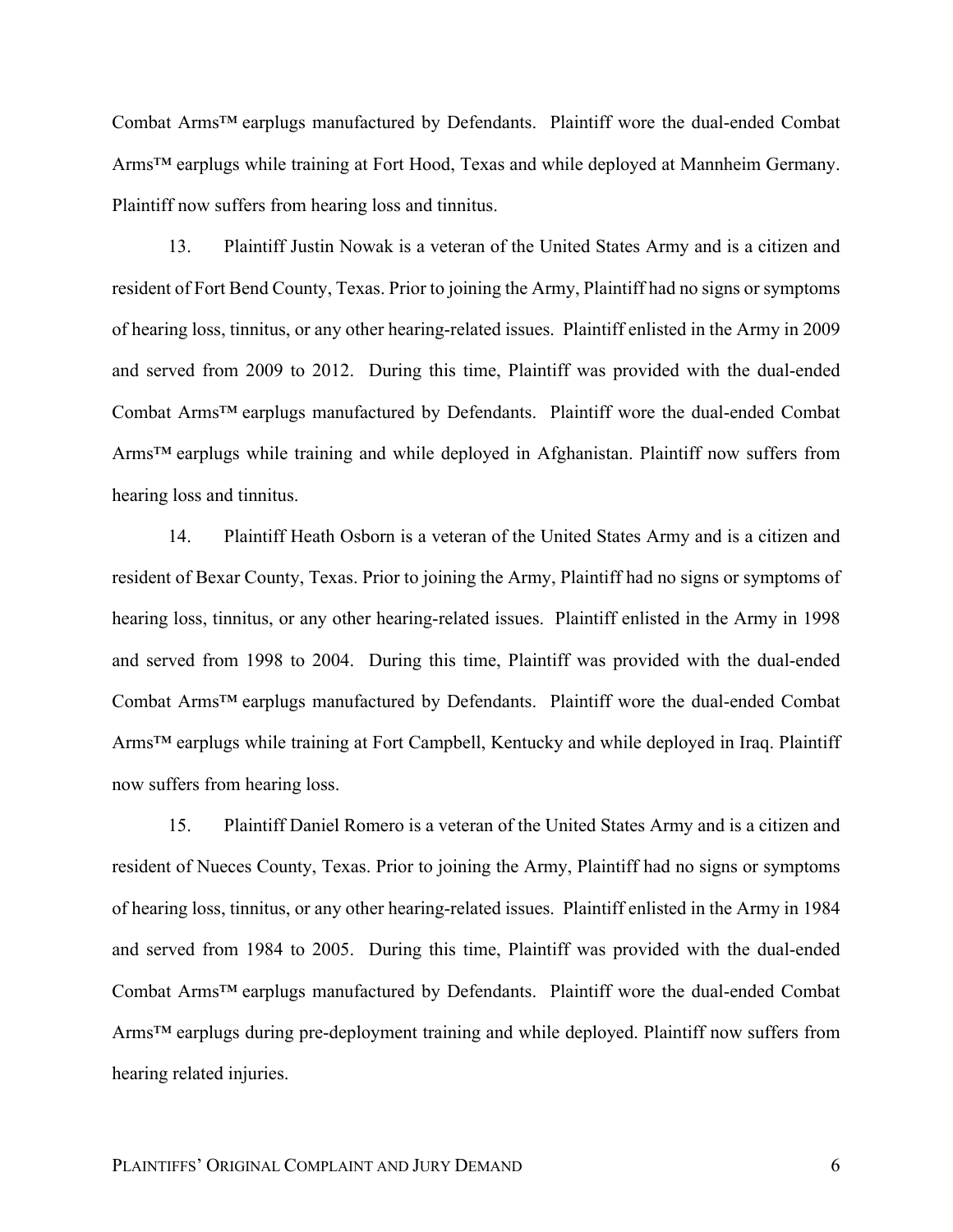16. Plaintiff John Anthony Trevino is a veteran of the United States Army and is a citizen and resident of Bexar County, Texas. Prior to joining the Army, Plaintiff had no signs or symptoms of hearing loss, tinnitus, or any other hearing-related issues. Plaintiff enlisted in the Army in 2006 and served from 2006 to 2012. During this time, Plaintiff was provided with the dual-ended Combat Arms™ earplugs manufactured by Defendants. Plaintiff wore the dual-ended Combat Arms™ earplugs while training at Fort Bliss, Texas and while deployed in Iraq. Plaintiff now suffers from hearing loss and tinnitus.

17. Plaintiff Jacob Windnagle is a veteran of the United States Coast Guard and is a citizen and resident of Nueces County, Texas. Prior to joining the Army, Plaintiff had no signs or symptoms of hearing loss, tinnitus, or any other hearing-related issues. Plaintiff enlisted in the Coast Guard in 2012 and served from 2012 to 2018. During this time, Plaintiff was provided with the dual-ended Combat Arms™ earplugs manufactured by Defendants. Plaintiff wore the dualended Combat Arms™ earplugs while stationed at U.S. Coast Guard Station Buffalo, New York. Plaintiff now suffers from tinnitus.

18. Plaintiff William Bourne is a veteran of the United States Army National Guard and is a citizen and resident of Scottsdale, Arizona. Prior to joining the Army National Guard, Plaintiff had no signs or symptoms of hearing loss, tinnitus, or any other hearing-related issues. Plaintiff enlisted in the Army National Guard in 2007 and served from 2007 to 2015. During this time, Plaintiff was provided with the dual-ended Combat Arms™ earplugs manufactured by Defendants. Plaintiff wore the dual-ended Combat Arms™ earplugs while stationed and training stateside. Plaintiff now suffers from hearing loss and tinnitus.

19. Plaintiff Scott Lawrence is a veteran of the United States Navy Veteran and is a citizen and resident of Richton Park, Illinois. Prior to joining the Navy, Plaintiff had no signs or symptoms of hearing loss, tinnitus, or any other hearing-related issues. Plaintiff enlisted in the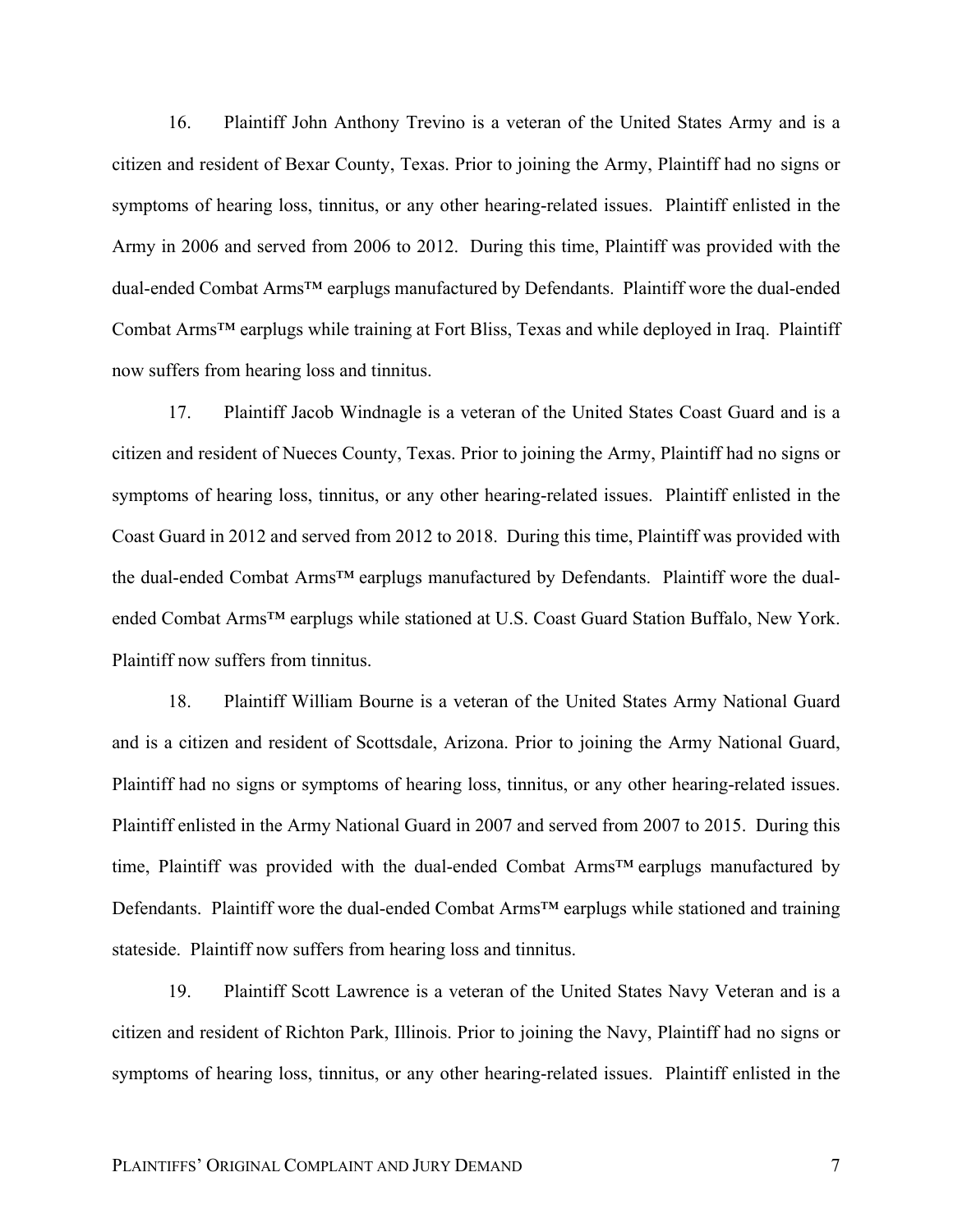Navy in 2007 and served from 2007 to 2011. During this time, Plaintiff was provided with the dual-ended Combat Arms™ earplugs manufactured by Defendants. Plaintiff wore the dual-ended Combat Arms™ earplugs while training at stateside and while deployed in Afghanistan and Iraq. Plaintiff now suffers from tinnitus.

20. Plaintiff Henry Palacios is a veteran of the United States Marine Corps and is a citizen and resident of Bellflower, California. Prior to joining the Marines, Plaintiff had no signs or symptoms of hearing loss, tinnitus, or any other hearing-related issues. Plaintiff enlisted in the Marine Corps in 2002 and served from 2002 to 2006. During this time, Plaintiff was provided with the dual-ended Combat Arms™ earplugs manufactured by Defendants. Plaintiff wore the dual-ended Combat Arms™ earplugs while deployed in Iraq. Plaintiff now suffers from hearing loss and tinnitus.

21. Plaintiff Andrew Niccum is a veteran of the United States Army and is a citizen and resident of Alexandria, Indiana. Prior to joining the Army, Plaintiff had no signs or symptoms of hearing loss, tinnitus, or any other hearing-related issues. Plaintiff enlisted in the Army in 1996 and served from 1996 to 2017. During this time, Plaintiff was provided with the dual-ended Combat Arms™ earplugs manufactured by Defendants. Plaintiff wore the dual-ended Combat Arms™ earplugs while training at Fort Benning, Georgia. Plaintiff now suffers from tinnitus.

22. Plaintiff James Coveney is a veteran of the United States Army National Guard and is a citizen and resident of Plymouth, Massachusetts. Prior to joining the Army National Guard, Plaintiff had no signs or symptoms of hearing loss, tinnitus, or any other hearing related issues. Plaintiff enlisted in the Army National Guard in 1999 and served from 1999 to 2011. During this time, Plaintiff was provided with the dual-ended Combat Arms™ earplugs manufactured by Defendants. Plaintiff wore the dual-ended Combat Arms<sup>™</sup> earplugs during pre-deployment training and while deployed to Iraq. Plaintiff now suffers from tinnitus.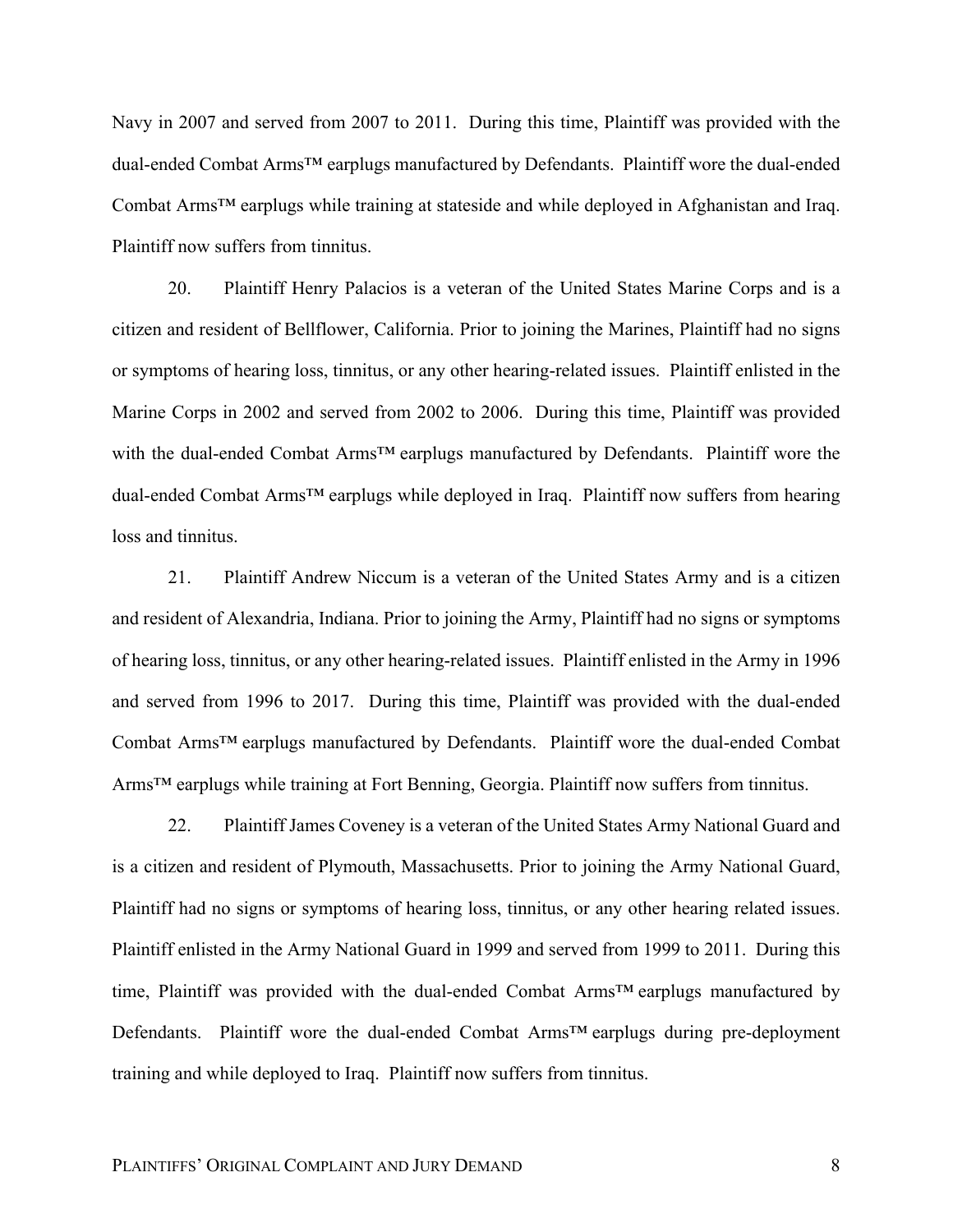23. Defendant 3M Company is corporation organized and existing under the laws of the State of Delaware with its principal place of business located at 3M Center, Building 224-5N-40, St. Paul, Minnesota 55144. Defendant 3M Company is engaged in the business of designing, manufacturing, and selling safety products, including earplugs. Defendant is a multinational conglomerate with a dominant market share of hearing protection devices, which includes the dualended Combat Arms™ earplugs at issue in this suit. Defendant 3M Company is registered to transact business in Texas and may be served with process on its registered agent, Corporation Service Company d/b/a CSC-Lawyers Incorporating Service, 211 East 7th Street, Suite 620, Austin, Texas 78701.

24. Defendant Aearo Technologies LLC is a limited liability company formed in Delaware with its principal place of business located at 5457 West 79th Street, Indianapolis, Indiana 46268. Defendant Aearo is engaged in the business of designing, manufacturing, and selling safety products, including earplugs. In 2009, Defendant 3M acquired Defendant Aearo, then organized as Aearo Technologies Inc., and assumed its liabilities. Defendant Aearo is registered to transact business in Texas and may be served with process on its registered agent, Corporation Service Company d/b/a CSC-Lawyers Incorporating Service, 211 East 7th Street, Suite 620, Austin, Texas 78701.

#### **III. JURISDICTION**

25. This Court has jurisdiction over this lawsuit pursuant to 28 U.S.C. § 1332(a)(1) because Plaintiffs and Defendants are citizens of different states and the amount in controversy exceeds the sum or value of \$75,000.00, exclusive of interest and costs.

26. Personal jurisdiction over Defendants is proper because Defendants have, and continue to, engage in business in Texas. Defendants sold and distributed dual-ended Combat Arms™ earplugs to military bases throughout the State of Texas from 2003 to 2015.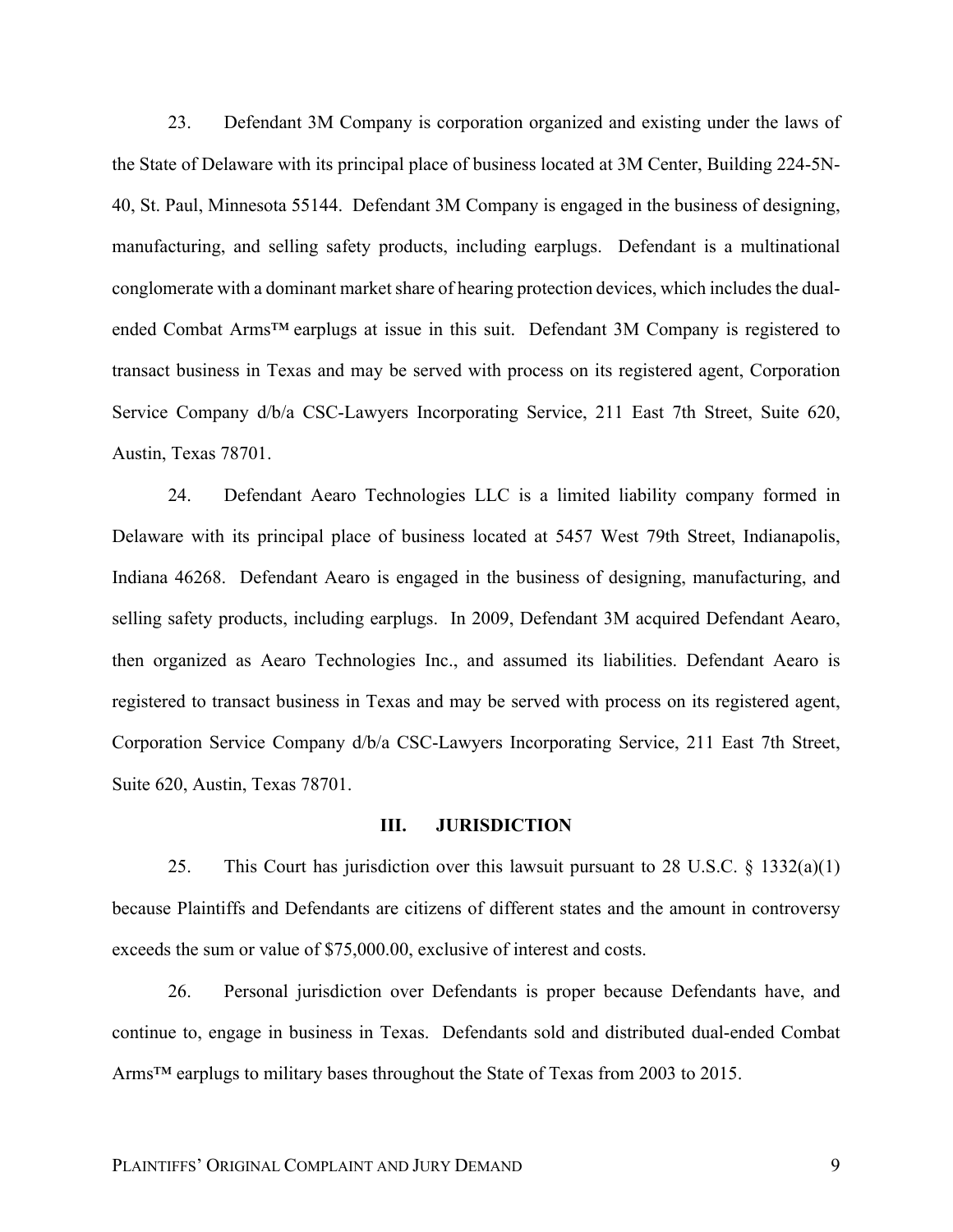27. Plaintiffs' claims arise out of Defendants' purposeful contacts with the State of Texas. Defendants marketed the earplugs in Texas as a safety device specifically designed to protect service members from hearing loss and the damaging impulse sounds of explosions and gunfire. The dual-ended Combat Arms<sup>™</sup> earplugs were standard issue for active servicemen and women, such as Plaintiffs, who were stationed at military installations across Texas. In fact, Plaintiffs were first provided with the defective earplugs in Texas, wore the defective earplugs at various military installations in the State, and were diagnosed or treated with hearing issues in Texas.

# **IV. VENUE**

28. Venue is proper in this District under 28 U.S.C. § 1391(b)(2) because a substantial part of the events or omissions giving rise to this claim occurred in the District. Specifically, Defendants distributed dual-ended Combat Arms™ earplugs to United States military installations in the District and this conduct relates to and is the cause of Plaintiffs' injuries.

# **V. CONDITIONS PRECEDENT**

29. All conditions precedent to recovery have been performed, waived, or have occurred.

## **VI. FACTUAL ALLEGATIONS**

30. On July 26, 2018, Defendants agreed to pay \$9.2 million to resolve allegations brought under the *qui tam* provisions of the False Claims Act that they knowingly sold defective earplugs to the U.S. military.<sup>3</sup> The lawsuit revealed that hundreds of thousands of active and retired United States servicemen and women may have suffered significant hearing loss, tinnitus,

 <sup>3</sup> *See United States of America ex rel. Moldex-Metric, Inc. v. 3M Company*, in the United States District Court for the District of South Carolina, Columbia Division; Case No. 3:16-1533- MBS.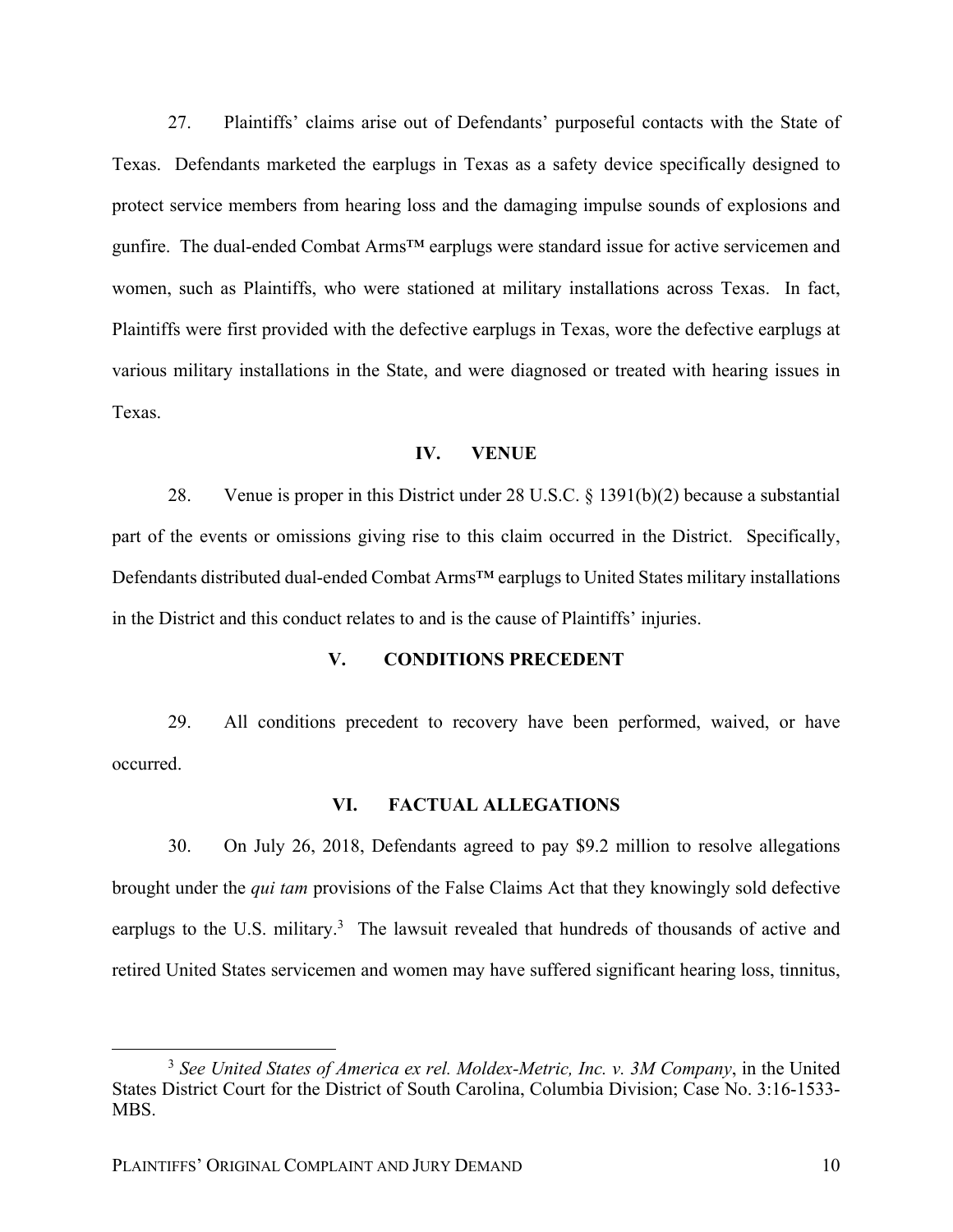or other serious injuries from using these earplugs while serving.4

# **A. Defendants Won an Exclusive Government Contract by Falsely Certifying that their Dual-Ended Combat Arms Earplugs Complied with Federal Regulatory Standards**

31. In the late 1990s, the U.S. military began to discuss the development of a new type of combat earplug that would have two insertable ends, with each end offering a different level of sound attenuation. The military was interested in this type of earplug because it would eliminate the need for soldiers to carry two sets of earplugs to get two different levels of noise protection. Defendants<sup>5</sup> sought to become the exclusive supplier of earplugs to the military by developing dual-ended Combat Arms earplugs that met the military's specifications. In 2003, Defendants submitted a bid in response to the military's Request for Proposal ("RFP") and entered into an Indefinite Quantity Contract ("IQC") to become the exclusive supplier of earplugs to the military.

32. Before submitting a bid on the IQC for selective attenuation earplugs, the military required bidders to certify that their product met the performance and testing criteria established by federal regulations.

33. The level of noise protection provided by earplugs is measured by a standardized rating system, or a Noise Reduction Rating ("NRR"). NRR testing and labeling of earplugs is governed by federal regulations promulgated by the Environmental Protection Agency ("EPA") pursuant to the Noise Control Act, 42 U.S.C. § 4901 *et seq*. Specifically, 40 C.F.R. § 211.206-1

 <sup>4</sup> As 3M explained in a press release trumpeting its sale of dual-ended Combat Arms™ earplugs to the military, "[t]innitus, often referred to as 'ringing in the ears,' and noiseinduced hearing loss can be caused by a one-time exposure to hazardous impulse noise, or by repeated exposure to excessive noise over an extended period of time." Press Release, 3M Co., 3M Hearing & Prot. Device Now Added to the Fed. Procurement List (Aug. 30, 2012)*,* available at https://news.3m.com/press-release/3m-hearing-protection-devices-now-added-federalprocurement-list (attached hereto and incorporated herein as **Plaintiffs' Exhibit 1**).

<sup>5</sup>Defendant Aearo Technologies LLC, formerly known as Aearo Technologies, Inc., manufactures and sells hearing protection devices and other protective gear for both commercial and defense markets, including the United States military. The Combat Arms™ earplugs were first developed and sold by Aearo Technologies, Inc. In 2008, 3M acquired Aearo Technologies Inc. and assumed its liabilities.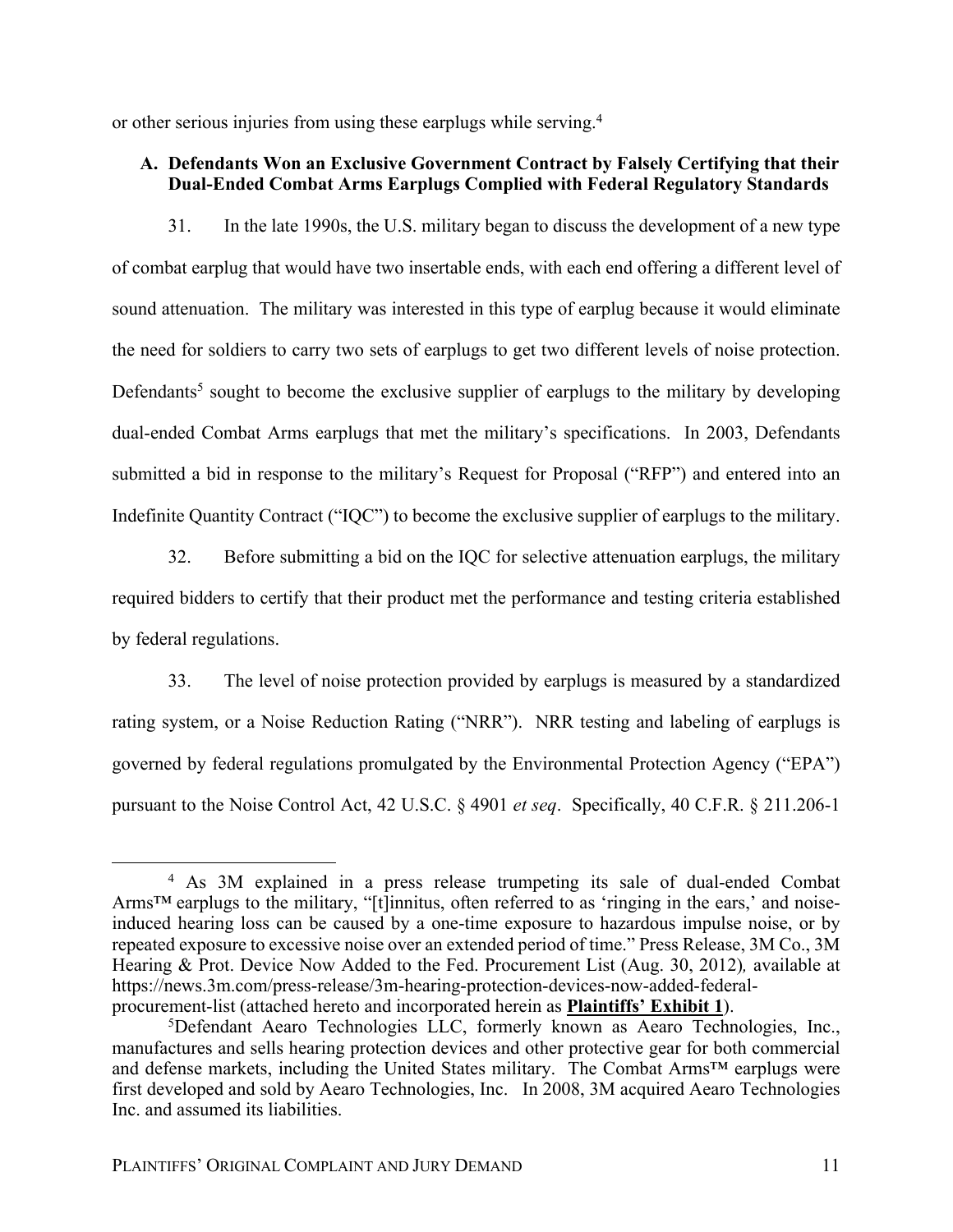provides:

The value of sound attenuation to be used in the calculation of the Noise Reduction Rating must be determined according to the Method for the Measurement of Real-Ear Protection of Hearing Protectors and Physical Attenuation of Earmuffs." This standard is approved as the American National Standards Institute Standard (ANSI-STD) S3.19-1974.6

34. Further, 40 C.F.R. § 211.204-4(e) requires that specific "supporting information"

accompany hearing protection devices sold in the United States:

"The following minimum supporting information must accompany the device in a manner that insures its availability to the prospective user…**Instructions as to the proper insertion or placement of the device**."

35. The U.S. military may only purchase earplugs that meet the testing standards

established by the U.S. Army Public Health Command, Army Hearing Program, or equivalent standards established by other branches of the military.

36. Since 2003, Defendants were awarded multiple IQCs in response to RFPs published

by the military requesting bids to supply non-linear, selective attenuation earplugs. Each time, the

U.S. military required all bidders to certify that the earplugs complied with the Salient

Characteristics of Medical Procurement Item Descriptions (the "Salient Characteristics") set forth

in its RFPs.<sup>7</sup> The relevant Salient Characteristics included the following:<sup>8</sup>

2.1.1 Ear plugs shall be designed to provide protection from the impulse noises created by military firearms, while allowing the wearer to clearly hear normal speech and other quieter sounds, such as voice commands, on the battlefield.

 <sup>6</sup> ACOUSTICAL SOC'Y OF AM., ACOUSTICAL SOCIETY OF AMERICA STANDARD METHOD FOR THE MEASUREMENT OF REAL-EAR PROTECTION OF HEARING PROTECTORS AND PHYSICAL ATTENUATION OF EARMUFFS: STD-1-1975 (attached hereto and incorporated herein as **Plaintiffs' Exhibit 2**).

 $7$  Department of Defense, Form 1449, Solicitation/Contract/Order for Commercial Items, No. SP0200-06-R-4202 (4 Aug. 2006) (attached hereto and incorporated herein as **Plaintiffs' Exhibit 3**).

<sup>8</sup> On information and belief, the Salient Characteristics set forth in the attached Exhibit 3 were the same across all military RFPs for solicitation of non-linear, selective attenuation earplugs.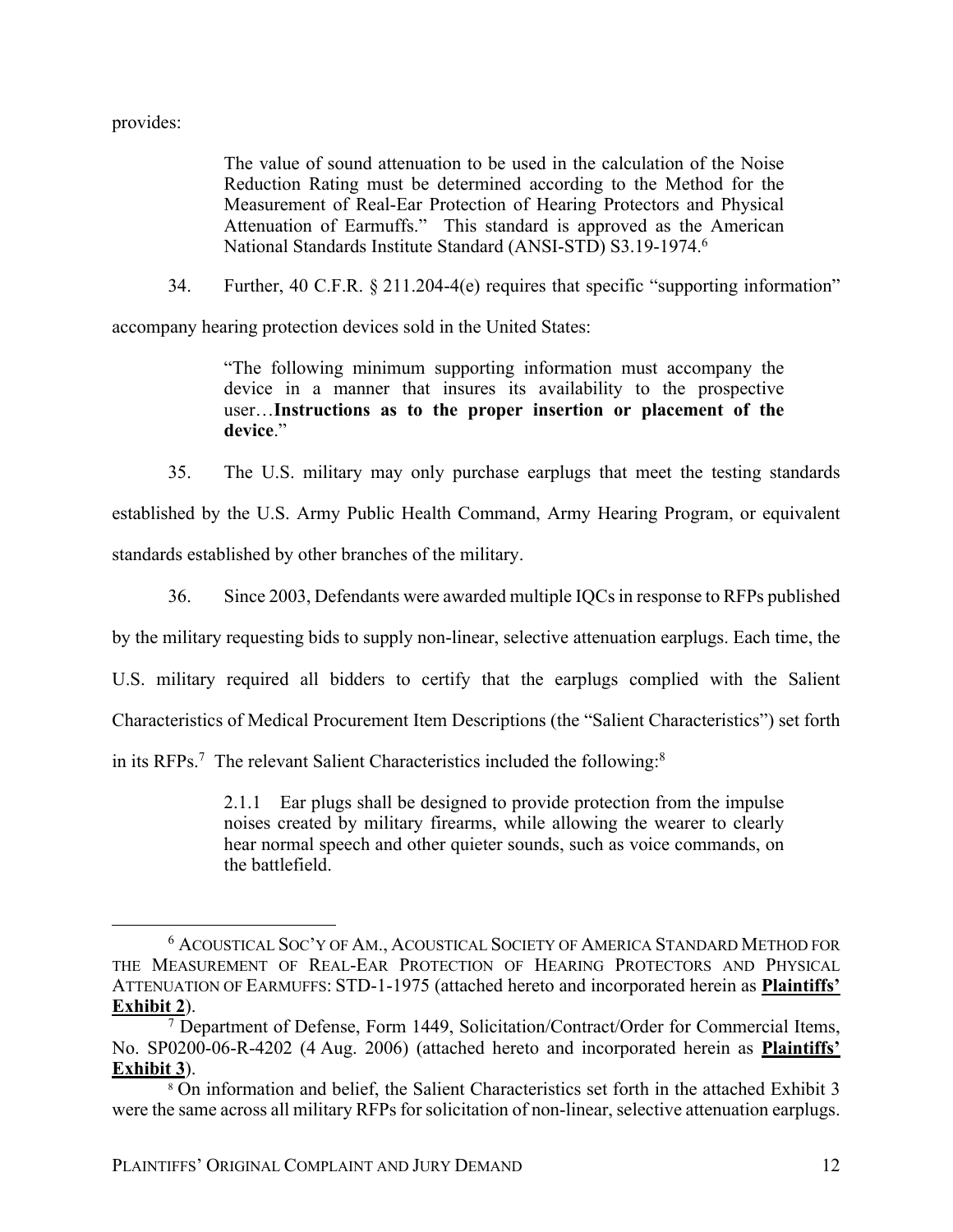2.2 **Sound attenuation.** At each frequency listed below, each of the ear plug shall provide the level of sound attenuation as specified. Sound attenuation shall be measured in decibels (dB).

|                        | SOUND ATTENUATION OF THE CAMOUFLAGE<br>GREEN END OF THE EAR PLUG |                        | SOUND ATTENUATION OF THE YELLOW END<br>OF THE EAR PLUG |
|------------------------|------------------------------------------------------------------|------------------------|--------------------------------------------------------|
| Sound<br>Frequency, Hz | Minimum Mean<br>Attenuation, dB                                  | Sound<br>Frequency, Hz | Minimum and Maximum<br>Mean Attenuation, dB            |
| 125                    | $25$ dB                                                          | 125                    | $0$ dB to $10$ dB                                      |
| 250                    | $25$ dB                                                          | 250                    | $0$ dB to $10$ dB                                      |
| 500                    | 25 dB                                                            | 500                    | $0$ dB to $10$ dB                                      |
| 1000                   | 25 dB                                                            | 1000                   | 5 dB to 15 dB                                          |
| 2000                   | 30 dB                                                            | 2000                   | 10 dB to 20 dB                                         |
| 4000                   | 35 dB                                                            | 4000                   | 10 dB to 20 dB                                         |
| 8000                   | 40dB                                                             | 8000                   | 10 dB to 25 dB                                         |

2.2.2 The sound attenuation of both ends of the ear plugs shall be tested in accordance with ANSI S3.19. […]

2.4 **Workmanship**. The ear plugs shall be free from all defects that detract from their appearance or impair their serviceability.

2.5 **Instructions**. Illustrated instructions explaining the proper use and handling of the ear plugs shall be supplied with each unit.<sup>9</sup>

4.5 Contractor Certification. The contractor shall certify that the product offered meets the salient characteristics of this document [...]

37. Defendants developed dual-ended Combat Arms™ earplugs and certified to the military that they met all Salient Characteristics listed in the RFP. According to Defendants, they had designed their earplugs to provide soldiers with two different options for hearing attenuation depending upon how the earplugs were worn. Defendants represented that both sides of the dualended earplugs would provide adequate protection for soldiers' ears when worn.

38. If worn in the "closed" or "blocked" position (olive end in the user's ear), Defendants stated that their dual-ended Combat Arms™ earplugs would act as a traditional earplug and block as much sound as possible. If worn in the "open" or "unblocked" position (yellow side

 <sup>9</sup> *Id.* at 42–43; *see also* **Plaintiffs' Exhibit 2**.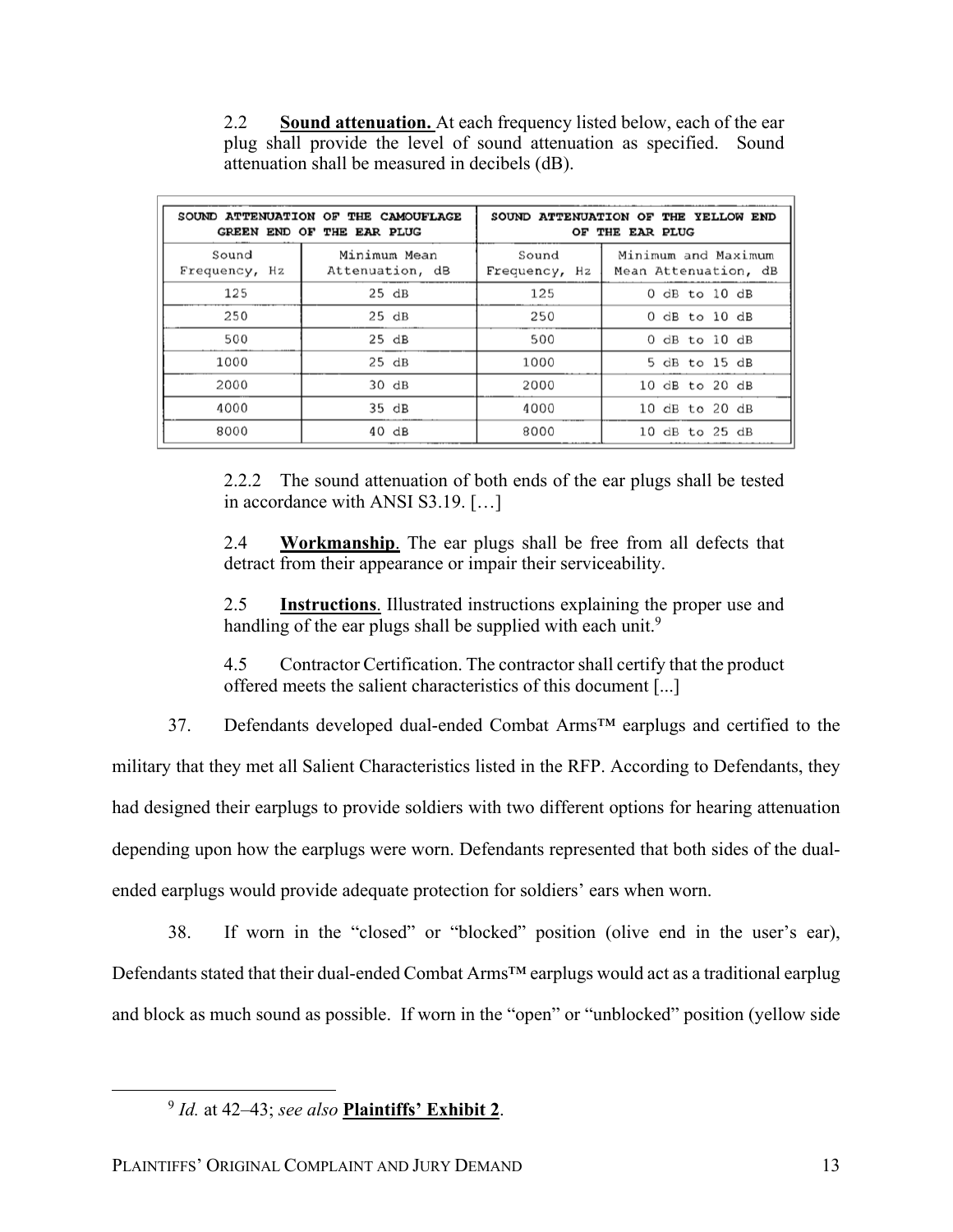in user's ear), the dual-ended Combat Arms™ earplugs would reduce loud impulse sounds, such as battlefield explosions and artillery fire, while allowing the user to hear quieter noises such as commands spoken by fellow soldiers and approaching enemy combatants.

39. Defendants knowingly and falsely certified that their dual-ended Combat Arms<sup>™</sup> earplugs complied with each of the Salient Characteristics when submitting their bid to the military. Defendants were well-aware that their dual-ended Combat Arms™ earplugs had a dangerous design defect that could cause them to loosen in the wearer's ear and permit dangerous sounds to enter the ear canal while the user incorrectly believes the earplug is working as intended.

# **B. Defendants Concealed Early Test Results that Demonstrated a Dangerous Design Defect**

40. Defendants were required by federal regulation and military standards to conduct NRR testing on both ends of the earplugs (and achieve certain NRR results) before it could sell them to the U.S. military.

41. Defendants were required to abide by the American National Standards Institute (ANSI-STD) S3.19-1974 testing protocol in determining the earplugs' NRR.10

42. In or around January 2000, Defendants began NRR testing on each end of the dualended Combat Arms™ earplugs in their own testing laboratory, rather than outsourcing to an independent testing lab that would yield unbiased results. During the testing, Defendants selected ten (10) test subjects, including some of its own employees. Defendants' test protocol involved testing: (1) each respective subject's hearing without an earplug; (2) each respective subject's hearing with the open/unblocked (yellow) end inserted; and (3) each respective subject's hearing with the closed/blocked (olive) end inserted. Defendants' employees monitored the test results as the tests were performed, allowing them to stop the testing at any point if they were not achieving

 <sup>10</sup> *See id.*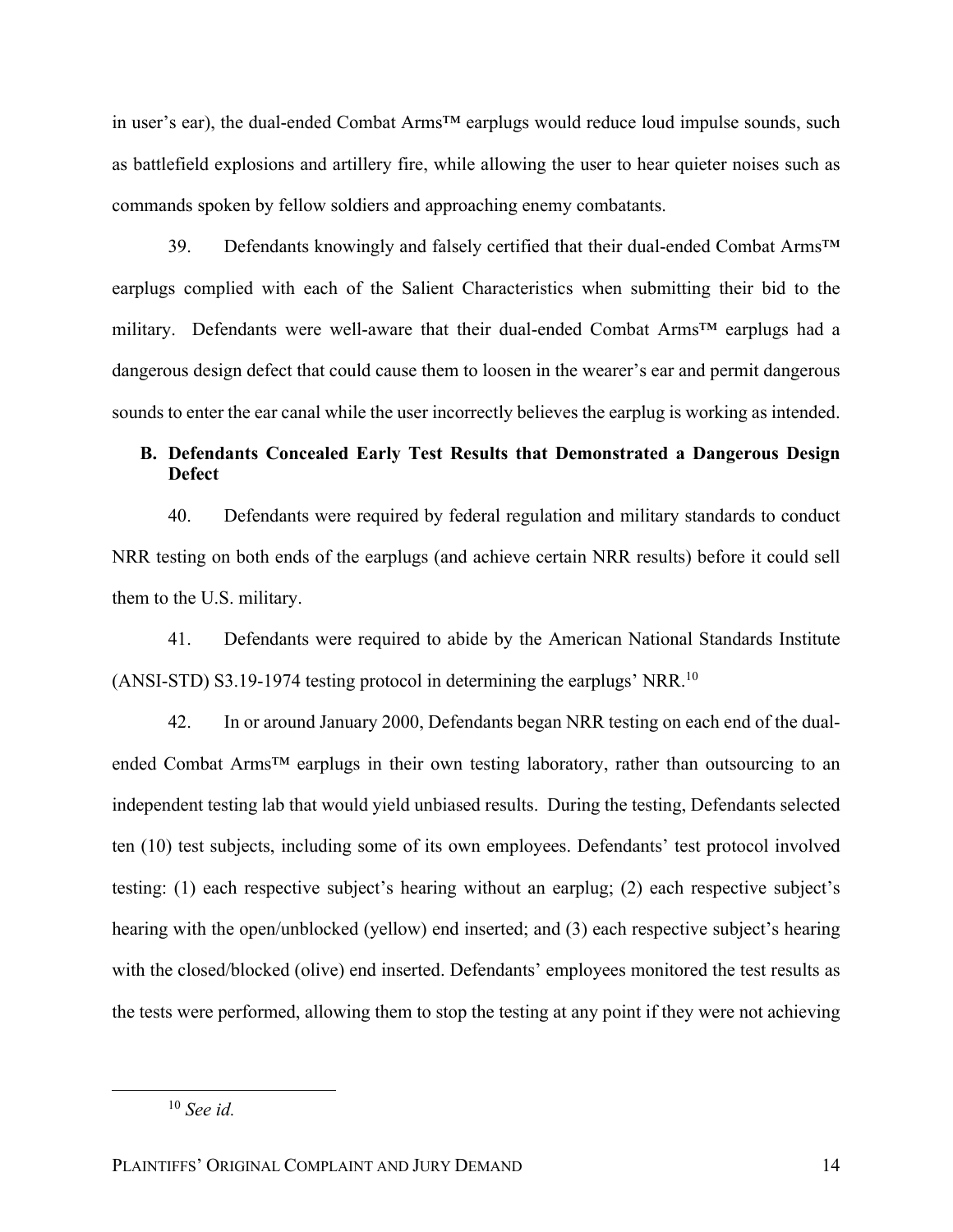the desired NRR. This was done in violation of the ANSI  $S3.19$ -1974 testing protocol.<sup>11</sup>

43. For the initial testing of the dual-ended Combat Arms<sup>™</sup> earplugs, test subjects were asked to insert the olive (closed/blocked) end into their ears without folding back any of the noninserted flanges. While Defendants expected to achieve an NRR of 22 with the olive end inserted into the ear, the testing of 8 of the 10 test subjects revealed that Defendants were only on target to receive a 10.9 NRR. After stopping the test, Defendants discovered that the stem of the earplug was so short that it was difficult to insert the earplug deep enough into the wearer's ear canal to obtain the proper fit. Defendants discovered that when the olive end was inserted into the ear canal using the standard fitting instructions, the basal edge of the third flange of the yellow end would press against the wearer's ear and fold backward. Thereafter, when the inward pressure on the earplug was released, the yellow flanges would return to their original shape, thereby loosening the earplug and compromising the efficacy of the earplug.

44. Due to the symmetrical structure of the dual-ended Combat Arms<sup>TM</sup> earplugs, the design defects that affected the fit during the insertion of the olive end would similarly affect the fit during the insertion of the yellow end.

45. Defendants determined that in order for a test subject to obtain the proper plug insertion with optimal protection, the flanges on the opposite, non-inserted end of the earplugs had to be folded back prior to insertion into the subject's ear.

46. Nonetheless, Defendants conducted the tests for the (open/unlocked) yellow end without the modified fitting instructions. The yellow end of the earplug was tested by inserting the yellow end directly into the subjects' ears without folding back the flanges on the opposite olive end. This method of plug insertion was used even though Defendants knew it could result in a loosening of the earplugs.

 <sup>11</sup> *See id.* at 5.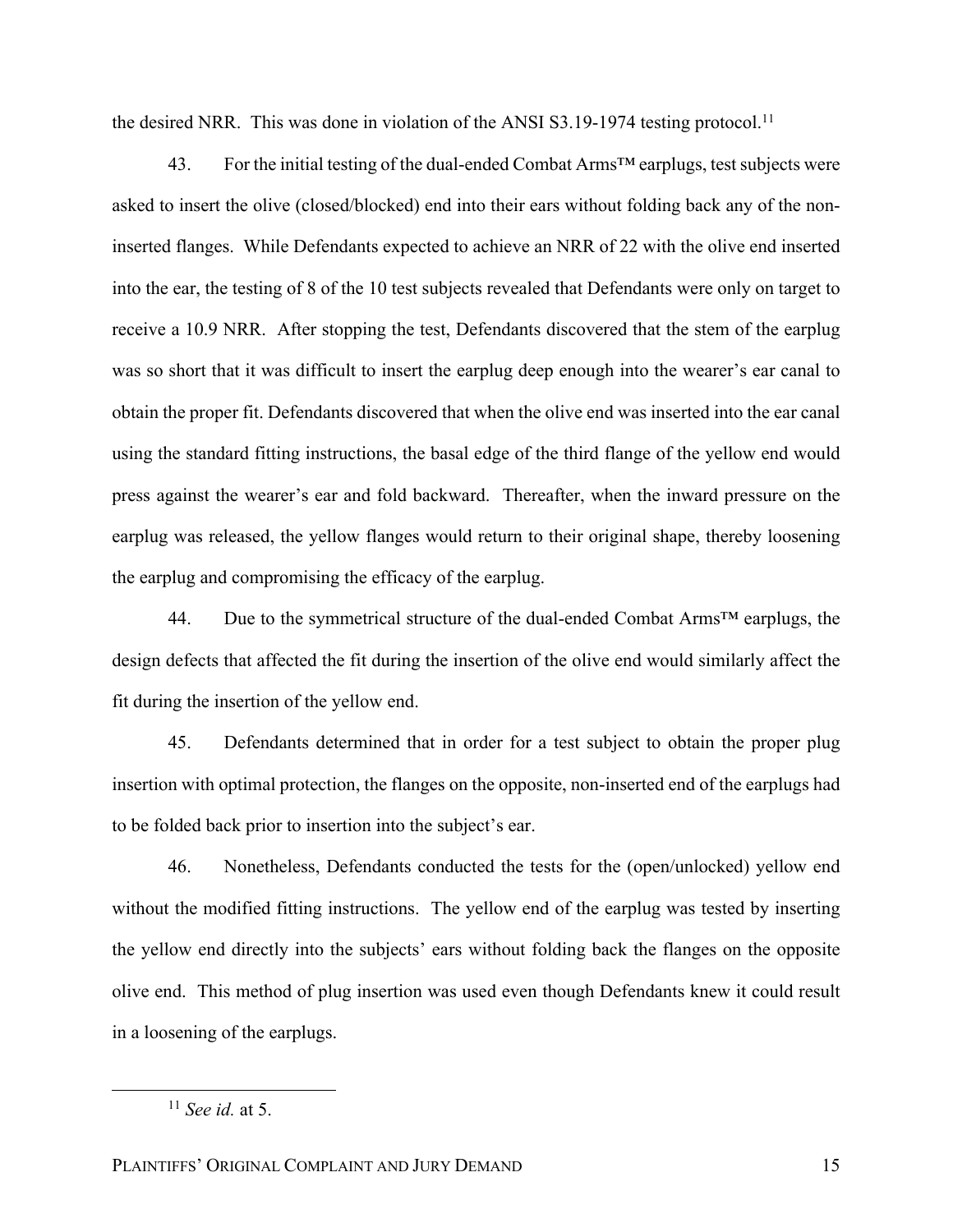47. All 10 test subjects completed the test with the yellow end inserted directly into the ear. As a result, Defendants achieved a low -2 NRR—a result that suggested the earplugs actually amplified sound. Based on what the researchers learned from testing the olive end of the earplugs, they knew that inserting the yellow end without modification would result in the same loosening effect that occurred with the olive end. Therefore, they knew that the initial testing of the yellow end was inaccurate and needed to be repeated; nevertheless, Defendants instead chose to selfservingly report the -2 NRR as a "0" NRR—the rating desired by the United States military for the open/unblocked end of the earplugs.

# **C. Defendants Manipulated their Product Testing and Presented Skewed Results to the U.S. Military**

48. After completing the initial NRR tests, Defendants determined that to obtain the proper plug insertion with optimal protection, the flanges on the opposite, non-inserted end of the earplugs had to be folded back prior to insertion into the subject's ear.

49. Consequently, Defendants retested the olive (closed/blocked) end of the dual-ended Combat Arms™ earplugs incorporating the modified insertion method. During this retest, Defendants folded back the yellow, non-inserted, flanges of the earplug to allow the test subject to insert the olive end of the earplug deeply into the ear to obtain a proper fit. As the yellow flanges were folded back during this retest, the basal edge of the third flange of the yellow end of the earplug no longer pressed against the subject's ear canal, and thus did not cause the earplug to loosen during testing. Defendants then received a 22 NRR on the olive (closed/blocked) end of the earplug—the rating desired by the U.S. military for the closed/blocked end.

50. While Defendants retested the insertion of the olive (closed/blocked) end into the ear with a slight modification, they did not conduct a retest with a similar modification of the insertion of the yellow (open/unblocked) end. This failure to retest came despite Defendants' knowledge that: (1) an improper seal was formed during the initial in-ear testing of the yellow end;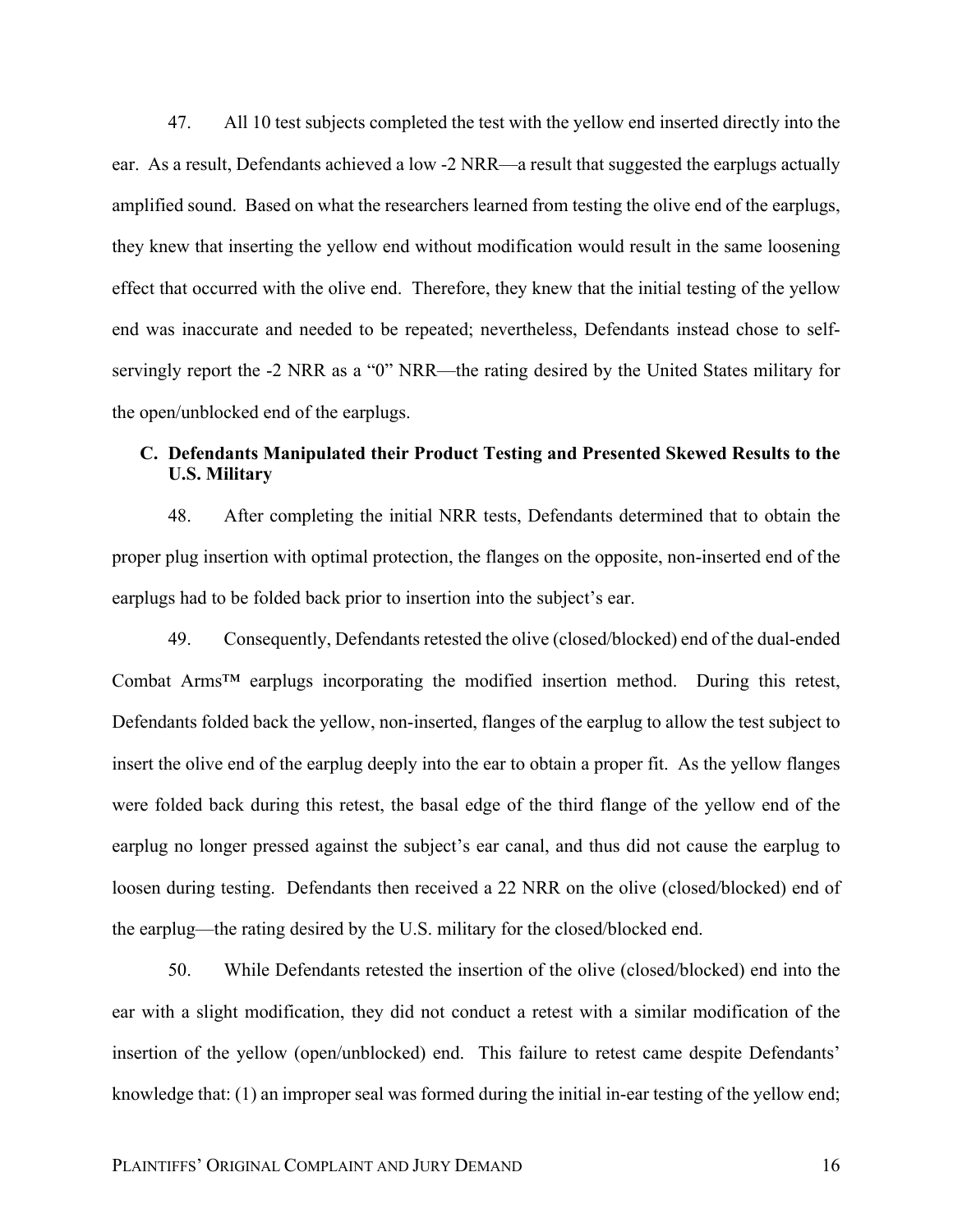and (2) test subjects in the initial test revealed large standard deviations when the yellow (open/unblocked) end was inserted, which artificially drove down the NRR to a -2 in the open position.

51. Again, due to the symmetrical structure of the earplugs, the design defects that affected the fit on the olive/closed end of the Earplug also impacted the fit on the yellow/open end. However, Defendants knew that if the test subjects used the same insertion method with the yellow end—folding back the olive flanges when inserting the yellow end into the ear—the results would have yielded an NRR greater than "0." As the United States military desired an earplug that achieved a "0" NRR when the open end was inserted, Defendants did not repeat their tests and self-servingly reported that they had achieved the desired NRR.

### **D. Defendants' Knowing and Willful Misrepresentations Caused Plaintiffs' Injuries**

52. The military's RFP asked Defendants to certify that their earplugs met all Salient Characteristics, which required that: (1) earplugs provide protection from impulse noises, while allowing wearer to clearly hear normal speech; (2) sound attenuation of both ends be tested in accordance with American National Standards Institute standards; (3) earplugs be free from defects; and (4) instructions explaining the proper use and handling of earplugs be supplied with each unit. In responding to the military's RFP, Defendants falsely certified that their Combat Arms™ earplugs achieved all Salient Characteristics.

53. Defendants' product failed to meet the government's Salient Characteristics in a number of ways. For one, Defendants' earplugs failed to provide adequate protection from impulse noises when used as instructed.

54. Second, Defendants failed to test their product in accordance with required federal regulations and military standards. In truth, Defendants used a faulty testing method that yielded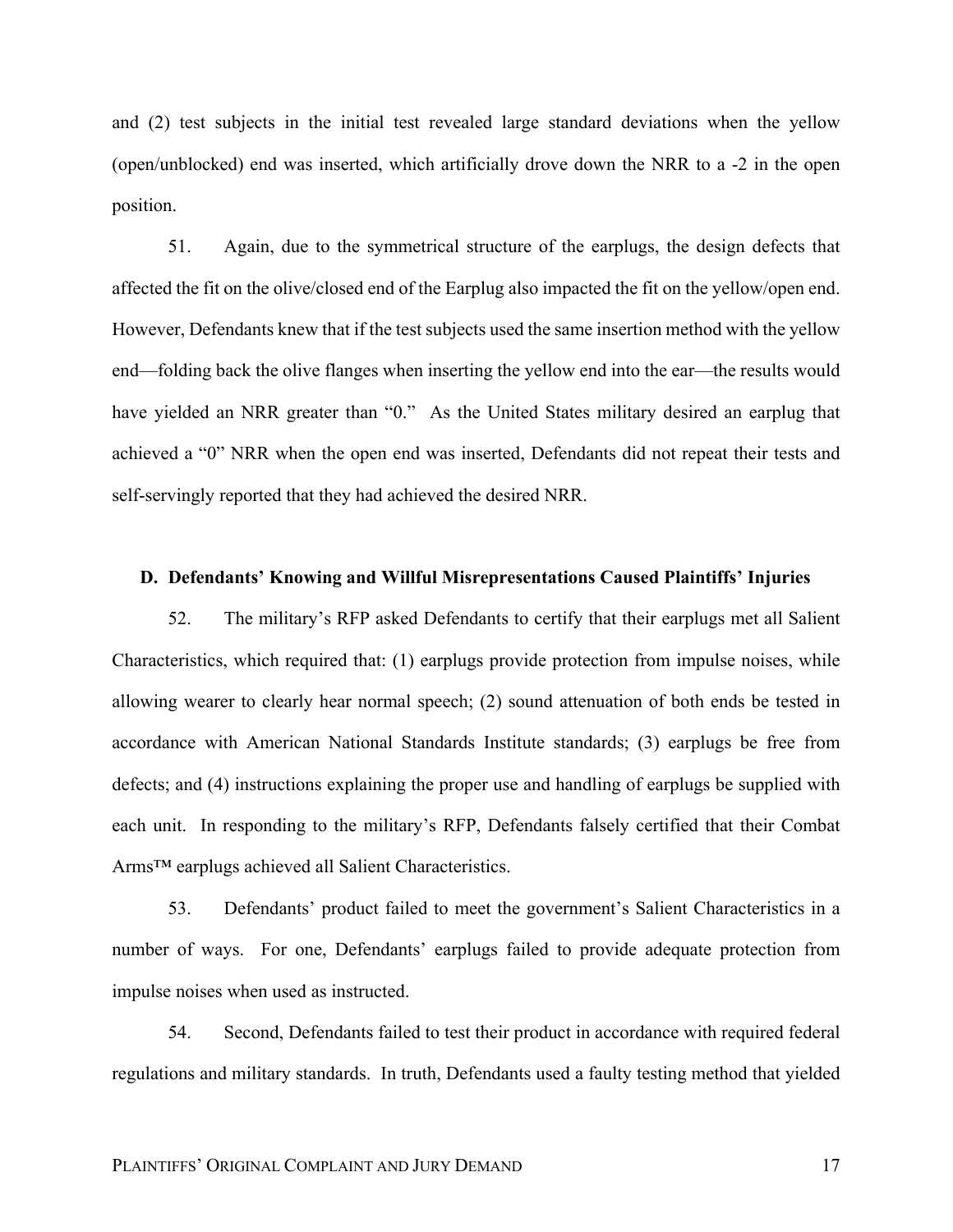an inaccurate NRR for the open end of the earplug. Defendants never retested the yellow end of the earplug despite large deviations from the test subjects and knowledge that the earplugs did not fit into the ear properly.

55. Third, Defendants knew since the year 2000 that the earplugs were defective. Defendants manufactured earplugs that, when used as directed, permitted damaging, high-decibel sounds to enter the ear.

56. Lastly, Defendants certified that they provided accurate instructions and warnings that explained the proper use and handling of the dual-ended Combat Arms™ earplugs. However, Defendants' standard fitting instructions only directed users to insert the earplugs directly into the ear, even though a modified insertion instruction was required to achieve a proper fit and adequate hearing protection. *See* Figure 2.



**Figure 2.** Product instructions from 3M Co. to Dual-ended Combat Arms™ Earplugs. <sup>12</sup>

57. Defendants knew that modified fitting instructions were required to ensure a proper fit that would deliver the promised NRR—a 22 NRR when the olive end is inserted and a "0" NRR when the yellow end is inserted. Defendants also knew that the non-inserted flanges had to be

 <sup>12</sup> Product instructions from 3M Co. to Dual-ended Combat Arms™ Earplugs purchasers (2006) (attached hereto and incorporated herein as **Plaintiffs' Exhibit 4**).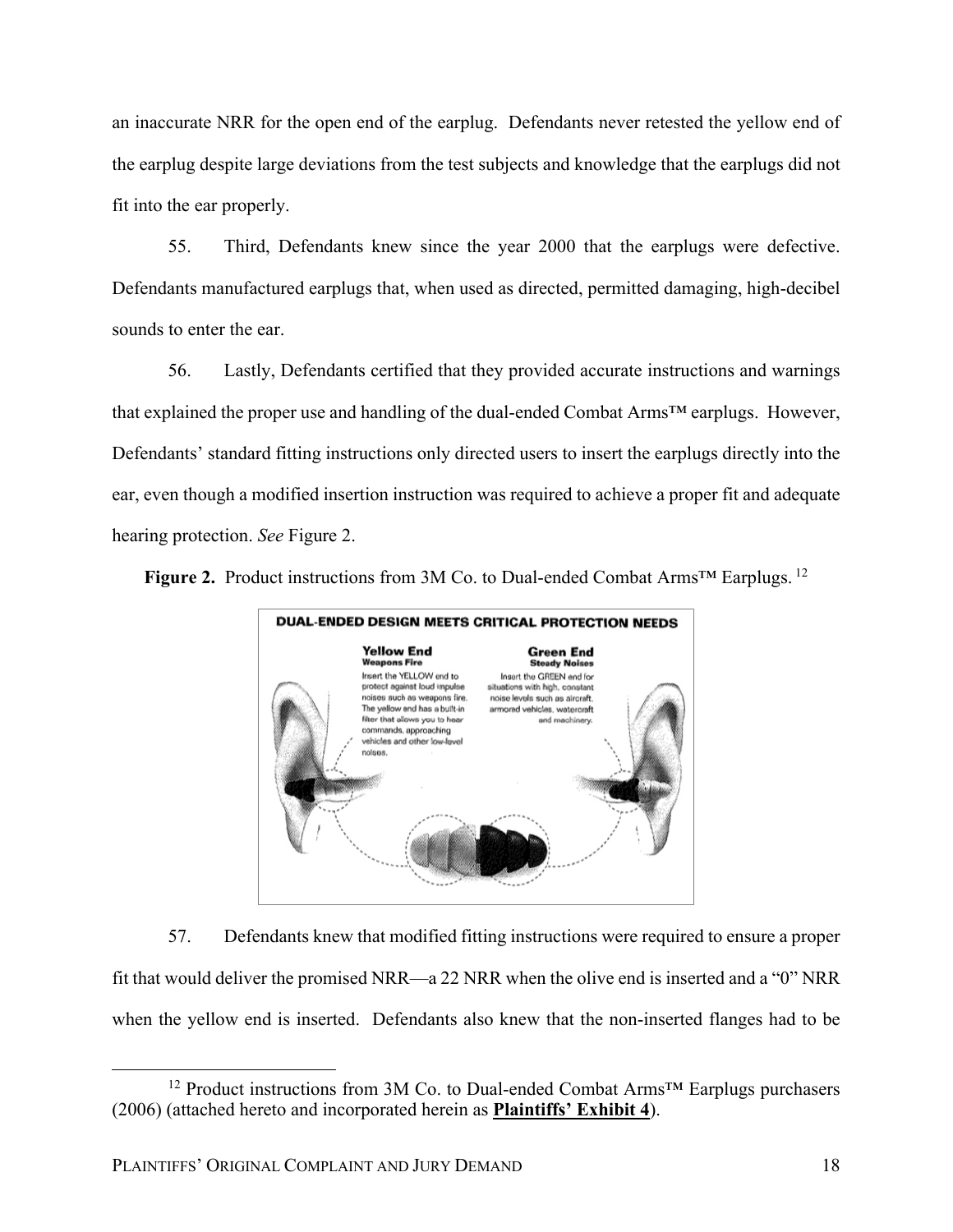folded back prior to insertion. However, Defendants did not provide proper fitting instructions, and they failed to warn users of the risks associated with using their product as intended.

58. Defendants' misrepresentations and course of conduct induced the military to award them exclusive supplier contracts time and again. Had Defendants put the safety of Plaintiffs over their own financial interests, Plaintiffs would not have suffered significant and permanent hearing loss, tinnitus, and related trauma.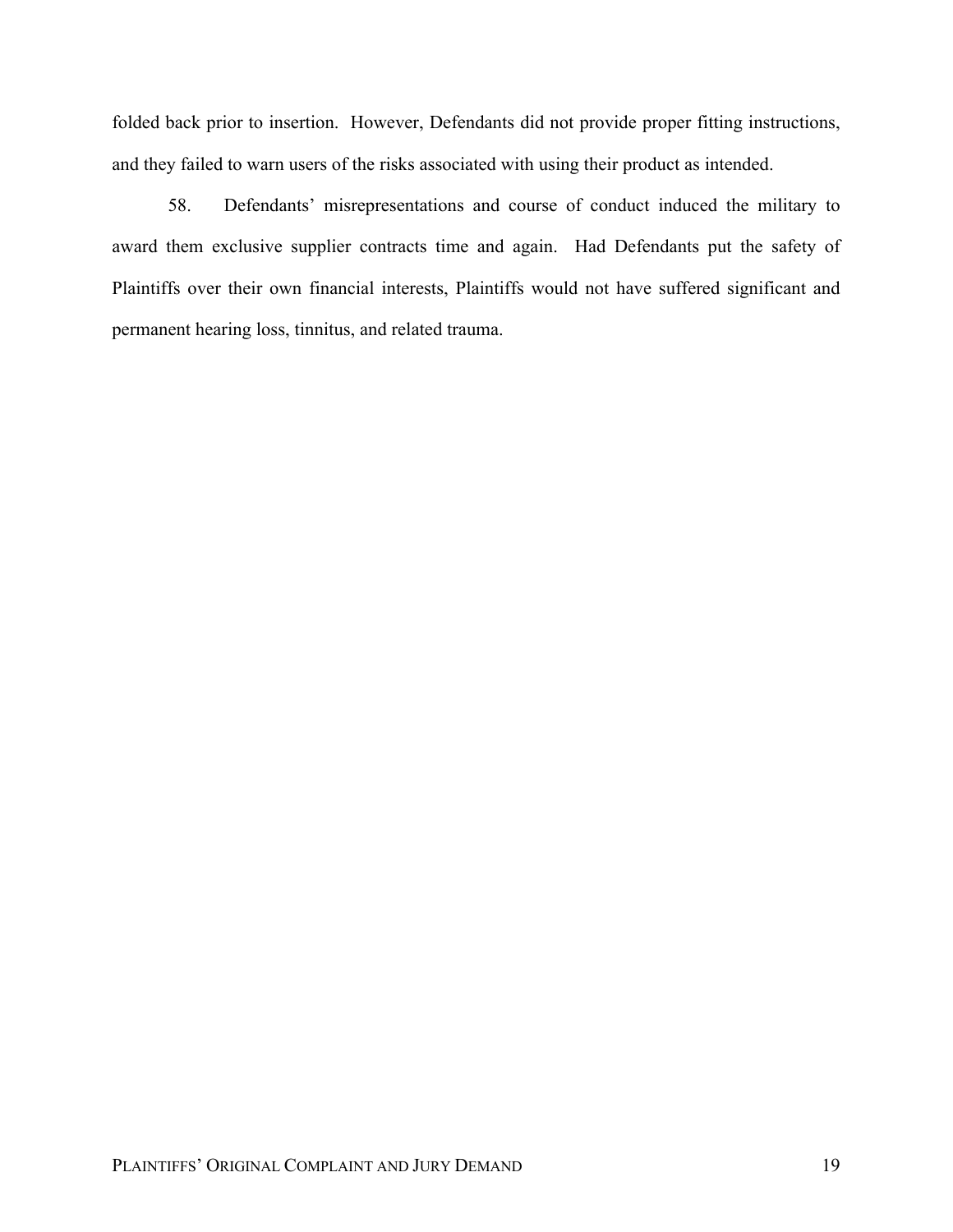# **E. Defendants Marketed their Dual-Ended Combat Arms**™ **Earplugs in Texas and**  *Military City USA***®**

59. The State of Texas "works to be a home to all military branches and military members as well as an integral part of the national defense network."13 Indeed, there are approximately 171 Department of Defense ("DoD") sites in Texas, including 15 active duty military installations.

60. The Western District of Texas alone is home to six of Texas' fifteen active duty military installations, including: Fort Bliss (U.S. Army Ground Combat Maneuvering and Artillery Training), Fort Hood (U.S. Army Ground Combat Ready Force and Helicopter Training), Laughlin Air Force Base (U.S. Air Force Specialized Undergraduate Pilot Training), and Joint Base San Antonio ("JBSA") which incorporates Fort Sam Houston (Military Medicine & Headquarters), Lackland Air Force Base (Air Force Basic Training and headquarters for Air Force Intelligence Agency), and Randolph Air Force Base (Instructor Pilot and Advanced Instrument Flight Training).

61. They say everything's bigger in Texas, and military installations are no exception. Fort Hood is the largest active-duty armored post in the United States.<sup>14</sup> Since 2003, Fort Hood has deployed and redeployed more than 852,000 soldiers in support of overseas military operations.15 Fort Bliss is the second largest military installation in the United States, with 1.12 million acres in Texas and New Mexico.<sup>16</sup> Fort Bliss is considered the Army's flagship for home

 <sup>13</sup> Texas Military Preparedness Commission Office of the Texas Governor, *Military Installations Across Texas 2018*, available at https://gov.texas.gov/uploads/files/organization/military/2018ALL.pdf.

<sup>14</sup> TEXAS COMPTROLLER OF PUBLIC ACCOUNTS, *Military Snapshot – Fort Hood*, available at http://www.hood.army.mil/facts/TX Comptrollers Fact Sheet Fort Hood.pdf (last visited March 5, 2019).

 $^{15}$  *Id.* 

<sup>16</sup> TEXAS COMPTROLLER OF PUBLIC ACCOUNTS, *Military Snapshot –Fort Bliss*, available at https://search.comptroller.texas.gov/search?site=ctg\_collection&client=ctg\_frontend&proxystyle sheet=ctg\_frontend&output=xml\_no\_dtd&getfields=description&searchDropdown=ctg\_collecti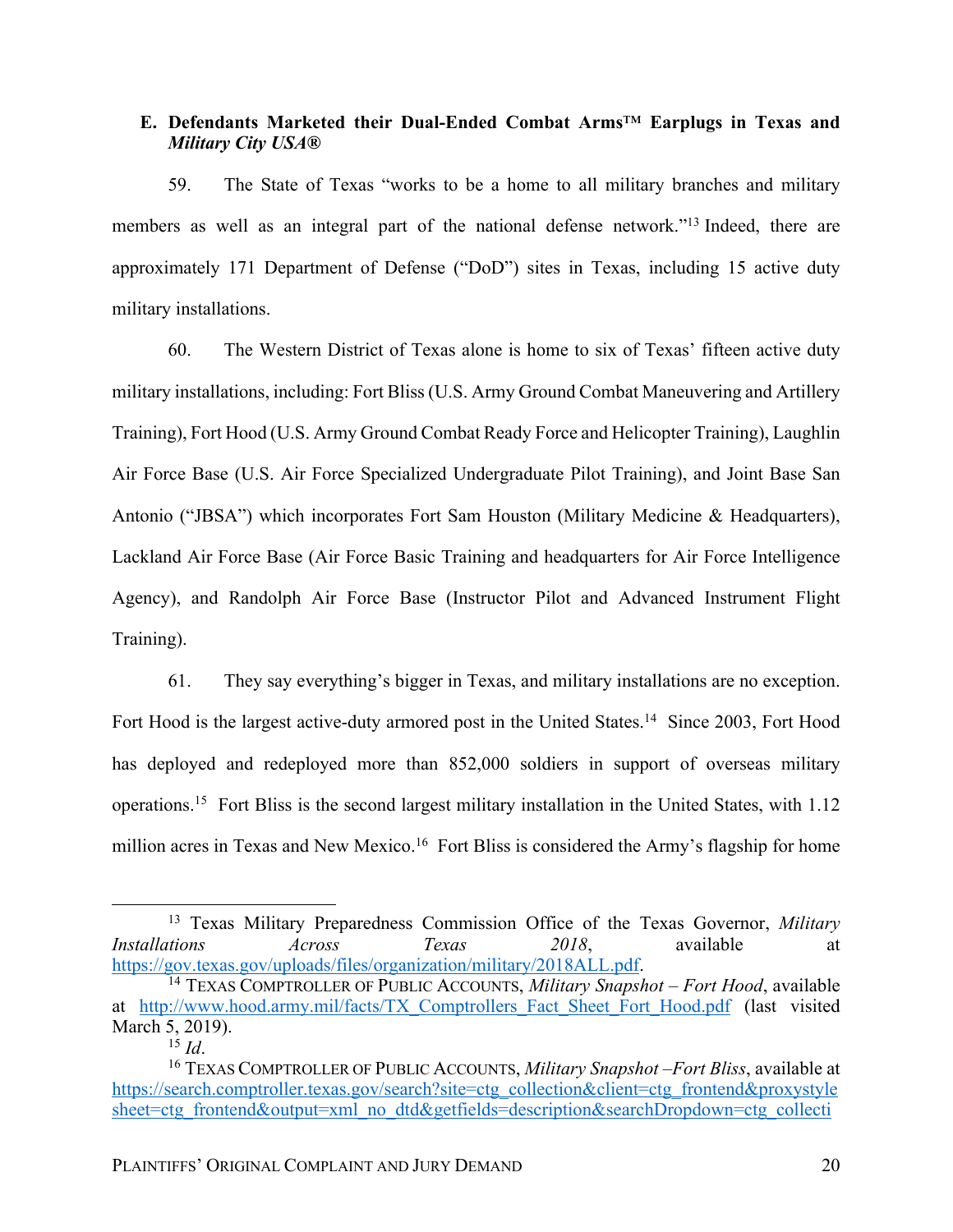station training in the areas of: close combat tactics, engagement skills, aviation combined arms tactics, simulations, mission training, medical support, and digital ranges.<sup>17</sup> Joint Base San Antonio is the largest base organization in the DoD; it expands over 46,539 acres, and supports over 250,000 personnel.<sup>18</sup>

62. Within the District, the City of San Antonio, known fondly as "*Military City USA®*," has an especially strong military presence and connection to this case. With JBSA, San Antonio is home to the largest base organization in the DoD; it expands over 46,539 acres and supports over 250,000 personnel.<sup>19</sup> Located within JBSA, Brooke Army Medical Center ("BAMC") at Fort Sam Houston is known as "the home of Army medicine," and is the most robust and productive health care organization within the Military Health System. Additionally, the DoD Hearing Center of Excellence is also located in San Antonio at Lackland Air Force Base; the center was established by the DoD to focus on the prevention, diagnosis, mitigation, treatment, and rehabilitation of hearing loss and auditory injury.<sup>20</sup>

63. Unsurprisingly, San Antonio has one of the nation's largest active and retired military populations. San Antonio is the county seat for Bexar County, Texas, which is home to over 163,000 veterans, has the 6th largest county-level veteran population in the country, and is the most densely-populated veteran community in Texas. In fact, Bexar County's veterans represent 11.8 percent of the adult population—the highest percentage of any county in Texas and

<sup>17</sup> *Id.*

 $\overline{a}$ on&q=%22fort+bliss%22&ie=UTF-

<sup>8&</sup>amp;ulang=en&access=p&sort=date:D:L:d1&entqr=3&entqrm=0&wc=200&wc\_mc=1&oe=UTF-8&ud=1&&start=0 (last visited March 5, 2019).

<sup>18</sup> Texas Military Preparedness Commission Office of the Texas Governor, *Joint Base San Antonio – San Antonio, TX 2018*, available at https://gov.texas.gov/uploads/files/organization/military/2018JBSA.pdf (last visited Feb. 20, 2019).

<sup>19</sup> *Id*.

<sup>&</sup>lt;sup>20</sup> DEPARTMENT OF DEFENSE HEARING CENTER OF EXCELLENCE, History, available at https://hearing.health.mil/About-HCE/History.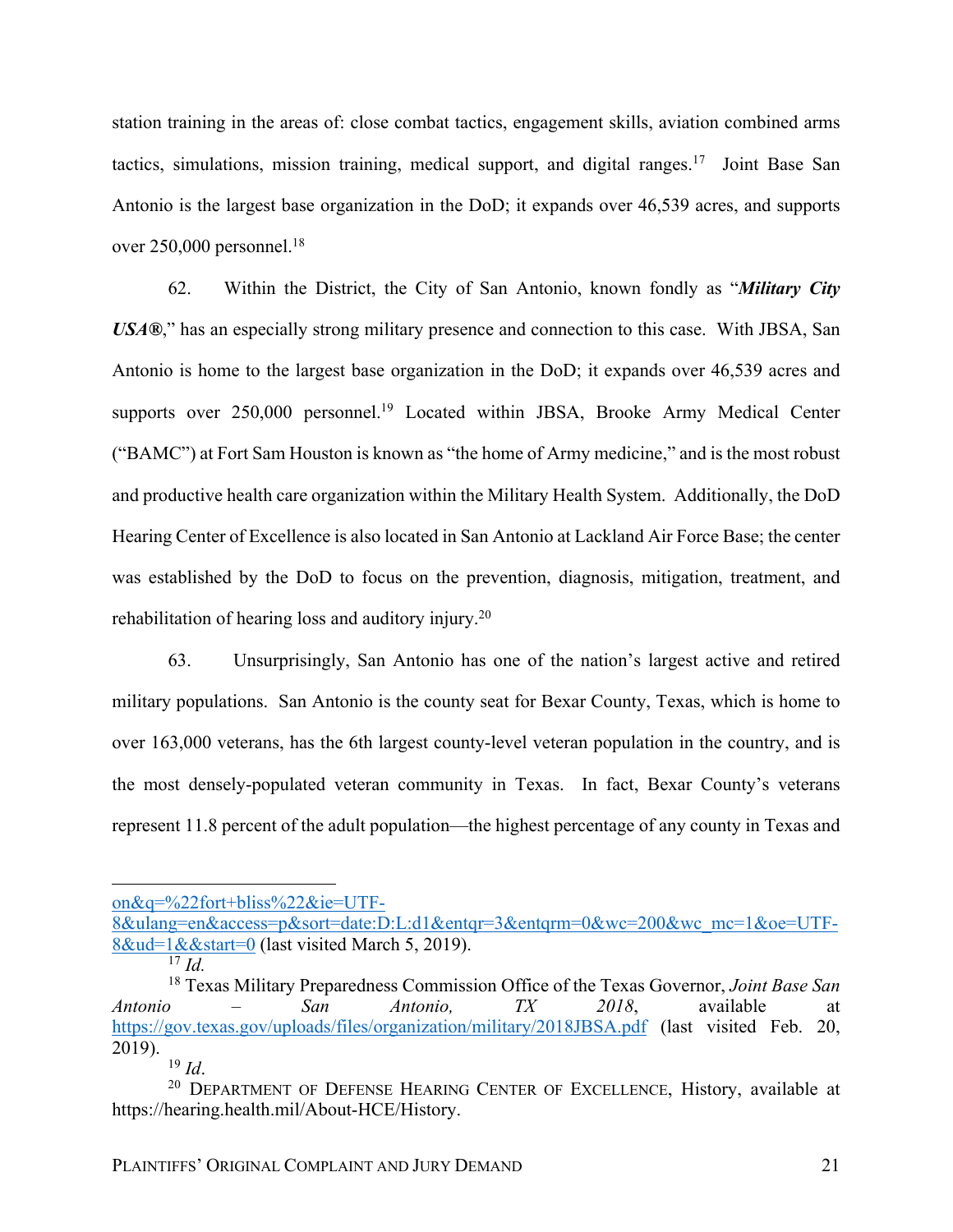nearly 1.5 times the statewide average.

64. From 2003 to at least 2015, the dual-ended Combat Arms<sup>TM</sup> earplugs designed, manufactured, distributed, and/or sold by Defendants were standard issue for American servicemen and women, including Plaintiffs, that were stationed at the various Texas military bases and installations described here. Notably, Texas has the highest population in the nation of veterans who served during the relevant time period. There are approximately 262,736 veterans in Texas who served while the dual-ended Combat Arms™ earplugs were standard issue (from the Gulf War Era through Post 9/11).<sup>21</sup> Thousands of U.S. servicemen and women wore the earplugs at Texas bases during their pre-deployment training and/or while deployed and were subsequently diagnosed and/or treated for their resulting hearing injuries at various military and VA facilities throughout Texas.

# **F. Defendants' Conduct Directly Resulted in Plaintiffs' Injuries and Damages**

## *Plaintiff Joe William Contreras*

65. Plaintiff Joe William Contreras joined the Army in 2000. During his fourteen years of service, Plaintiff Joe William Contreras spent approximately 10 years deployed overseas, including 39 months in combat. Throughout his military career, Plaintiff received several promotions and ultimately achieved the rank of Staff Sergeant. Plaintiff served with the 552<sup>nd</sup> Military Police Company which was stationed in Iraq from 2007-2008 and Schofield Barracks HI from 2008-2009. Thereafter, he served as a squad leader for combat support 64<sup>th</sup> Military Police Company, for the  $205<sup>th</sup>$  Military Police Battalion in Afghanistan (2009-2010), and the 720<sup>th</sup> Military Police Battalion at Fort Hood, TX (2010-2011). Plaintiff then served as J3 Operations Non-Commissioned Officer for the Deputy Commander of Support Operations (DCOM-SPO) in

<sup>&</sup>lt;sup>21</sup> U.S. DEPARTMENT OF VETERANS AFFAIRS, NATIONAL CENTER FOR VETERANS ANALYSIS AND STATISTICS, Veteran Population – The States – Period Served, available at https://www.va.gov/vetdata/veteran\_population.asp.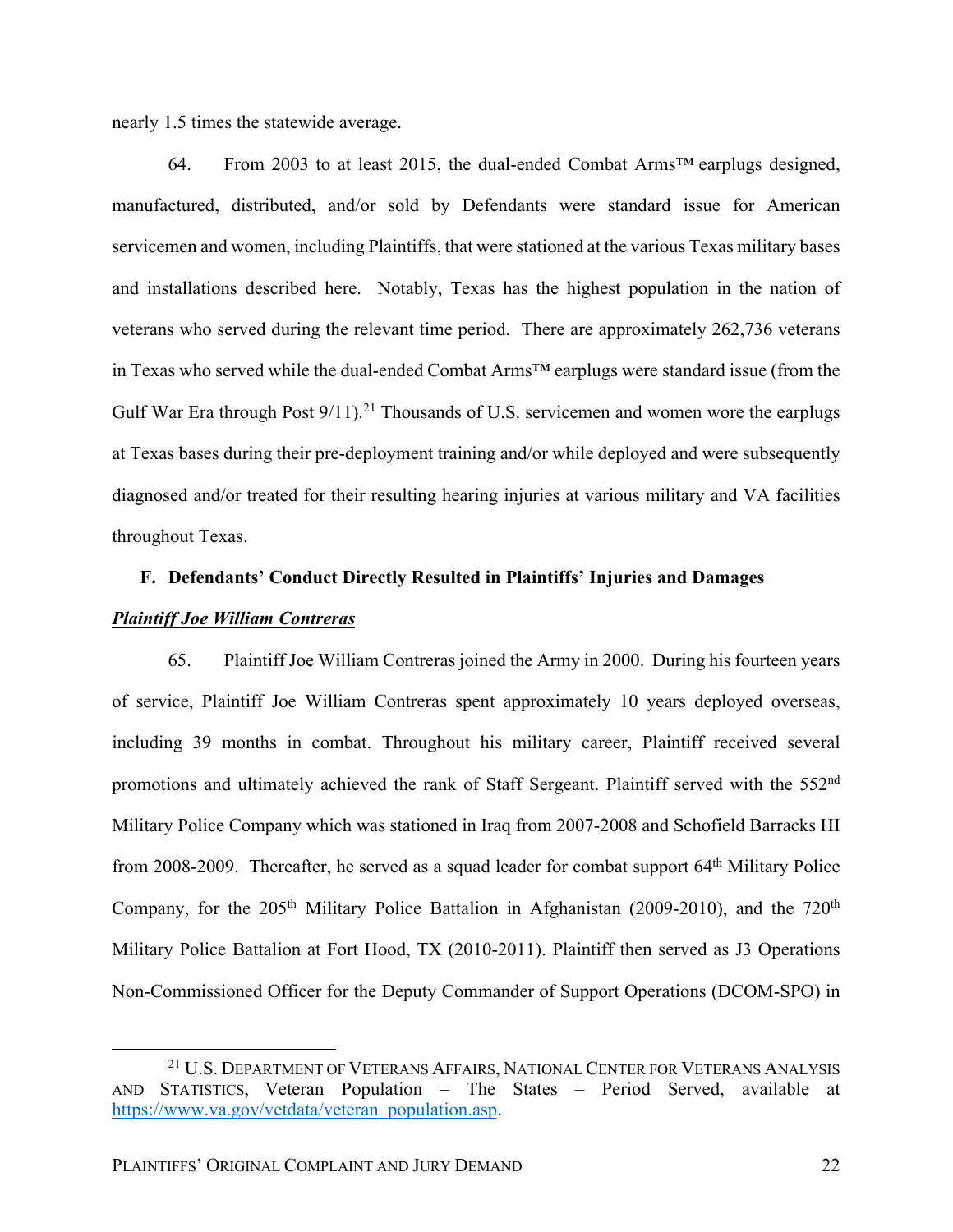Kabul Afghanistan from 2011-2012.

66. Prior to joining the Army, Plaintiff Joe William Contreras had no signs or symptoms of hearing loss, tinnitus, and/or any other hearing related issues.

67. The dual-ended Combat Arms™ earplugs manufactured by Defendants were standard issue for the Army during Plaintiff's deployment and pre-deployment training.

68. Plaintiff was provided with the dual-ended Combat Arms<sup> $TM$ </sup> earplugs during his pre-deployment training and while he was deployed. In fact, the dual-ended Combat Arms<sup>™</sup> earplugs were part of Plaintiff's uniform as an inspection item. He was expected to carry the earplugs at all time he was in uniform.

69. Per the instructions that Defendants provided to Plaintiff, the dual-ended Combat Arms<sup>TM</sup> earplugs were intended to: (1) block out as much sound as possible when the olive end was inserted into Plaintiff's ear; and (2) reduce loud impulse noises while allowing Plaintiff to hear quieter noises when the yellow end was inserted.

70. Plaintiff followed the insertion instructions provided by Defendants when wearing the dual-ended Combat Arms earplugs during pre-deployment training at Fort Hood, TX and while deployed in Iraq and Afghanistan—he would insert the dual-ended Combat Arms™ earplugs directly into his ear to achieve the desired hearing protection.

71. Plaintiff wore the dual-ended Combat Arms earplugs while training and in the field.

72. Plaintiff wore the earplugs while training at Fort Hood, Texas and while deployed in Iraq and Afghanistan. While he wore the earplugs, Plaintiff was exposed to loud impulse noises including those coming from weapons, tanks, and blasts.

73. Plaintiff now relies on hearing aids to correct his hearing.

74. Plaintiff was never warned that inserting the dual-ended Combat Arms™ earplugs directly into the ear might have caused the earplugs to loosen.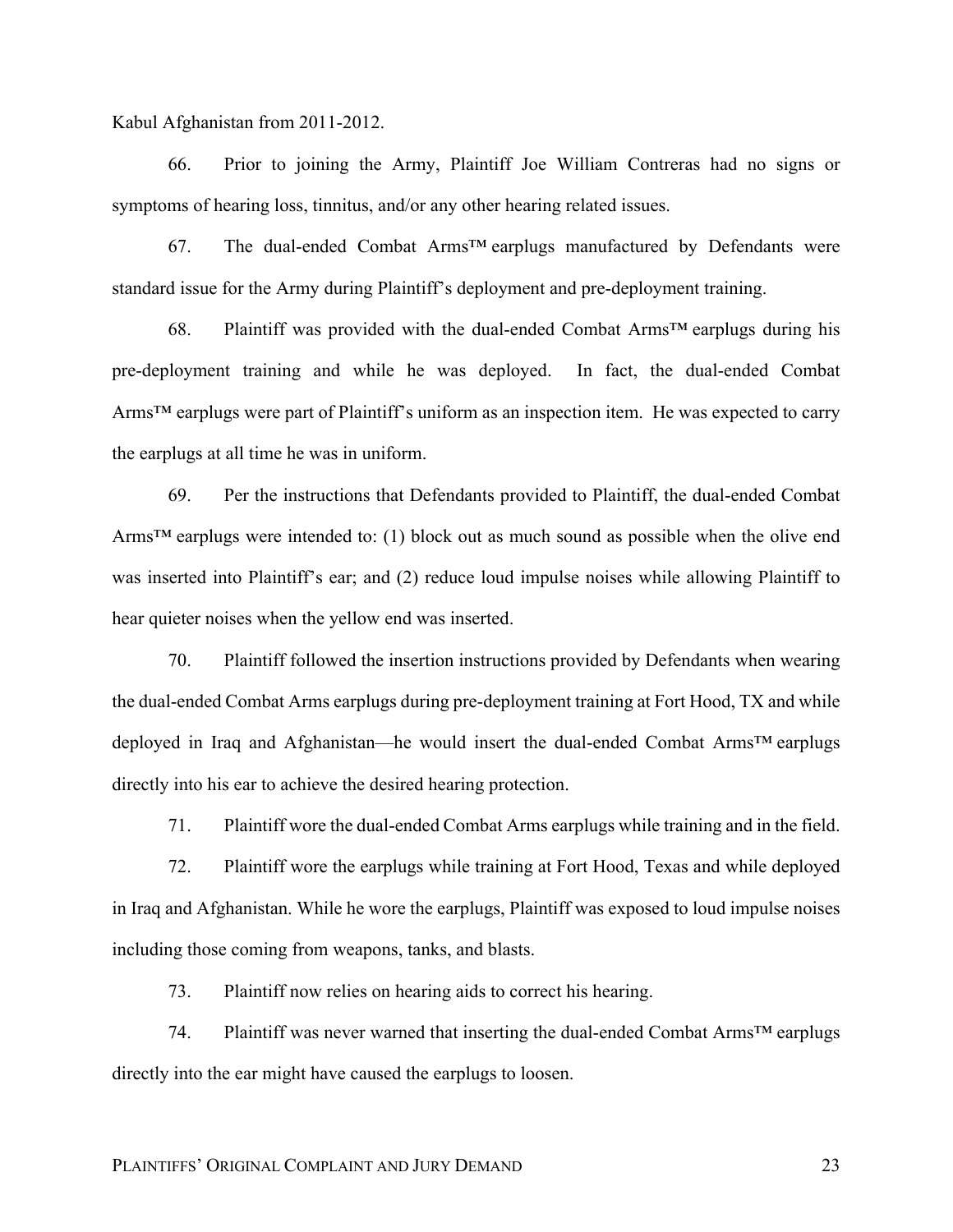75. Plaintiff was never instructed to fold the flanges on the opposite, non-inserted end of the earplugs back prior to insertion into his ears.

76. Plaintiff now suffers from tinnitus, and he was diagnosed with the condition by an Army doctor.

77. Plaintiff's injuries and damages were a proximate result of using the defective dualended Combat Arms™ earplugs.

# *Plaintiff Andres Alvarado*

78. Plaintiff Andres Alvarado joined the Navy in 2000. During his 16 years of military service, Plaintiff received several promotions and ultimately attained the position of Naval Counselor Petty Officer 1<sup>st</sup> Class (NC1)/ E-6.

79. Prior to joining the Navy, Plaintiff Andres Alvarado had no signs or symptoms of hearing loss, tinnitus, and/or any other hearing related issues.

80. The dual-ended Combat Arms™ earplugs manufactured by Defendants were standard issue for the Navy during Plaintiff's deployment and pre-deployment training.

81. Plaintiff was provided with the dual-ended Combat Arms<sup>™</sup> earplugs.

82. Per the dual-ended Combat Arms<sup>™</sup> earplugs' instructions provided to Plaintiff, they were intended to: (1) block out as much sound as possible when the olive end was inserted into Plaintiff's ear; and (2) reduce loud impulse noises while allowing Plaintiff to hear quieter noises when the yellow end was inserted.

83. Plaintiff followed the insertion instructions provided by Defendants when wearing the dual-ended Combat Arms earplugs during pre-deployment training and while deployed—he would insert the dual-ended Combat Arms™ earplugs directly into his ear to achieve the desired hearing protection.

84. Plaintiff wore the dual-ended Combat Arms earplugs while training and in the field.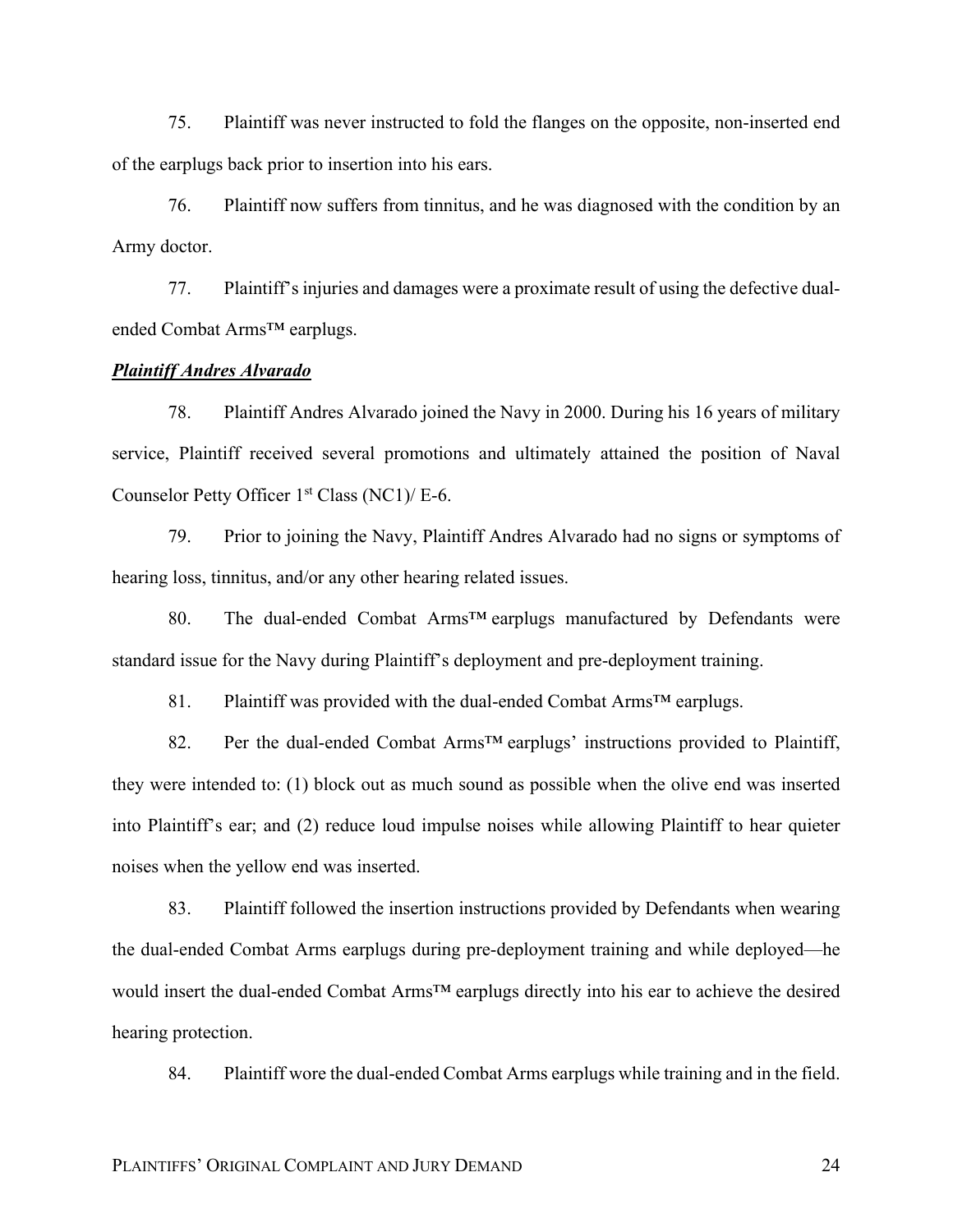85. Plaintiff wore the earplugs while training stateside, and while deployed. While he wore the earplugs, Plaintiff was exposed to loud impulse noises including those coming from military weapons and engines.

86. Plaintiff was never warned that inserting the dual-ended Combat Arms™ earplugs directly into the ear might have caused the earplugs to loosen.

87. Plaintiff was never instructed to fold the flanges on the opposite, non-inserted end of the earplugs back prior to insertion into his ears.

88. Plaintiff now suffers hearing related injuries.

89. Plaintiff's injuries and damages were a proximate result of using the defective dualended Combat Arms™ earplugs.

## *Plaintiff Michael Bolton*

90. Plaintiff Michael Bolton joined the Air Force in 1998, where he maintained the position of Bioenvironmental Engineering Technician (4BOX1).

91. Prior to joining the Air Force, Plaintiff Michael Bolton had no signs or symptoms of hearing loss, tinnitus, and/or any other hearing related issues.

92. The dual-ended Combat Arms<sup>™</sup> earplugs manufactured by Defendants were standard issue for the Air Force during Plaintiff's training and service.

93. Plaintiff was provided with the dual-ended Combat Arms<sup>TM</sup> earplugs.

94. Per the dual-ended Combat Arms<sup>™</sup> earplugs' instructions provided to Plaintiff, they were intended to: (1) block out as much sound as possible when the olive end was inserted into Plaintiff's ear; and (2) reduce loud impulse noises while allowing Plaintiff to hear quieter noises when the yellow end was inserted.

95. Plaintiff followed the insertion instructions provided by Defendants when wearing the dual-ended Combat Arms earplugs during his service and training—he would insert the dual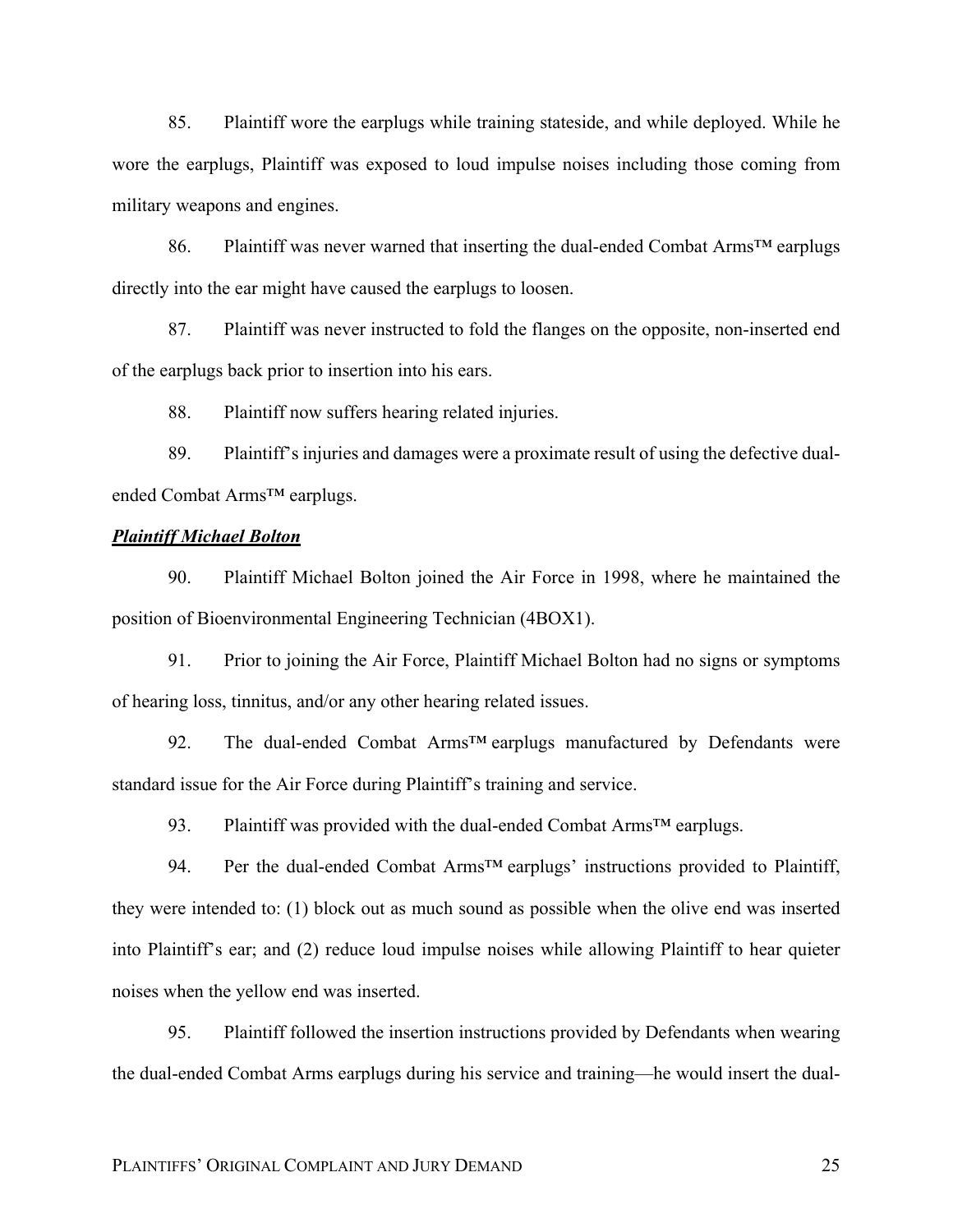ended Combat Arms™ earplugs directly into his ear to achieve the desired hearing protection.

96. Plaintiff wore the dual-ended Combat Arms earplugs during pre-deployment training, and while deployed.

97. Plaintiff wore the earplugs while training at Edwards Air Force Base CA, Minot Air Force Base, ND, and while deployed to Saudi Arabia as part of an Escort Security Detail. While he wore the earplugs, Plaintiff was exposed to loud impulse noises including those coming from Aircraft engines which were very loud during landing and takeoff. Plaintiff was exposed to these noises while training and while deployed providing flight line security on air fields.

98. Plaintiff was never warned that inserting the dual-ended Combat Arms<sup>™</sup> earplugs directly into his ears might have caused the earplugs to loosen.

99. Plaintiff was never instructed to fold the flanges on the opposite, non-inserted end of the earplugs back prior to insertion into his ears.

100. Plaintiff now suffers from hearing loss and tinnitus.

101. Plaintiff's injuries and damages were a proximate result of using the defective dualended Combat Arms™ earplugs.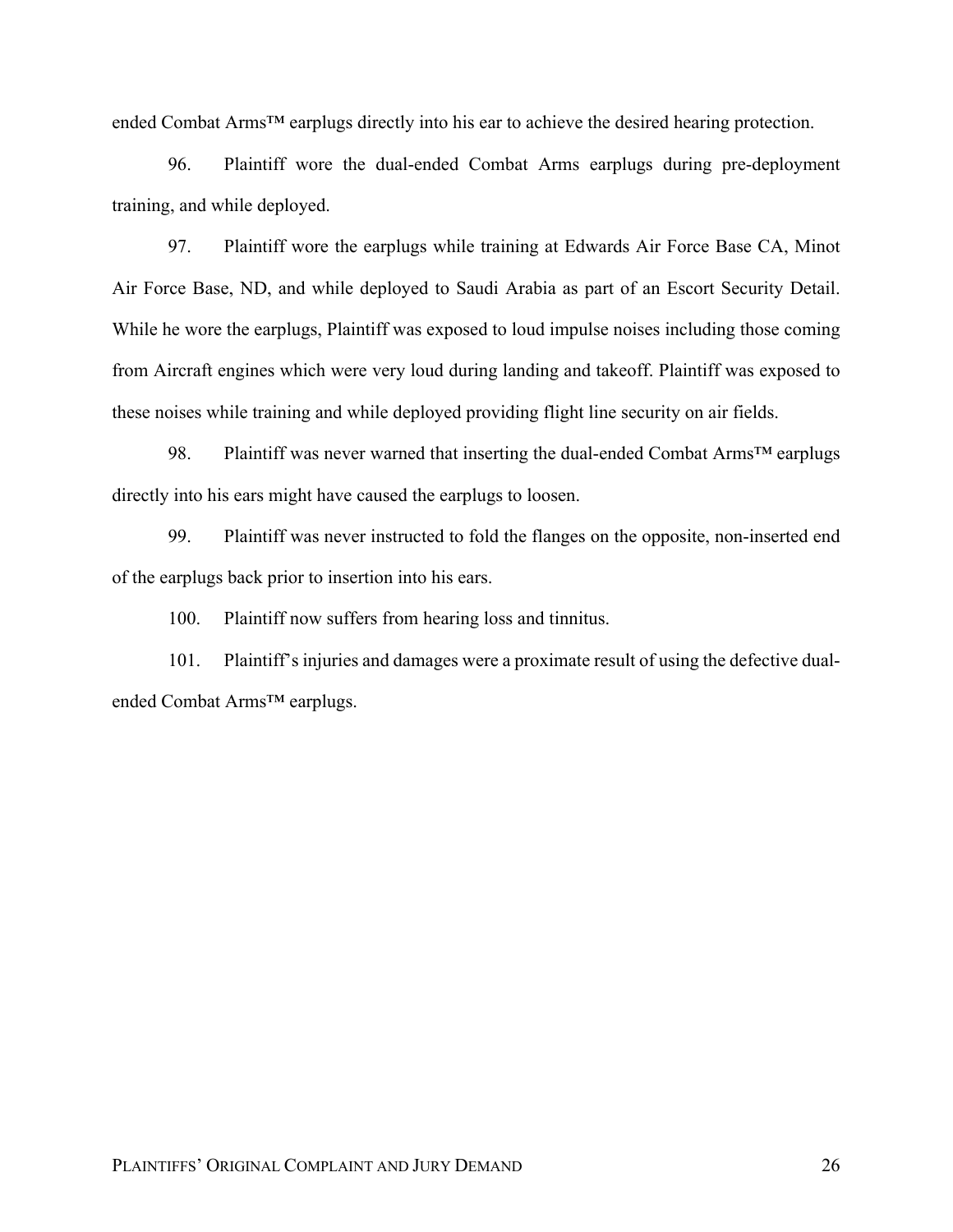### *Plaintiff Oluseyi Fadojutimi*

102. Plaintiff Oluseyi Fadojutimi joined the Navy in 2004, where he maintained the rank of Engine Man Fireman (ENFN)/E3.

103. Prior to joining the Navy, Plaintiff Oluseyi Fadojutimi had no signs or symptoms of hearing loss, tinnitus, and/or any other hearing related issues.

104. The dual-ended Combat Arms™ earplugs manufactured by Defendants were standard issue for the Navy during Plaintiff's training and service.

105. Plaintiff was provided with the dual-ended Combat Arms™ earplugs.

106. Per the dual-ended Combat Arms™ earplugs' instructions provided to Plaintiff, they were intended to: (1) block out as much sound as possible when the olive end was inserted into Plaintiff's ear; and (2) reduce loud impulse noises while allowing Plaintiff to hear quieter noises when the yellow end was inserted.

107. Plaintiff followed the insertion instructions provided by Defendants when wearing the dual-ended Combat Arms earplugs during his service and training—he would insert the dualended Combat Arms<sup>™</sup> earplugs directly into his ear to achieve the desired hearing protection.

108. Plaintiff wore the dual-ended Combat Arms earplugs while training and in the field.

109. Plaintiff wore the earplugs while stationed at Naval Station Ingleside, TX. While he wore the earplugs, Plaintiff was exposed to loud impulse noises including those coming from ship engines and around the shipyard.

110. Plaintiff was never warned that inserting the dual-ended Combat Arms™ earplugs directly into the ear might have caused the earplugs to loosen.

111. Plaintiff was never instructed to fold the flanges on the opposite, non-inserted end of the earplugs back prior to insertion into his ears.

112. Plaintiff now suffers from tinnitus.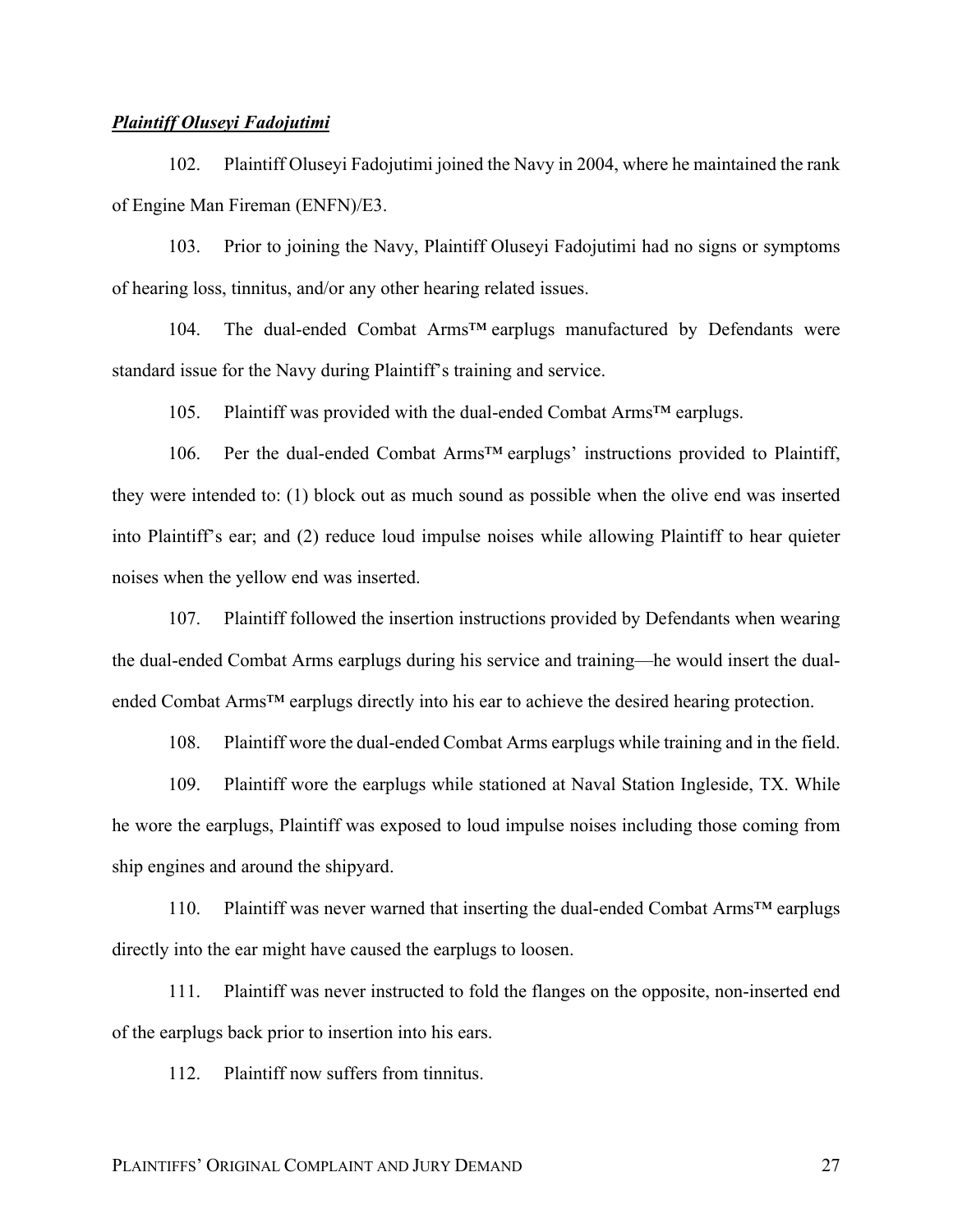113. Plaintiff's injuries and damages were a proximate result of using the defective dualended Combat Arms™ earplugs.

## *Plaintiff Edward Solis Garcia*

114. Plaintiff Edward Solis Garcia joined the United States Marine Corps in 1986. During his 20 years of service, Plaintiff received several promotions and ultimately achieved the rank of Staff Sergeant.

115. Prior to joining the Marines, Plaintiff Edward Solis Garcia served for the United States Army. Prior to his service, Plaintiff had no signs or symptoms of hearing loss, tinnitus, and/or any other hearing related issues.

116. The dual-ended Combat Arms™ earplugs manufactured by Defendants were standard issue for the Marines during Plaintiff's deployment and pre-deployment training.

117. Plaintiff was provided with the dual-ended Combat Arms™ earplugs.

118. Per the dual-ended Combat Arms™ earplugs' instructions provided to Plaintiff, they were intended to: (1) block out as much sound as possible when the olive end was inserted into Plaintiff's ear; and (2) reduce loud impulse noises while allowing Plaintiff to hear quieter noises when the yellow end was inserted.

119. Plaintiff followed the insertion instructions provided by Defendants when wearing the dual-ended Combat Arms earplugs during his training and deployments—he would insert the dual-ended Combat Arms<sup>™</sup> earplugs directly into his ear to achieve the desired hearing protection.

120. Plaintiff wore the dual-ended Combat Arms earplugs while training and in the field.

121. Plaintiff wore the earplugs during pre-deployment training and while deployed. While he wore the earplugs, Plaintiff was exposed to loud impulse noises including those coming from ship engines and around the shipyard.

122. Plaintiff was never warned that inserting the dual-ended Combat Arms™ earplugs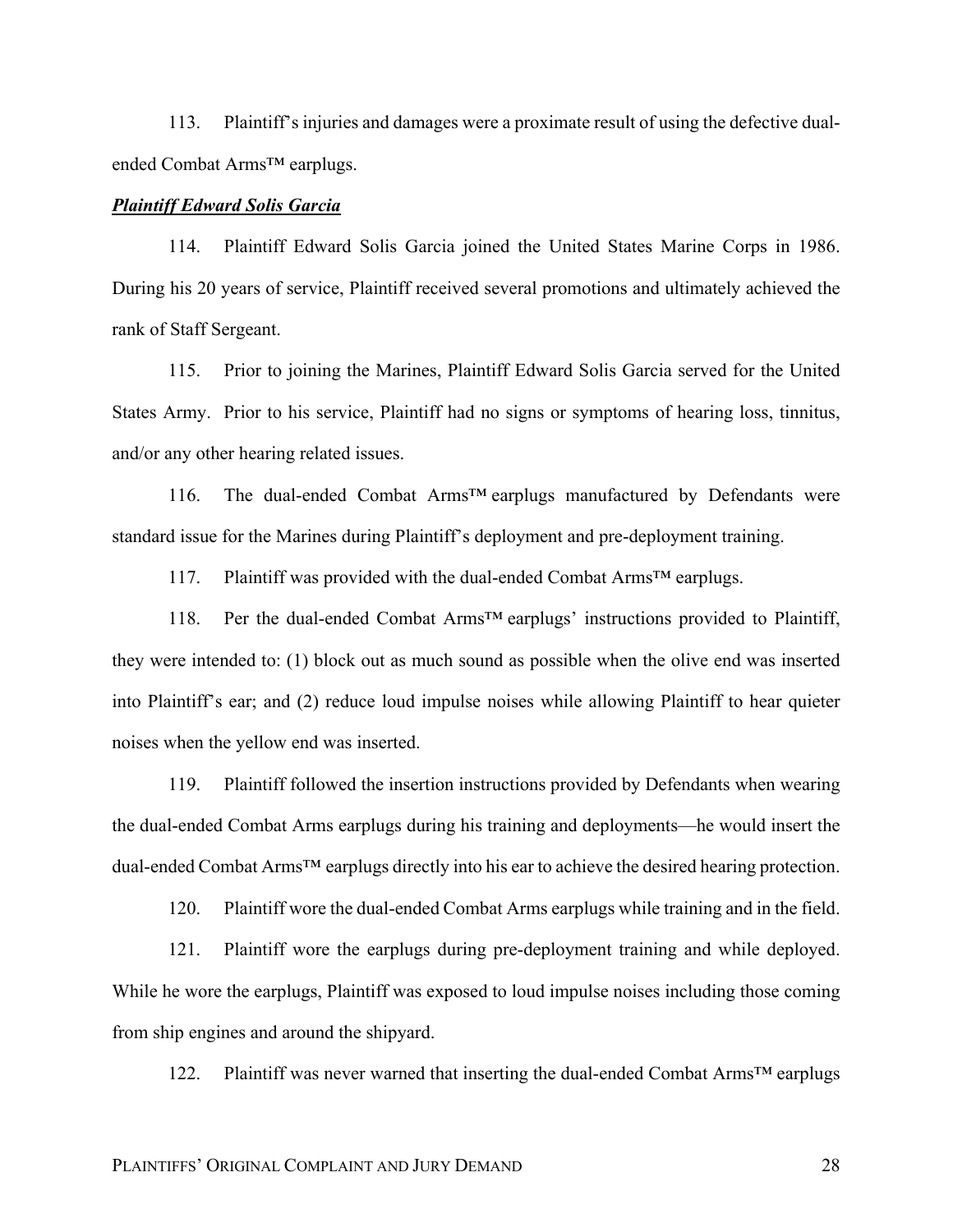directly into the ear might have caused the earplugs to loosen.

123. Plaintiff was never instructed to fold the flanges on the opposite, non-inserted end of the earplugs back prior to insertion into his ears.

124. Plaintiff now suffers from tinnitus; the VA diagnosed him with the condition in 2006.

125. Plaintiff's injuries and damages were a proximate result of using the defective dualended Combat Arms™ earplugs.

## *Plaintiff Carlos Hinojosa*

126. Plaintiff Carlos Hinojosa joined the Navy in 1997, where he maintained the rank of Navy Counselor First Class (NC1).

127. Prior to joining the Navy, Plaintiff Carlos Hinojosa had no signs or symptoms of hearing loss, tinnitus, and/or any other hearing related issues.

128. The dual-ended Combat Arms™ earplugs manufactured by Defendants were standard issue for the Navy during Plaintiff's training and service.

129. Plaintiff was provided with the dual-ended Combat Arms™ earplugs.

130. Per the dual-ended Combat Arms™ earplugs' instructions provided to Plaintiff, they were intended to: (1) block out as much sound as possible when the olive end was inserted into Plaintiff's ear; and (2) reduce loud impulse noises while allowing Plaintiff to hear quieter noises when the yellow end was inserted.

131. Plaintiff followed the insertion instructions provided by Defendants when wearing the dual-ended Combat Arms™ earplugs during pre-deployment during service and training—he would insert the dual-ended Combat Arms™ earplugs directly into his ear to achieve the desired hearing protection.

132. Plaintiff wore the dual-ended Combat Arms earplugs while training and in the field.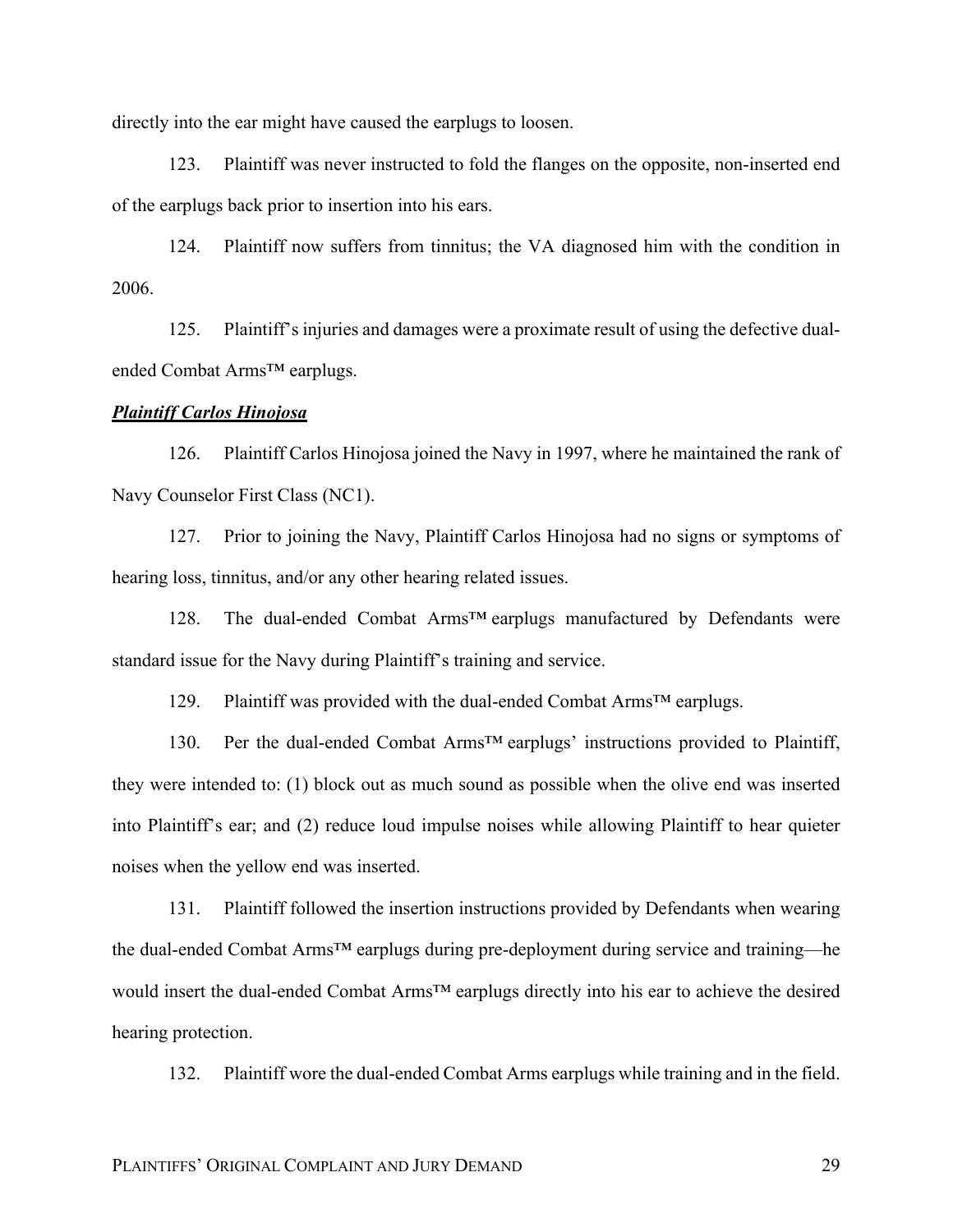133. Plaintiff wore the earplugs while training and while aboard various ships, including the USS Theodore Roosevelt (CVN-71), when deployed to the middle east. While he wore the earplugs, Plaintiff was exposed to loud impulse noises including those coming aircraft and around the shipyard.

134. Plaintiff was never warned that inserting the dual-ended Combat Arms™ earplugs directly into the ear might have caused the earplugs to loosen.

135. Plaintiff was never instructed to fold the flanges on the opposite, non-inserted end of the earplugs back prior to insertion into his ears.

136. Plaintiff now suffers from hearing loss and tinnitus.

137. Plaintiff's injuries and damages were a proximate result of using the defective dualended Combat Arms™ earplugs.

# *Plaintiff Sonya Jo Hoye*

138. Plaintiff Sonya Jo Hoye joined the Army in 2009, where she maintained the rank of Staff Sergeant/E-6.

139. Prior to joining the Army, Plaintiff Sonya Jo Hoye had no signs or symptoms of hearing loss, tinnitus, and/or any other hearing related issues.

140. The dual-ended Combat Arms™ earplugs manufactured by Defendants were standard issue for the Army during Plaintiff's deployment and pre-deployment training.

141. Plaintiff was provided with the dual-ended Combat Arms™ earplugs.

142. Per the instructions that Defendants provided to Plaintiff, the dual-ended Combat Arms<sup>TM</sup> earplugs were intended to: (1) block out as much sound as possible when the olive end was inserted into Plaintiff's ear; and (2) reduce loud impulse noises while allowing Plaintiff to hear quieter noises when the yellow end was inserted.

143. Plaintiff followed the insertion instructions provided by Defendants when wearing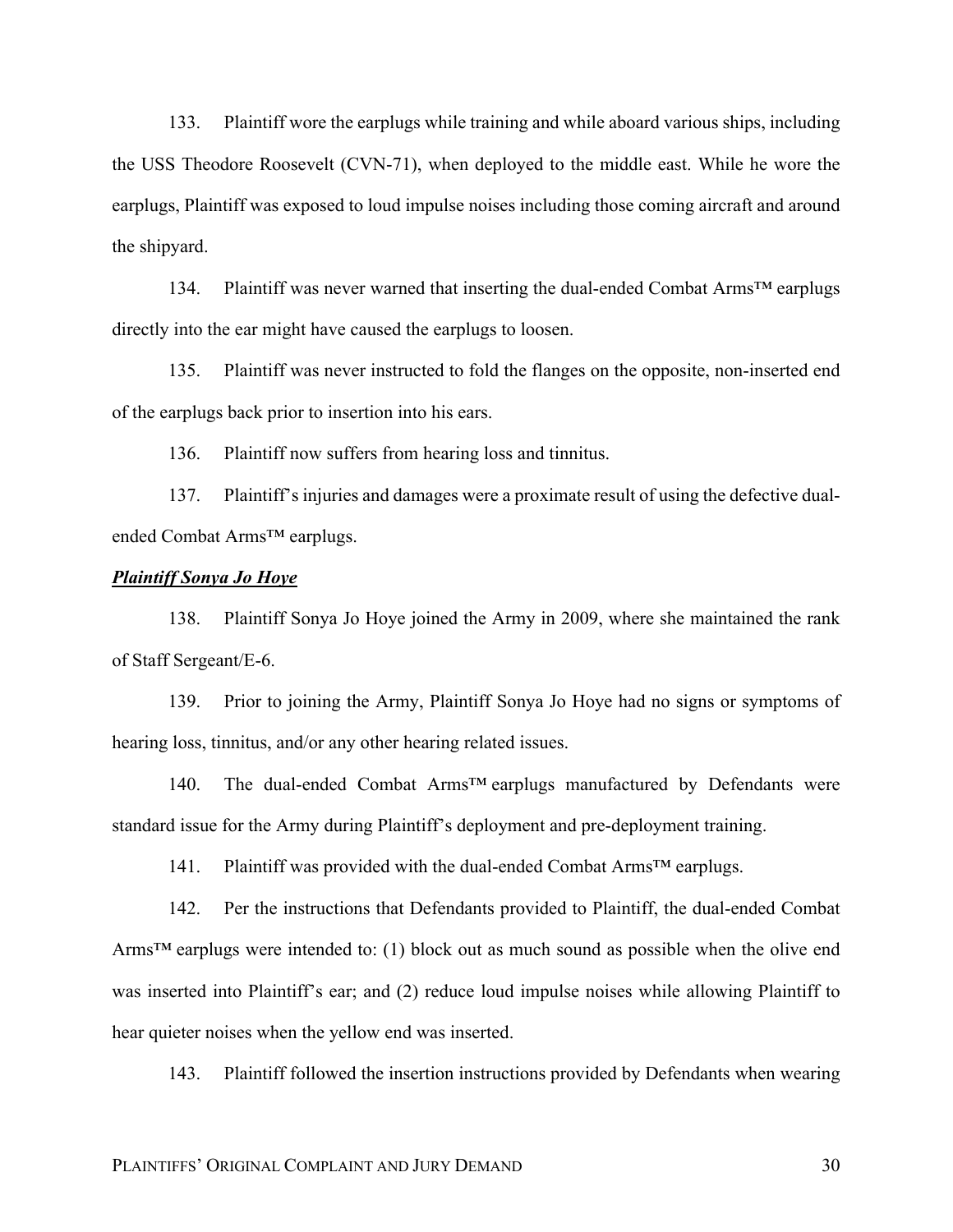the dual-ended Combat Arms earplugs during pre-deployment training and while deployed—she would insert the dual-ended Combat Arms™ earplugs directly into her ears to achieve the desired hearing protection.

144. Plaintiff wore the dual-ended Combat Arms earplugs while training and in the field.

145. Plaintiff wore the earplugs while training at Fort Hood, Texas and while deployed in Afghanistan. While she wore the earplugs, Plaintiff was exposed to loud impulse noises including those coming from fight line weapons and blasts.

146. Plaintiff was never warned that inserting the dual-ended Combat Arms™ earplugs directly into the ear might have caused the earplugs to loosen.

147. Plaintiff was never instructed to fold the flanges on the opposite, non-inserted end of the earplugs back prior to insertion into her ears.

148. Plaintiff now suffers from hearing loss and tinnitus.

149. Plaintiff's injuries and damages were a proximate result of using the defective dualended Combat Arms™ earplugs.

# *Plaintiff Samantha Long*

150. Plaintiff Samantha Long joined the Army in 2009, where she maintained the position of Supply Sergeant/E-5.

151. Prior to joining the Army, Plaintiff Samantha Long had no signs or symptoms of hearing loss, tinnitus, and/or any other hearing related issues.

152. The dual-ended Combat Arms™ earplugs manufactured by Defendants were standard issue for the Army during Plaintiff's deployment and pre-deployment training.

153. Plaintiff was provided with the dual-ended Combat Arms™ earplugs.

154. Per the instructions that Defendants provided to Plaintiff, the dual-ended Combat Arms<sup>TM</sup> earplugs were intended to: (1) block out as much sound as possible when the olive end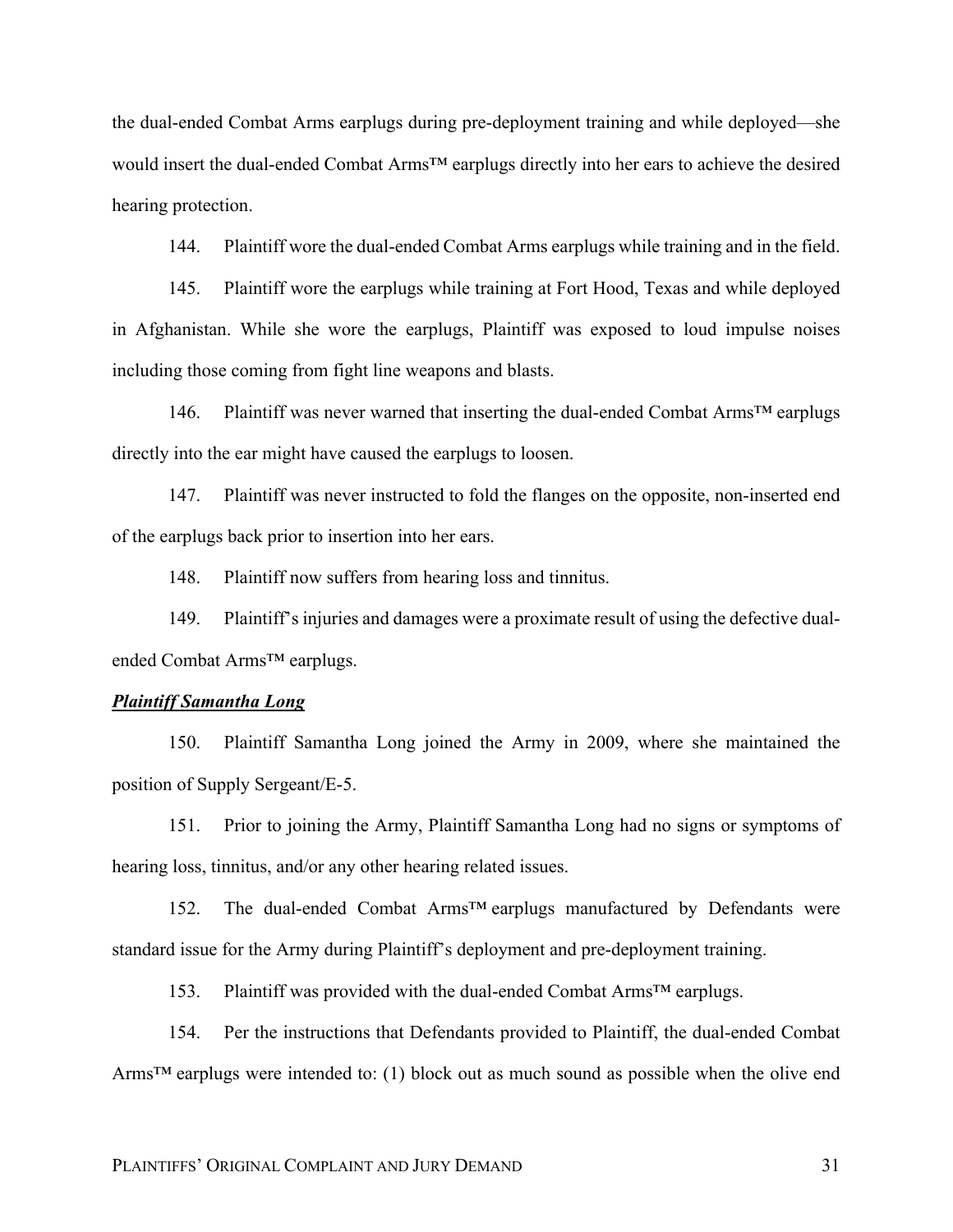was inserted into Plaintiff's ear; and (2) reduce loud impulse noises while allowing Plaintiff to hear quieter noises when the yellow end was inserted.

155. Plaintiff followed the insertion instructions provided by Defendants when wearing the dual-ended Combat Arms earplugs during pre-deployment and while deployed—she would insert the dual-ended Combat Arms™ earplugs directly into her ears to achieve the desired hearing protection.

156. Plaintiff wore the dual-ended Combat Arms earplugs while training and in the field.

157. Plaintiff wore the earplugs while training at Fort Hood, Texas, Camp Casey, South Korea, Fort Huachuca, Arizona, and while deployed to Mannheim Germany. While she wore the earplugs, Plaintiff was exposed to loud impulse noises including those coming from weapons at training ranges such as M16, M240, and M60 military rifles.

158. Plaintiff was never warned that inserting the dual-ended Combat Arms™ earplugs directly into the ear might have caused the earplugs to loosen.

159. Plaintiff was never instructed to fold the flanges on the opposite, non-inserted end of the earplugs back prior to insertion into her ears.

160. Plaintiff now suffers from tinnitus, and hearing loss. She now hears echoed and muffled sounds.

161. Plaintiff's injuries and damages were a proximate result of using the defective dualended Combat Arms™ earplugs.

### *Plaintiff Justin Nowak*

162. Plaintiff Justin Nowak joined the Army in 2009, where he maintained the rank of Specialist/E-4.

163. Prior to joining the Army, Plaintiff Justin Nowak had no signs or symptoms of hearing loss, tinnitus, and/or any other hearing related issues.

PLAINTIFFS' ORIGINAL COMPLAINT AND JURY DEMAND 32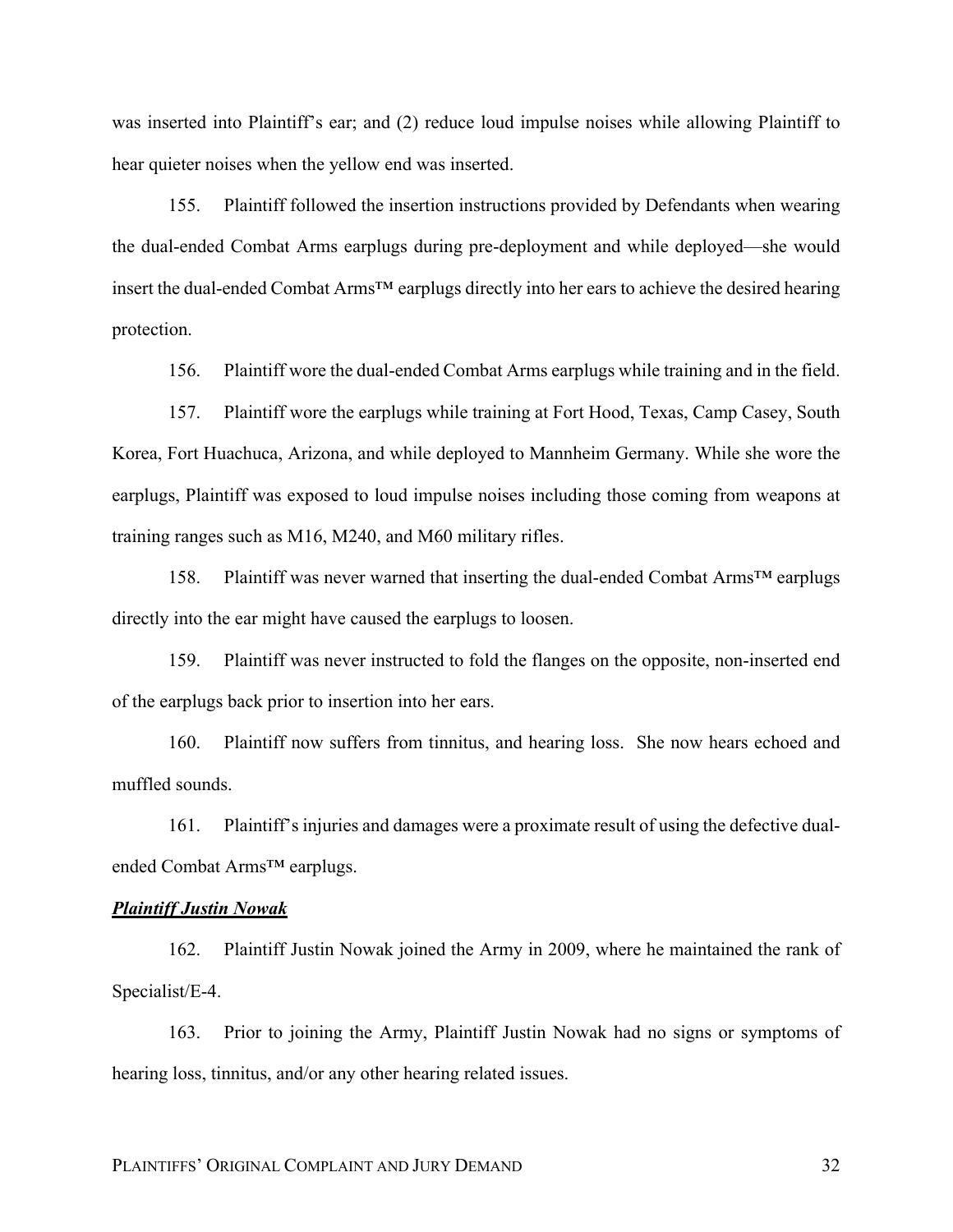164. The dual-ended Combat Arms™ earplugs manufactured by Defendants were standard issue for the Army during Plaintiff's deployment and pre-deployment training.

165. Plaintiff was provided with the dual-ended Combat Arms™ earplugs.

166. Per the instructions that Defendants provided to Plaintiff, the dual-ended Combat Arms<sup>TM</sup> earplugs were intended to: (1) block out as much sound as possible when the olive end was inserted into Plaintiff's ear; and (2) reduce loud impulse noises while allowing Plaintiff to hear quieter noises when the yellow end was inserted.

167. Plaintiff followed the insertion instructions provided by Defendants when wearing the dual-ended Combat Arms earplugs during pre-deployment training and while deployed—he would insert the dual-ended Combat Arms™ earplugs directly into his ear to achieve the desired hearing protection.

168. Plaintiff wore the dual-ended Combat Arms™ earplugs while training and in the field.

169. Plaintiff wore the earplugs during pre-deployment training and while deployed in Afghanistan. While he wore the earplugs, Plaintiff was exposed to loud noises including those coming from weapons.

170. Plaintiff was never warned that inserting the dual-ended Combat Arms™ earplugs directly into the ear might have caused the earplugs to loosen.

171. Plaintiff was never instructed to fold the flanges on the opposite, non-inserted end of the earplugs back prior to insertion into his ears.

172. Plaintiff now suffers from hearing loss and tinnitus.

173. Plaintiff's injuries and damages were a proximate result of using the defective dualended Combat Arms™ earplugs.

#### *Plaintiff Heath Osborn*

PLAINTIFFS' ORIGINAL COMPLAINT AND JURY DEMAND 33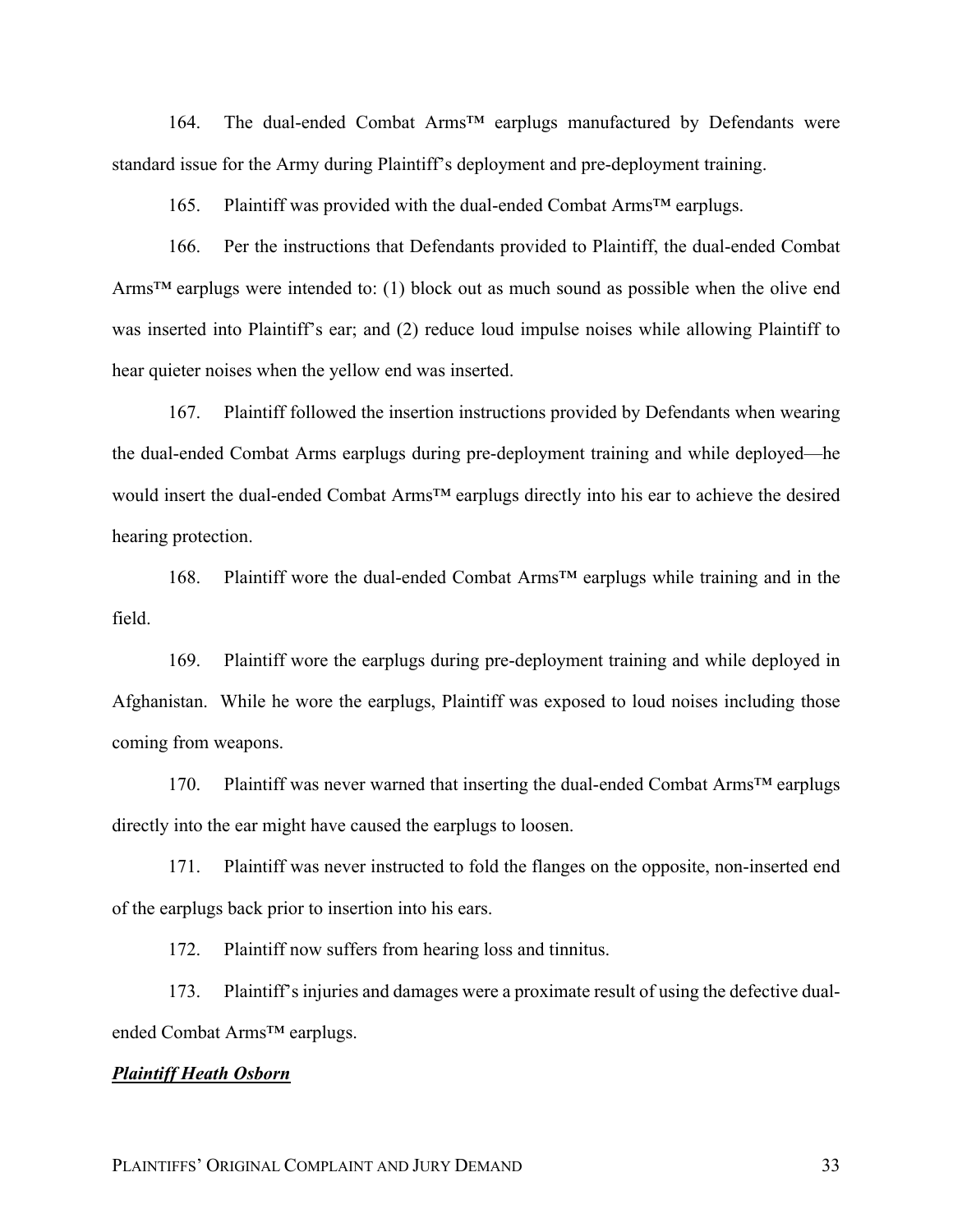174. Plaintiff Heath Osborn joined the Army in 1998, where he maintained the position of Staff Sergeant.

175. Prior to joining the Army, Plaintiff Heath Osborn had no signs or symptoms of hearing loss, tinnitus, and/or any other hearing related issues.

176. The dual-ended Combat Arms™ earplugs manufactured by Defendants were standard issue for the Army during Plaintiff's deployment and pre-deployment training.

177. Plaintiff was provided with the dual-ended Combat Arms™ earplugs.

178. Per the instructions that Defendants provided to Plaintiff, the dual-ended Combat Arms<sup>™</sup> earplugs were intended to: (1) block out as much sound as possible when the olive end was inserted into Plaintiff's ear; and (2) reduce loud impulse noises while allowing Plaintiff to hear quieter noises when the yellow end was inserted.

179. Plaintiff followed the insertion instructions provided by Defendants when wearing the dual-ended Combat Arms earplugs during pre-deployment training and while deployed—he would insert the dual-ended Combat Arms™ earplugs directly into his ear to achieve the desired hearing protection.

180. Plaintiff wore the dual-ended Combat Arms™ earplugs while training and in the field.

181. Plaintiff wore the earplugs while training at Fort Campbell, Kentucky and while deployed in Iraq. While he wore the earplugs, Plaintiff was exposed to loud noises including those coming from helicopters and military weapons such as M4 rifles and M240 machine guns.

182. Plaintiff was never warned that inserting the dual-ended Combat Arms™ earplugs directly into the ear might have caused the earplugs to loosen.

183. Plaintiff was never instructed to fold the flanges on the opposite, non-inserted end of the earplugs back prior to insertion into his ears.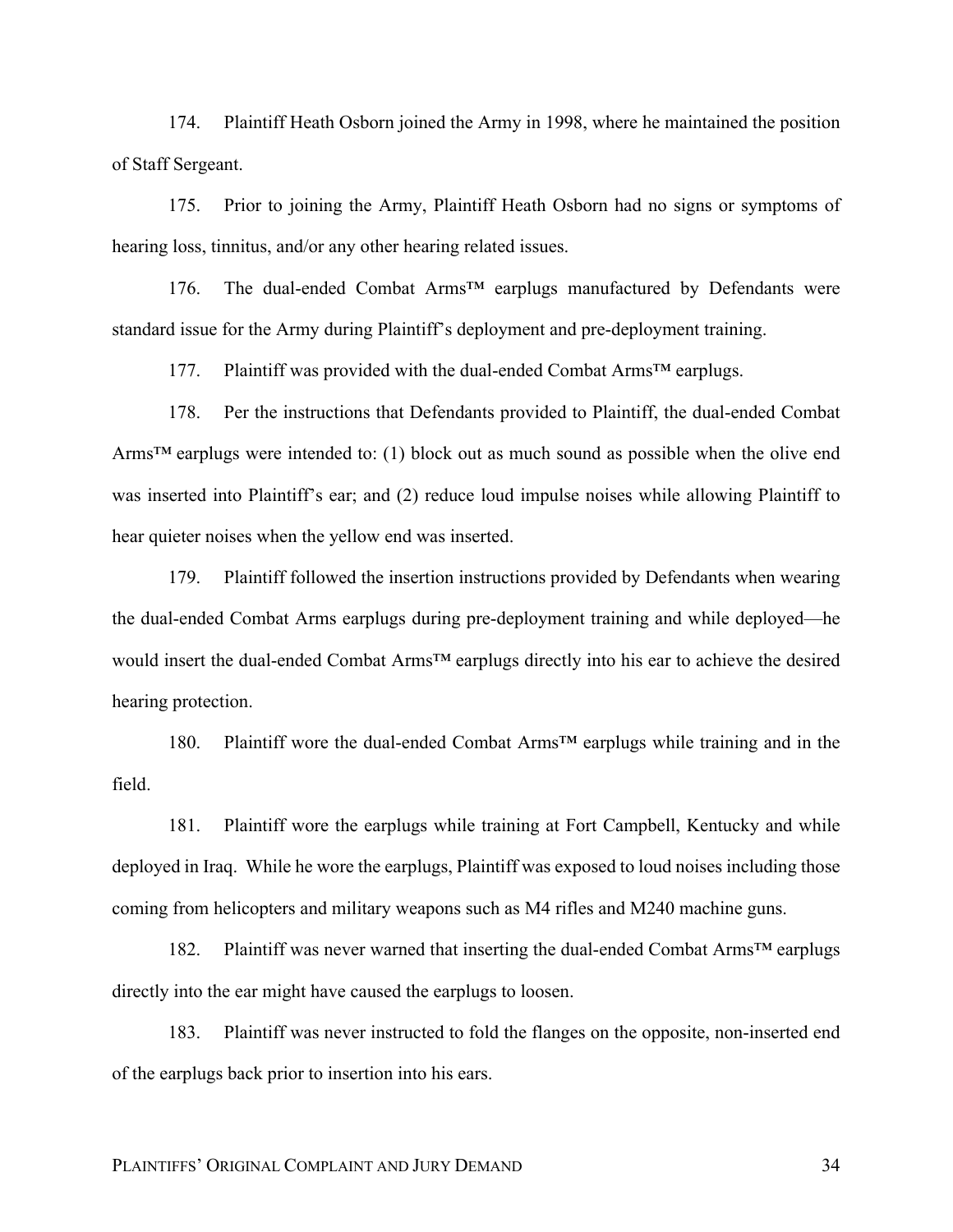184. Plaintiff now suffers from hearing loss and tinnitus.

185. Plaintiff's injuries and damages were a proximate result of using the defective dualended Combat Arms™ earplugs.

### *Plaintiff Daniel Romero*

186. Plaintiff Daniel Romero joined the Army in 1984. During his 21 years of military service, Plaintiff received several promotions and ultimately achieved the position of Sergeant First Class/ E-7.

187. Prior to joining the Army, Plaintiff Daniel Romero had no signs or symptoms of hearing loss, tinnitus, and/or any other hearing related issues.

188. The dual-ended Combat Arms™ earplugs manufactured by Defendants were standard issue for the Army during Plaintiff's deployment and pre-deployment training.

189. Plaintiff was provided with the dual-ended Combat Arms™ earplugs.

190. Per the dual-ended Combat Arms™ earplugs' instructions provided to Plaintiff, they were intended to: (1) block out as much sound as possible when the olive end was inserted into Plaintiff's ear; and (2) reduce loud impulse noises while allowing Plaintiff to hear quieter noises when the yellow end was inserted.

191. Plaintiff followed the insertion instructions provided by Defendants when wearing the dual-ended Combat Arms earplugs during pre-deployment training and while deployed—he would insert the dual-ended Combat Arms™ earplugs directly into his ear to achieve the desired hearing protection.

192. Plaintiff wore the dual-ended Combat Arms™ earplugs during pre-deployment training and while deployed.

193. Plaintiff wore the earplugs while training at Fort Sill, Oklahoma and while deployed to foreign engagements, including Iraq during the Global War on Terrorism. While he wore the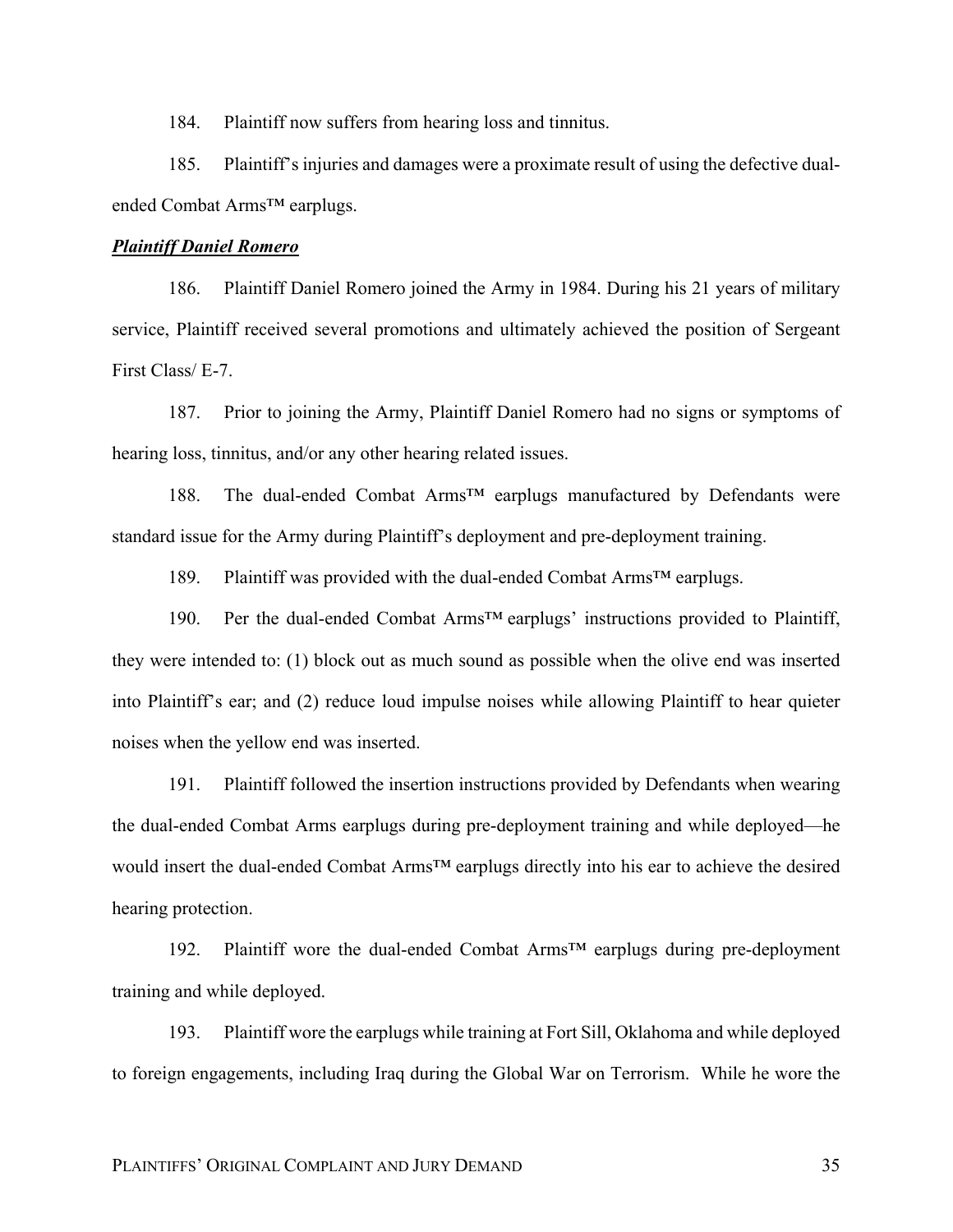earplugs, Plaintiff was exposed to loud impulse noises including those coming from military weapons.

194. Plaintiff was never warned that inserting the dual-ended Combat Arms™ earplugs directly into the ear might have caused the earplugs to loosen.

195. Plaintiff was never instructed to fold the flanges on the opposite, non-inserted end of the earplugs back prior to insertion into his ears.

196. Plaintiff now suffers from hearing related injuries.

197. Plaintiff's injuries and damages were a proximate result of using the defective dualended Combat Arms™ earplugs.

#### *Plaintiff John Anthony Trevino*

198. Plaintiff John Anthony Trevino joined the Army in 2006, where he maintained the position of SPC/E-4 assisting in security operations.

199. Prior to joining the Army, Plaintiff John Trevino had no signs or symptoms of hearing loss, tinnitus, and/or any other hearing related issues.

200. The dual-ended Combat Arms<sup>™</sup> earplugs manufactured by Defendants were standard issue for the Army during Plaintiff's deployment and pre-deployment training.

201. Plaintiff was provided with the dual-ended Combat Arms<sup>™</sup> earplugs.

202. Per the instructions that Defendants provided to Plaintiff, the dual-ended Combat Arms<sup>TM</sup> earplugs were intended to: (1) block out as much sound as possible when the olive end was inserted into Plaintiff's ear; and (2) reduce loud impulse noises while allowing Plaintiff to hear quieter noises when the yellow end was inserted.

203. Plaintiff followed the insertion instructions provided by Defendants when wearing the dual-ended Combat Arms earplugs during pre-deployment training and while deployed—he would insert the dual-ended Combat Arms™ earplugs directly into his ear to achieve the desired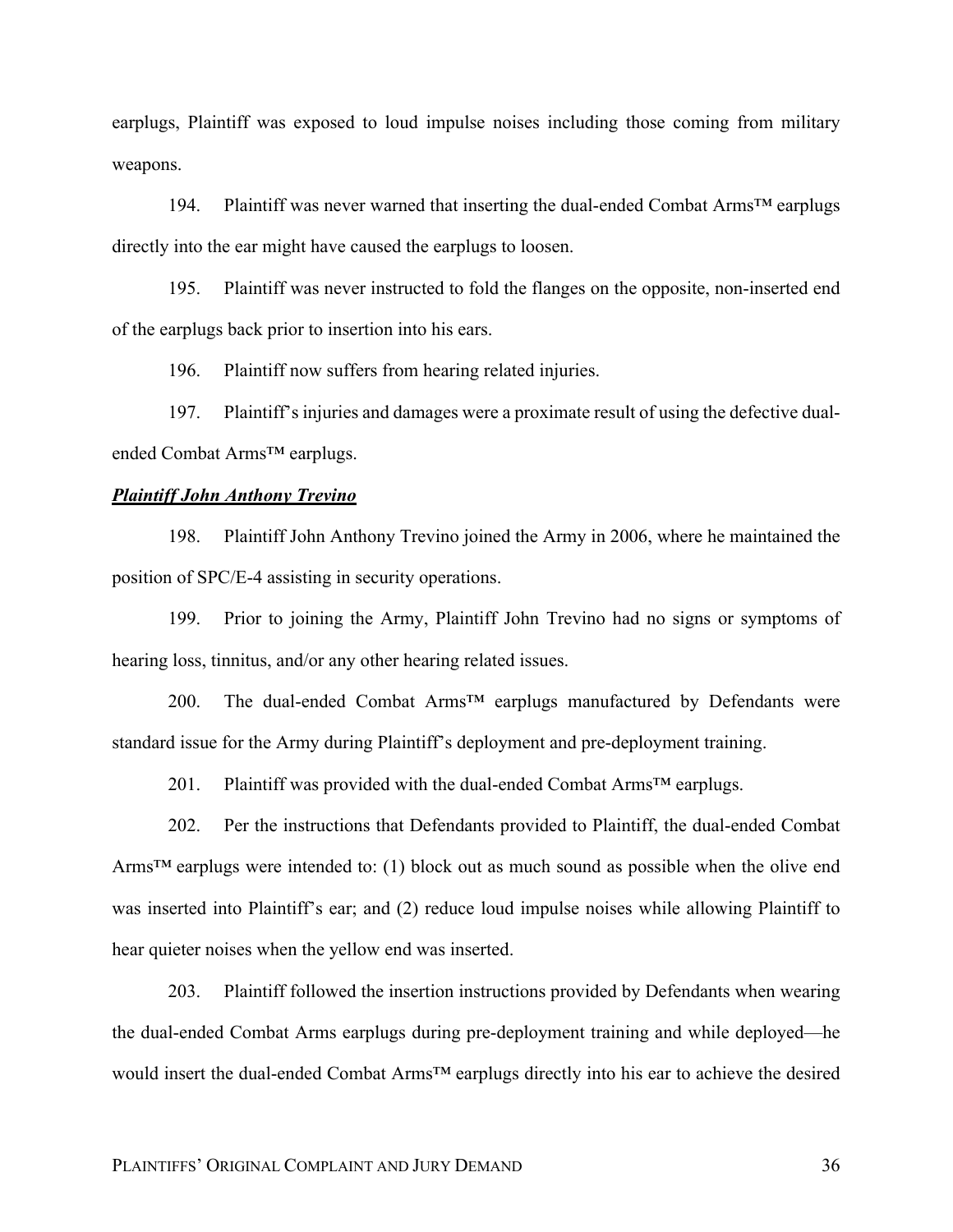hearing protection.

204. Plaintiff wore the dual-ended Combat Arms™ earplugs while training and in the field.

205. Plaintiff wore the earplugs while training at Fort Bliss, Texas and while deployed in Iraq. While he wore the earplugs, Plaintiff was exposed to loud noises including those coming from weapons.

206. Plaintiff was never warned that inserting the dual-ended Combat Arms<sup>TM</sup> earplugs directly into the ear might have caused the earplugs to loosen.

207. Plaintiff was never instructed to fold the flanges on the opposite, non-inserted end of the earplugs back prior to insertion into his ears.

208. Plaintiff now suffers from hearing loss and tinnitus.

209. Plaintiff's injuries and damages were a proximate result of using the defective dualended Combat Arms™ earplugs.

### *Plaintiff Jacob Windnagle*

210. Plaintiff Jacob Windnagle joined the U.S. Coast Guard in 2012, where he maintained the position of Electronics Technician Second Class (ET2).

211. Prior to joining the Coast Guard, Plaintiff Jacob Windnagle had no signs or symptoms of hearing loss, tinnitus, and/or any other hearing related issues.

212. The dual-ended Combat Arms<sup>™</sup> earplugs manufactured by Defendants were standard issue for the Coast Guard during Plaintiff's training and service.

213. Plaintiff was provided with the dual-ended Combat Arms™ earplugs.

214. Per the instructions that Defendants provided to Plaintiff, the dual-ended Combat Arms<sup>TM</sup> earplugs were intended to: (1) block out as much sound as possible when the olive end was inserted into Plaintiff's ear; and (2) reduce loud impulse noises while allowing Plaintiff to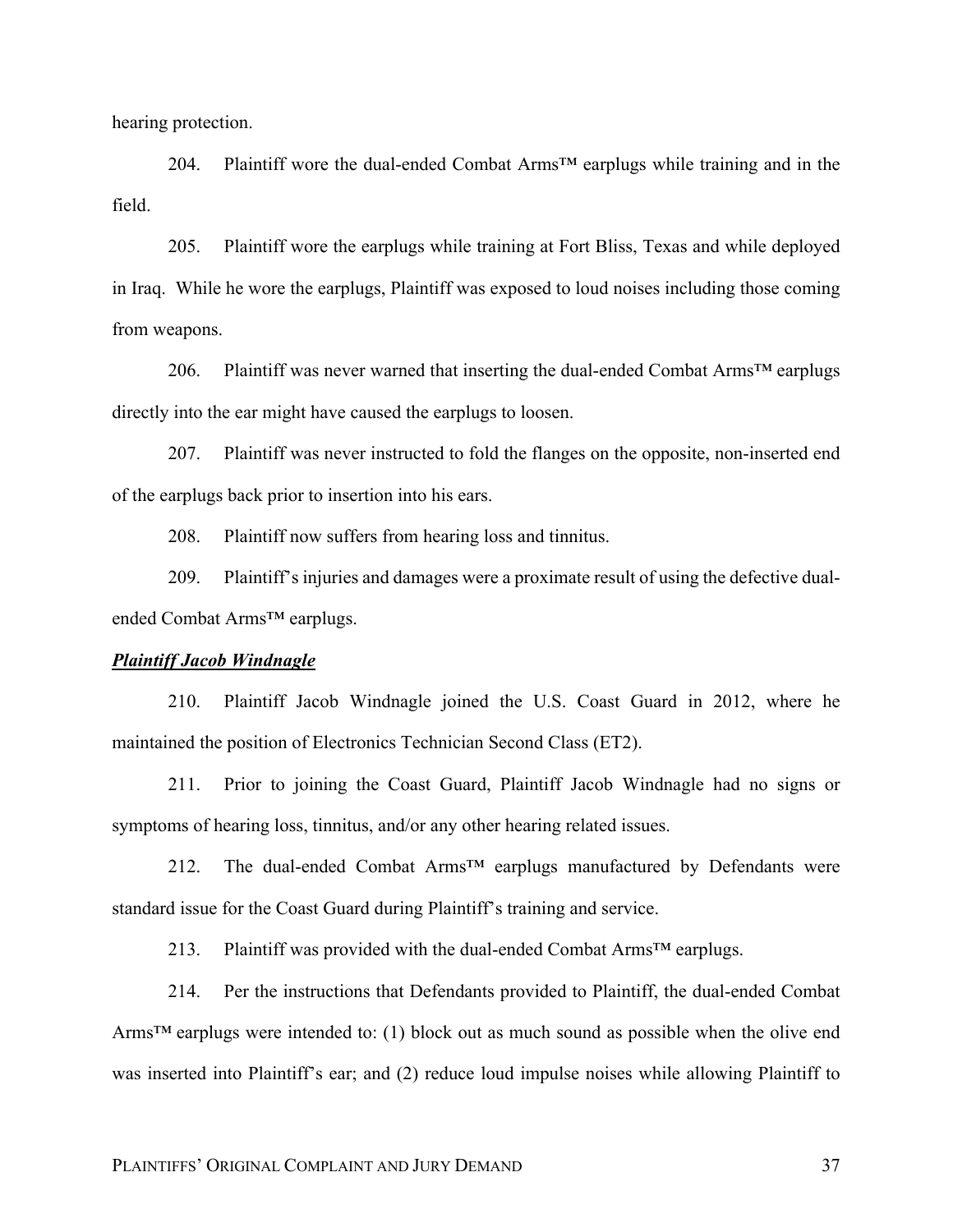hear quieter noises when the yellow end was inserted.

215. Plaintiff followed the insertion instructions provided by Defendants when wearing the dual-ended Combat Arms earplugs during service and training—he would insert the dualended Combat Arms<sup>™</sup> earplugs directly into his ear to achieve the desired hearing protection.

216. Plaintiff wore the dual-ended Combat Arms™ earplugs while training and in the field.

217. Plaintiff wore the earplugs while serving at U.S. Coast Guard Station Buffalo, New York. While he wore the earplugs, Plaintiff was exposed to loud noises including those coming from law enforcement and training at the shooting range.

218. Plaintiff was never warned that inserting the dual-ended Combat Arms™ earplugs directly into the ear might have caused the earplugs to loosen.

219. Plaintiff was never instructed to fold the flanges on the opposite, non-inserted end of the earplugs back prior to insertion into his ears.

220. Plaintiff now suffers from tinnitus, and was diagnosed with the condition at a Veterans Affairs office in Corpus Christi, Texas in 2018. Plaintiff also suffers from Meniere's disease, a disorder of the inner that can lead to dizzy spells and hearing loss.

221. Plaintiff's injuries and damages were a proximate result of using the defective dualended Combat Arms™ earplugs.

# *Plaintiff William Bourne*

222. Plaintiff William Bourne joined the U.S. Army National Guard in 2007, where he maintained the position of Helicopter Equipment Repairer/ E-4.

223. Prior to joining the Army National Guard, Plaintiff William Bourne had no signs or symptoms of hearing loss, tinnitus, and/or any other hearing related issues.

224. The dual-ended Combat Arms<sup>TM</sup> earplugs manufactured by Defendants were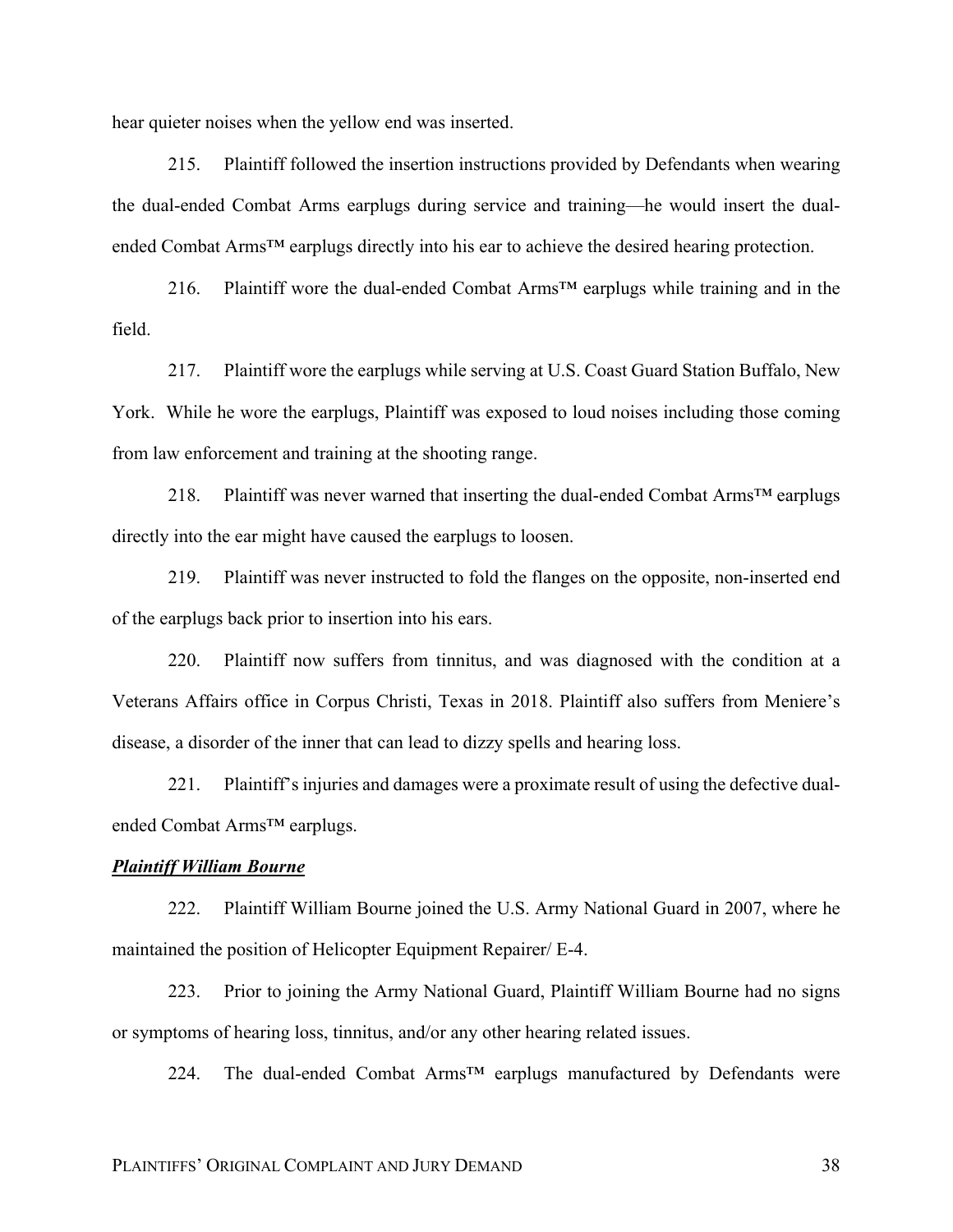standard issue for the Army National Guard during Plaintiff's training and service.

225. Plaintiff was provided with the dual-ended Combat Arms<sup>TM</sup> earplugs.

226. Per the instructions that Defendants provided to Plaintiff, the dual-ended Combat Arms<sup>TM</sup> earplugs were intended to: (1) block out as much sound as possible when the olive end was inserted into Plaintiff's ear; and (2) reduce loud impulse noises while allowing Plaintiff to hear quieter noises when the yellow end was inserted.

227. Plaintiff followed the insertion instructions provided by Defendants when wearing the dual-ended Combat Arms earplugs during service and training—he would insert the dualended Combat Arms<sup>™</sup> earplugs directly into his ear to achieve the desired hearing protection.

228. Plaintiff wore the dual-ended Combat Arms<sup>™</sup> earplugs while stationed stateside.

229. While he wore the earplugs, Plaintiff was exposed to loud noises including those coming from military weapons, including rifles, and military aircraft engines.

230. Plaintiff was never warned that inserting the dual-ended Combat Arms<sup>TM</sup> earplugs directly into the ear might have caused the earplugs to loosen.

231. Plaintiff was never instructed to fold the flanges on the opposite, non-inserted end of the earplugs back prior to insertion into his ears.

232. Plaintiff now suffers from hearing loss and tinnitus.

233. Plaintiff's injuries and damages were a proximate result of using the defective dualended Combat Arms™ earplugs.

## *Plaintiff Scott Lawrence*

234. Plaintiff Scott Lawrence joined the U.S. Navy in 2007, where he maintained the position of Builder Petty Officer 2nd Class (BU2).

235. Prior to joining the Navy, Plaintiff Scott Lawrence had no signs or symptoms of hearing loss, tinnitus, and/or any other hearing related issues.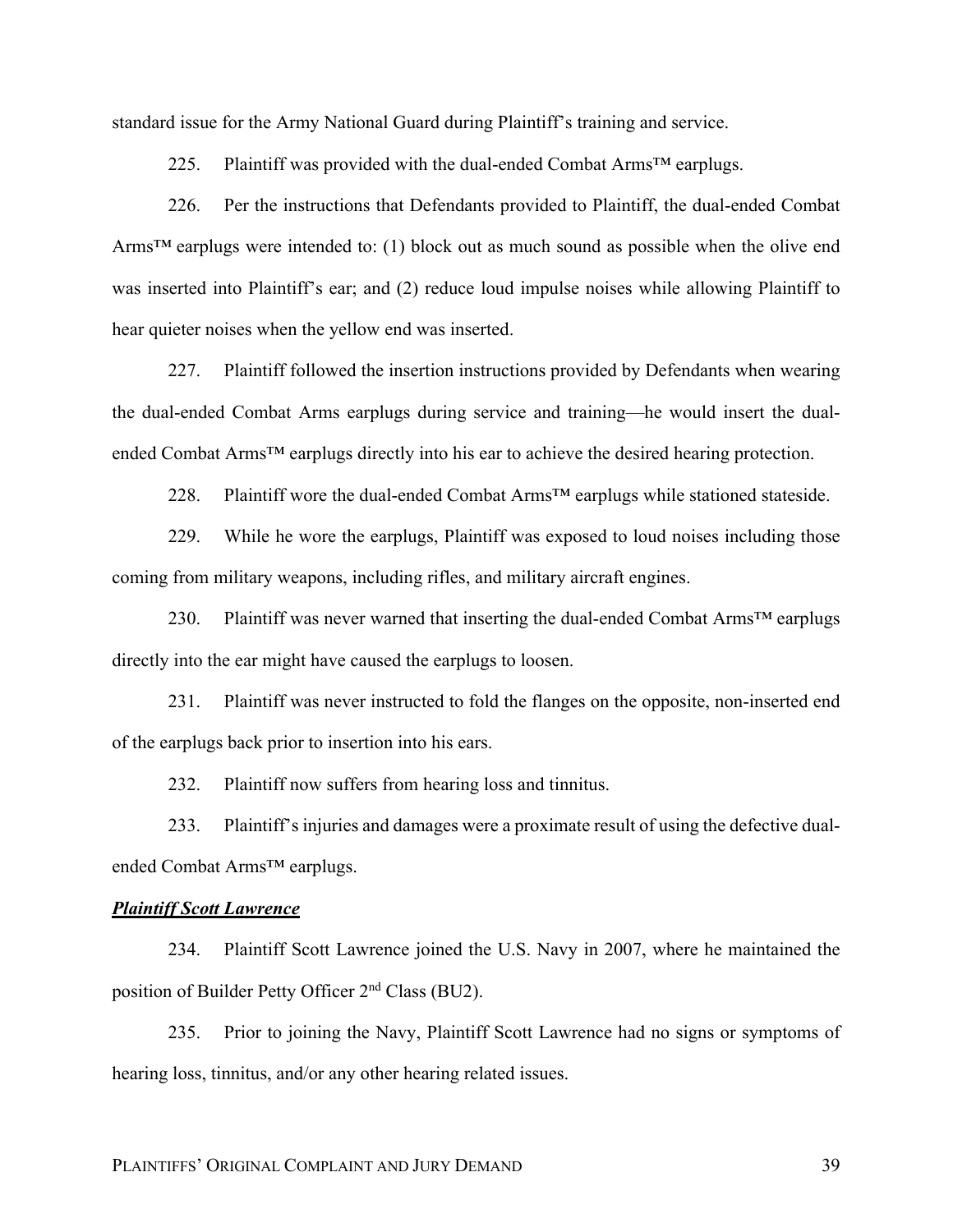236. The dual-ended Combat Arms<sup>™</sup> earplugs manufactured by Defendants were standard issue for the Navy during Plaintiff's training and service.

237. Plaintiff was provided with the dual-ended Combat Arms™ earplugs.

238. Per the dual-ended Combat Arms™ earplugs' instructions provided to Plaintiff, they were intended to: (1) block out as much sound as possible when the olive end was inserted into Plaintiff's ear; and (2) reduce loud impulse noises while allowing Plaintiff to hear quieter noises when the yellow end was inserted.

239. Plaintiff followed the insertion instructions provided by Defendants when wearing the dual-ended Combat Arms earplugs while training stateside and while deployed in Iraq and Afghanistan—he would insert the dual-ended Combat Arms™ earplugs directly into his ear to achieve the desired hearing protection.

240. Plaintiff wore the dual-ended Combat Arms<sup>TM</sup> earplugs while training stateside and while deployed in Iraq and Afghanistan where he built U.S. bases.

241. While he wore the earplugs, Plaintiff was exposed to loud noises including those coming from weapons at firing ranges, and construction equipment used for building bases in Iraq and Afghanistan.

242. Plaintiff was never warned that inserting the dual-ended Combat Arms™ earplugs directly into the ear might have caused the earplugs to loosen.

243. Plaintiff was never instructed to fold the flanges on the opposite, non-inserted end of the earplugs back prior to insertion into his ears.

244. Plaintiff now suffers from hearing loss and tinnitus.

245. Plaintiff's injuries and damages were a proximate result of using the defective dualended Combat Arms™ earplugs.

#### *Plaintiff Henry Palacios*

PLAINTIFFS' ORIGINAL COMPLAINT AND JURY DEMAND 40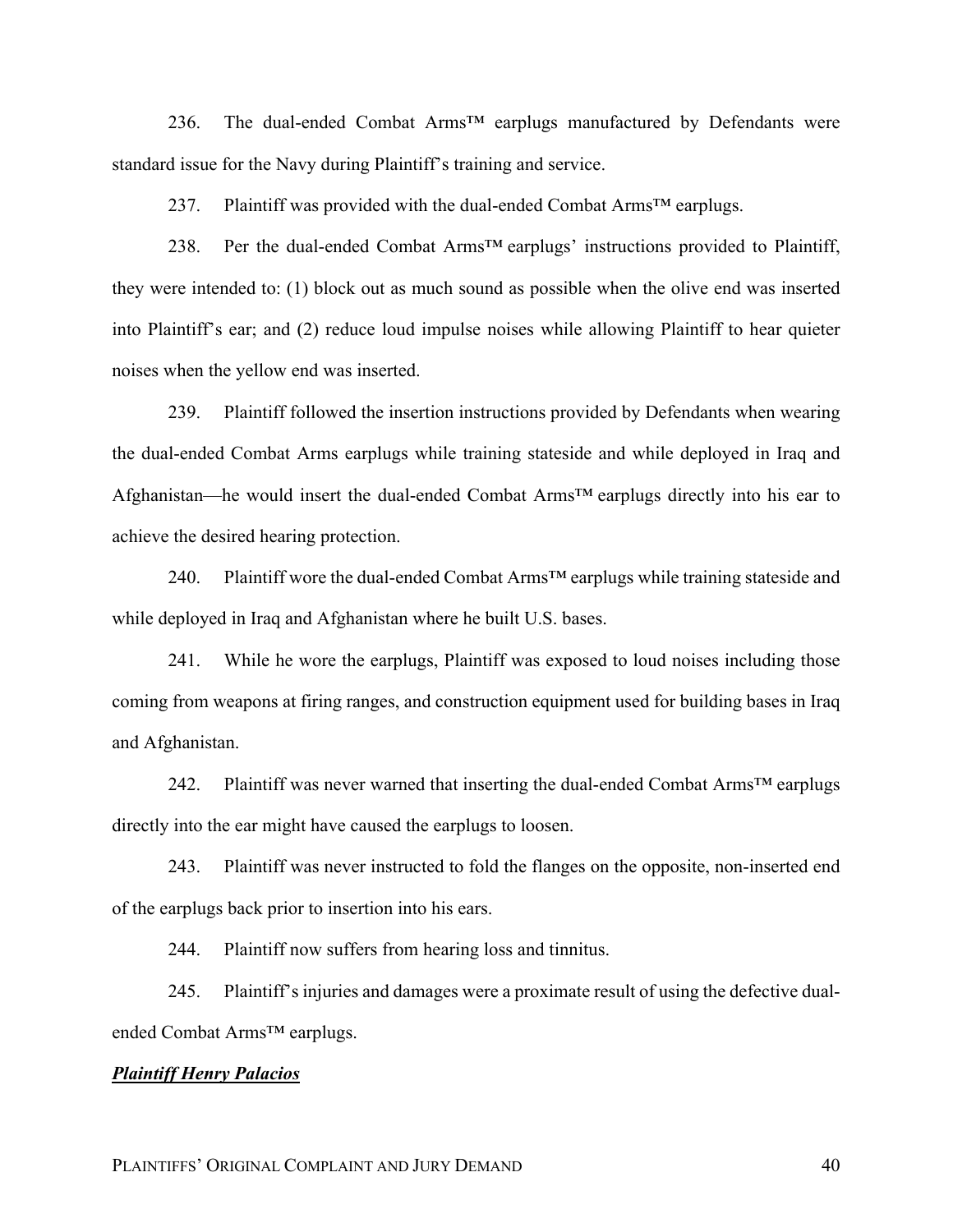246. Plaintiff Henry Palacios joined the U.S. Marine Corps in 2002, where he maintained the position of Sergeant and squad leader.

247. Prior to joining the Marine Corps, Plaintiff Henry Palacios had no signs or symptoms of hearing loss, tinnitus, and/or any other hearing related issues.

248. The dual-ended Combat Arms<sup>™</sup> earplugs manufactured by Defendants were standard issue for the Marine Corps during Plaintiff's training and service.

249. Plaintiff was provided with the dual-ended Combat Arms<sup>TM</sup> earplugs.

250. Per the instructions that Defendants provided to Plaintiff, the dual-ended Combat Arms<sup>™</sup> earplugs were intended to: (1) block out as much sound as possible when the olive end was inserted into Plaintiff's ear; and (2) reduce loud impulse noises while allowing Plaintiff to hear quieter noises when the yellow end was inserted.

251. Plaintiff followed the insertion instructions provided by Defendants when wearing the dual-ended Combat Arms earplugs during his pre-deployment training and while deployed in Iraq—he would insert the dual-ended Combat Arms™ earplugs directly into his ear to achieve the desired hearing protection.

252. Plaintiff wore the dual-ended Combat Arms<sup>™</sup> earplugs while training stateside and while deployed in Iraq.

253. While he wore the earplugs, Plaintiff was exposed to loud noises including those coming from weapons, aircraft, and engine rooms.

254. Plaintiff was never warned that inserting the dual-ended Combat Arms™ earplugs directly into the ear might have caused the earplugs to loosen.

255. Plaintiff was never instructed to fold the flanges on the opposite, non-inserted end of the earplugs back prior to insertion into his ears.

256. Plaintiff now suffers from hearing loss and tinnitus.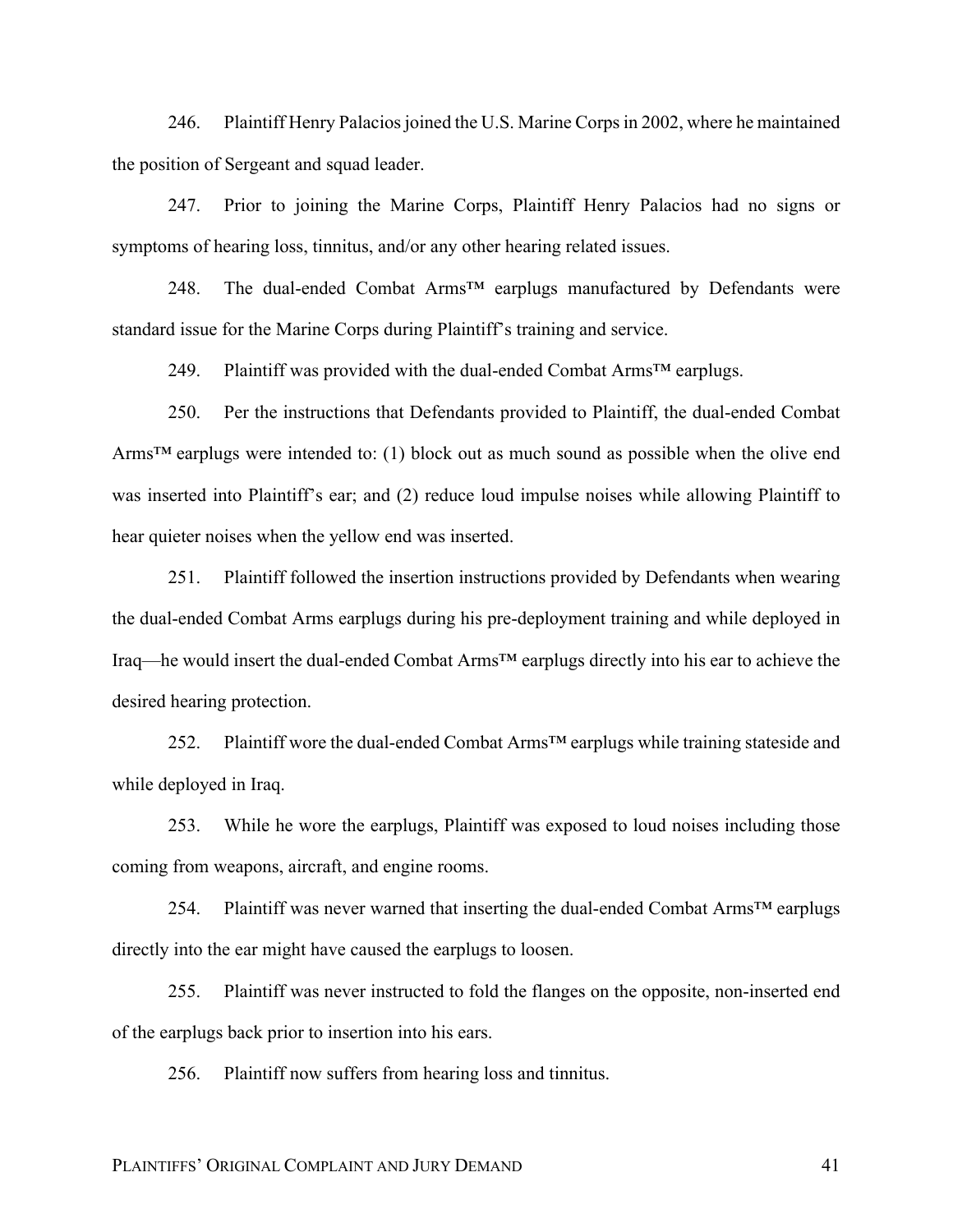257. Plaintiff's injuries and damages were a proximate result of using the defective dualended Combat Arms™ earplugs.

## *Plaintiff Andrew Niccum*

258. Plaintiff Andrew Niccum joined the United States Army in 1996, where he maintained the position of Sergeant First Class.

259. Prior to joining the Army, Plaintiff Andrew Niccum had no signs or symptoms of hearing loss, tinnitus, and/or any other hearing related issues.

260. The dual-ended Combat Arms<sup>TM</sup> earplugs manufactured by Defendants were standard issue for the Army during Plaintiff's training and service.

261. Plaintiff was provided with the dual-ended Combat Arms<sup>TM</sup> earplugs.

262. Per the instructions that Defendants provided to Plaintiff, the dual-ended Combat Arms<sup>TM</sup> earplugs were intended to: (1) block out as much sound as possible when the olive end was inserted into Plaintiff's ear; and (2) reduce loud impulse noises while allowing Plaintiff to hear quieter noises when the yellow end was inserted.

263. Plaintiff followed the insertion instructions provided by Defendants when wearing the dual-ended Combat Arms earplugs during his pre-deployment training and while deployed he would insert the dual-ended Combat Arms<sup>™</sup> earplugs directly into his ear to achieve the desired hearing protection.

264. Plaintiff wore the dual-ended Combat Arms™ earplugs while training at Fort Benning, Georgia.

265. While he wore the earplugs, Plaintiff was exposed to loud noises including those coming from weapons, including M4 and M16 rifles, aircraft, and engine rooms.

266. Plaintiff was never warned that inserting the dual-ended Combat Arms<sup>™</sup> earplugs directly into the ear might have caused the earplugs to loosen.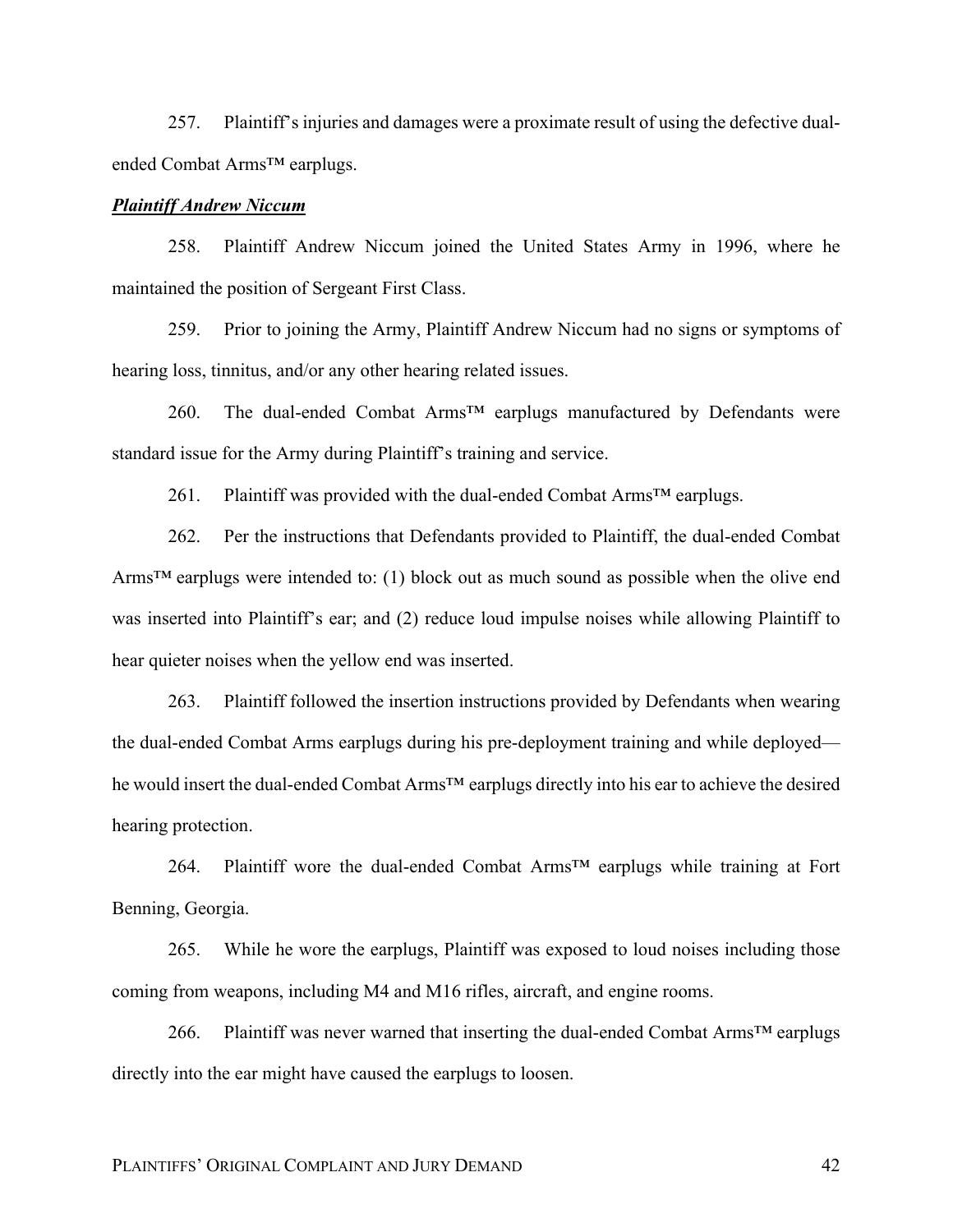267. Plaintiff was never instructed to fold the flanges on the opposite, non-inserted end of the earplugs back prior to insertion into his ears.

268. Plaintiff now suffers from tinnitus.

269. Plaintiff's injuries and damages were a proximate result of using the defective dualended Combat Arms™ earplugs.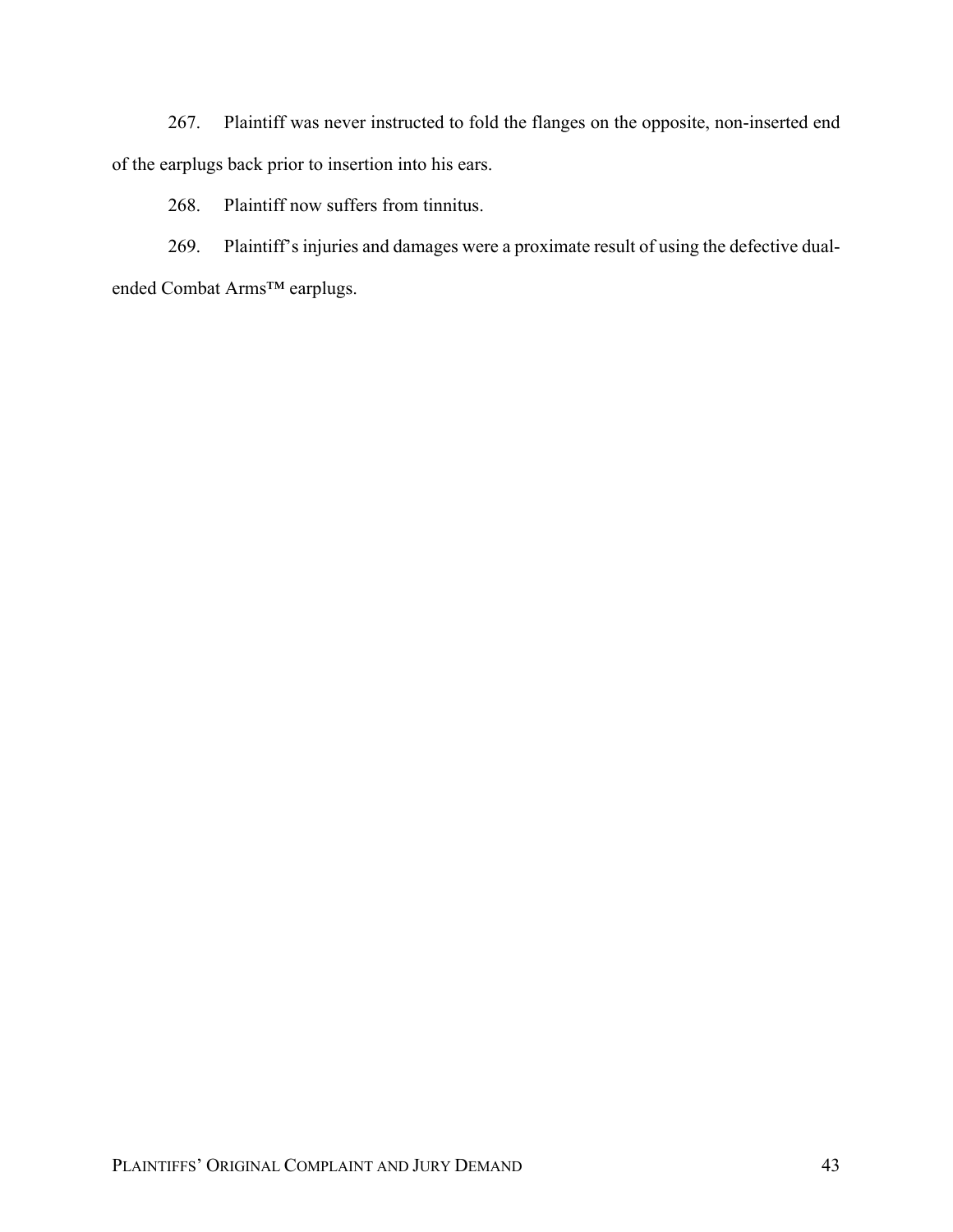# *Plaintiff James Coveney*

270. Plaintiff James Coveney joined the United States Army National Guard in 1999, where he maintained the position of E-4.

271. Prior to joining the Army National Guard, Plaintiff James Coveney had no signs or symptoms of hearing loss, tinnitus, and/or any other hearing related issues.

272. The dual-ended Combat Arms™ earplugs manufactured by Defendants were standard issue for the Army National Guard during Plaintiff's training and service.

273. Plaintiff was provided with the dual-ended Combat Arms<sup>™</sup> earplugs.

274. Per the instructions that Defendants provided to Plaintiff, the dual-ended Combat Arms<sup>TM</sup> earplugs were intended to: (1) block out as much sound as possible when the olive end was inserted into Plaintiff's ear; and (2) reduce loud impulse noises while allowing Plaintiff to hear quieter noises when the yellow end was inserted.

275. Plaintiff followed the insertion instructions provided by Defendants when wearing the dual-ended Combat Arms earplugs during his pre-deployment training and while deployed in Iraq—he would insert the dual-ended Combat Arms™ earplugs directly into his ear to achieve the desired hearing protection.

276. Plaintiff wore the dual-ended Combat Arms™ earplugs during his pre-deployment training and while deployed to Iraq.

277. While he wore the earplugs, Plaintiff was exposed to loud noises including those coming from weapons, motors, and generators.

278. Plaintiff was never warned that inserting the dual-ended Combat Arms™ earplugs directly into the ear might have caused the earplugs to loosen.

279. Plaintiff was never instructed to fold the flanges on the opposite, non-inserted end of the earplugs back prior to insertion into his ears.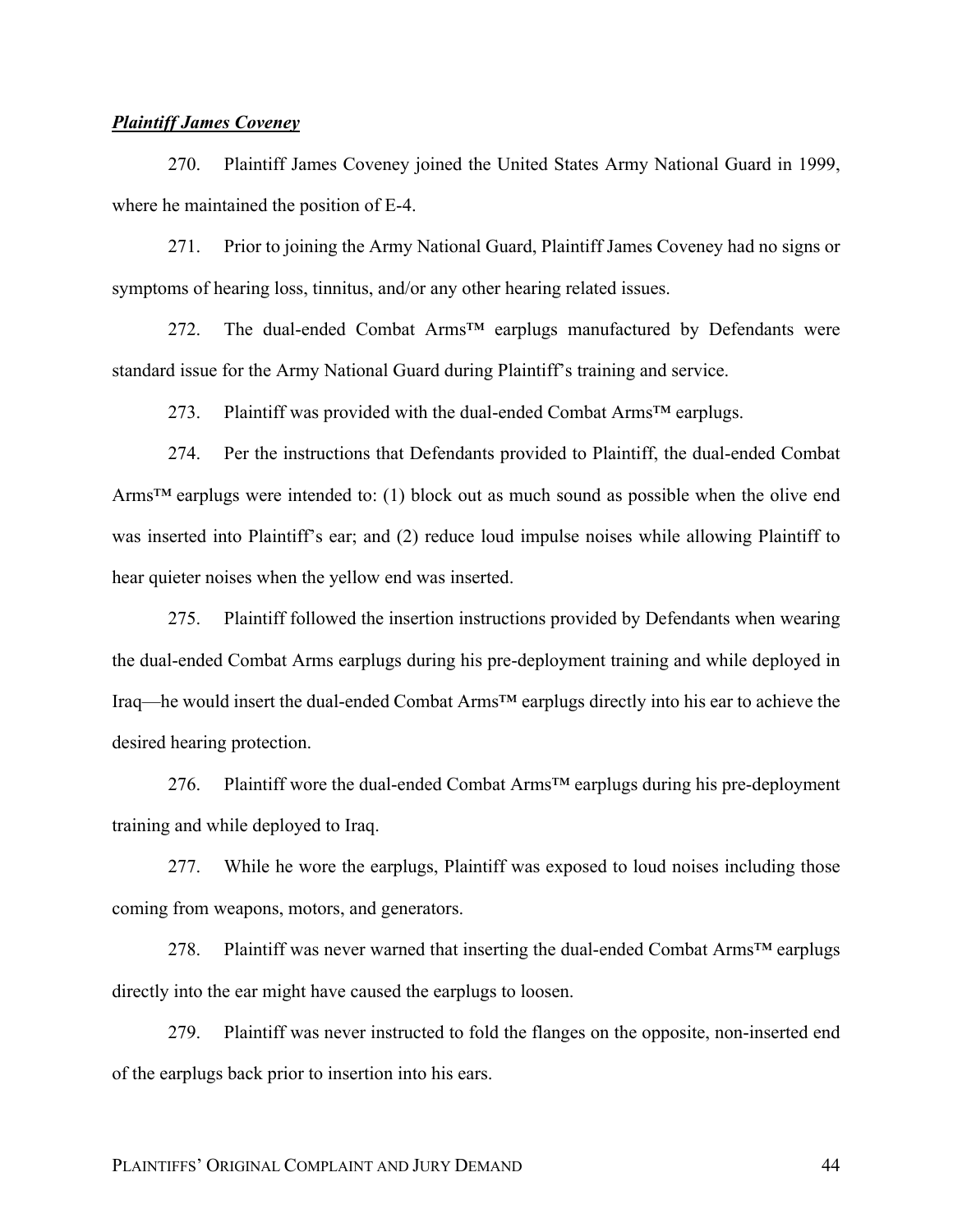280. Plaintiff now suffers from tinnitus.

281. Plaintiff's injuries and damages were a proximate result of using the defective dualended Combat Arms™ earplugs.

# **VII. CAUSES OF ACTION**

# **COUNT 1: PRODUCTS LIABILITY—DESIGN DEFECT**

282. Plaintiffs replead and incorporate by reference each of the allegations contained in the preceding paragraphs of this Complaint as if fully set forth herein.

283. At all relevant times, Defendants were engaged in the business of designing, manufacturing, distributing, and/or selling hearing protection devices, including the defective dual-ended Combat Arms™ earplugs at issue.

284. Defendants maintained exclusive and/or substantial control over the design, manufacturing, distribution, and/or selling of the defective dual-ended Combat Arms™ earplugs in question.

285. Defendants defectively designed the dual-ended Combat Arms<sup>TM</sup> earplugs in the following ways: (1) the stem of the dual-ended earplug is too short, and, therefore, it is difficult for users to insert the plug deeply into their ear canals and obtain a proper fit; and/or (2) the earplugs' defective design causes the earplug to loosen in the ear imperceptibly to the wearer, thereby permitting dangerous sounds to enter the ear canal.

286. Defendants knew that the ordinary and expected use of the dual-ended Combat Arms™ earplugs was to provide adequate and safe hearing attenuation on each side of the dualended earplugs, yet they designed the earplugs with these compromising and dangerous defects.

287. Furthermore, safer alternative designs existed other than the one used. These alternative designs: (1) would have prevented or significantly reduced the risk of Plaintiffs' hearing related injuries and/or other personal injuries; and (2) would be economical and feasible at the time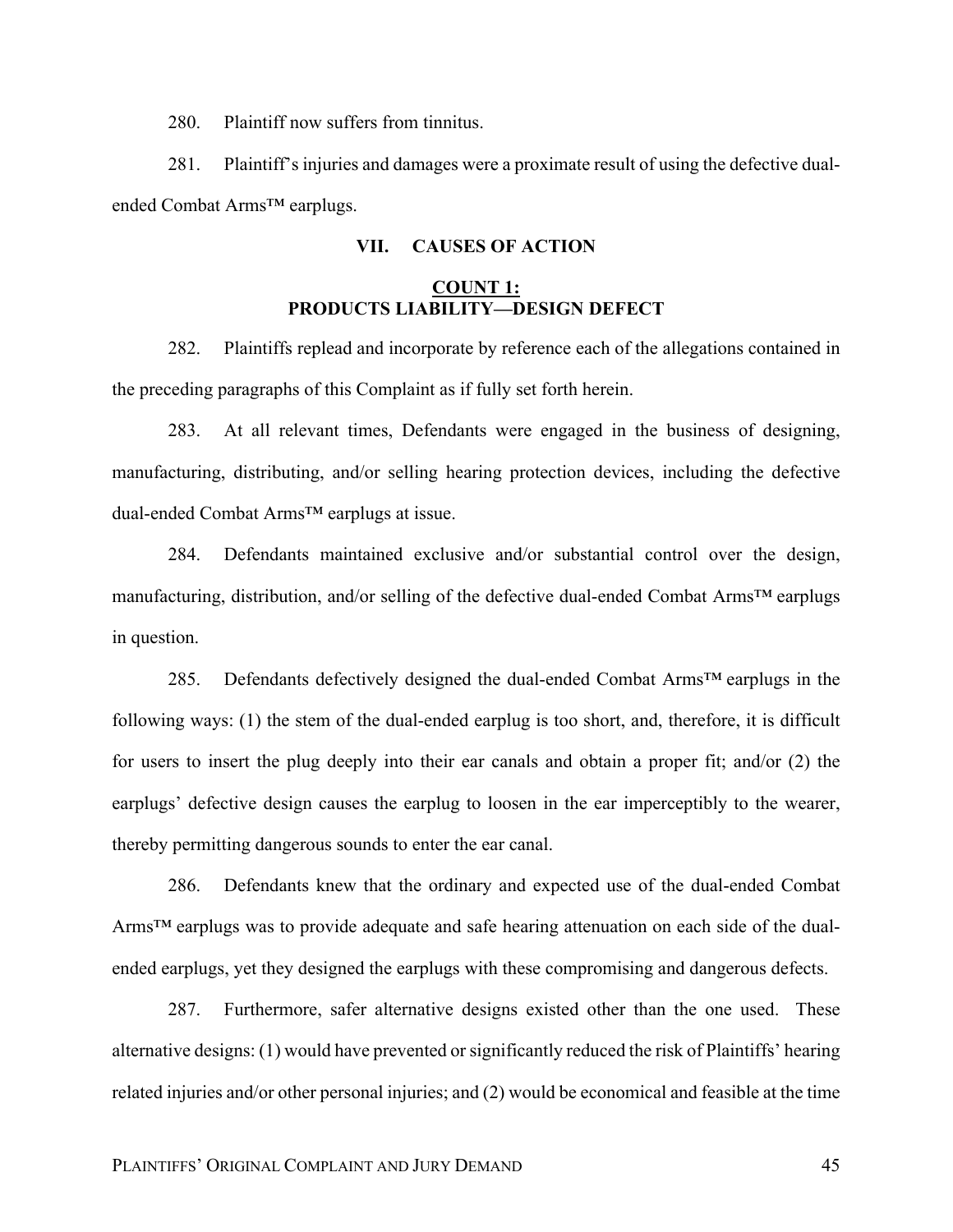the dual-ended Combat Arms™ earplugs left Defendants' control. For example, because the primary design defect came from the earplug being too short, Defendants could have designed the dual-ended Combat Arms™ earplugs with a longer stem that would allow users to insert the plug deeper into their ear canals.

288. Defendants knew of the defects and design alternatives, yet Defendants still manufactured, distributed, and sold the defective dual-ended Combat Arms™ earplugs that were not reasonably safe for their ordinary and intended use.

289. Defendants' product was delivered to Plaintiffs in a defective condition. At the time that the dual-ended Combat Arms™ earplugs reached Plaintiffs, they were in the condition expected and intended by Defendants.

290. Plaintiffs used the dual-ended Combat Arms™ earplugs for their intended and foreseeable purpose and followed the instructions provided by Defendants.

291. Plaintiffs were never instructed to fold the flanges on the opposite, non-inserted end of the earplugs back prior to insertion into the subject's ear. As such, the defective dual-ended Combat Arms™ earplugs failed to function in a manner reasonably expected by an ordinary consumer.

292. As a proximate result of using the defective dual-ended Combat Arms™ earplugs, Plaintiffs suffered injuries and damages, including, but not limited to, hearing loss, tinnitus, and other hearing-related injuries.

293. Plaintiffs' injuries and damages for this design defect are actionable pursuant to TEX. CIV. PRAC. & REM. CODE § 82.005.22

 $^{22}$  Any potential defenses raised by Defendants pursuant to TEX. CIV. PRAC. & REM. CODE § 82.008 are inapplicable as: (1) any applicable standards or regulations promulgated by the federal government were inadequate to protect the public from unreasonable risks of injury or danger; and/or (2) Defendants misrepresented or withheld material from the government regarding the adequacy or safety of the earplugs at issue, and these actions proximately caused Plaintiffs'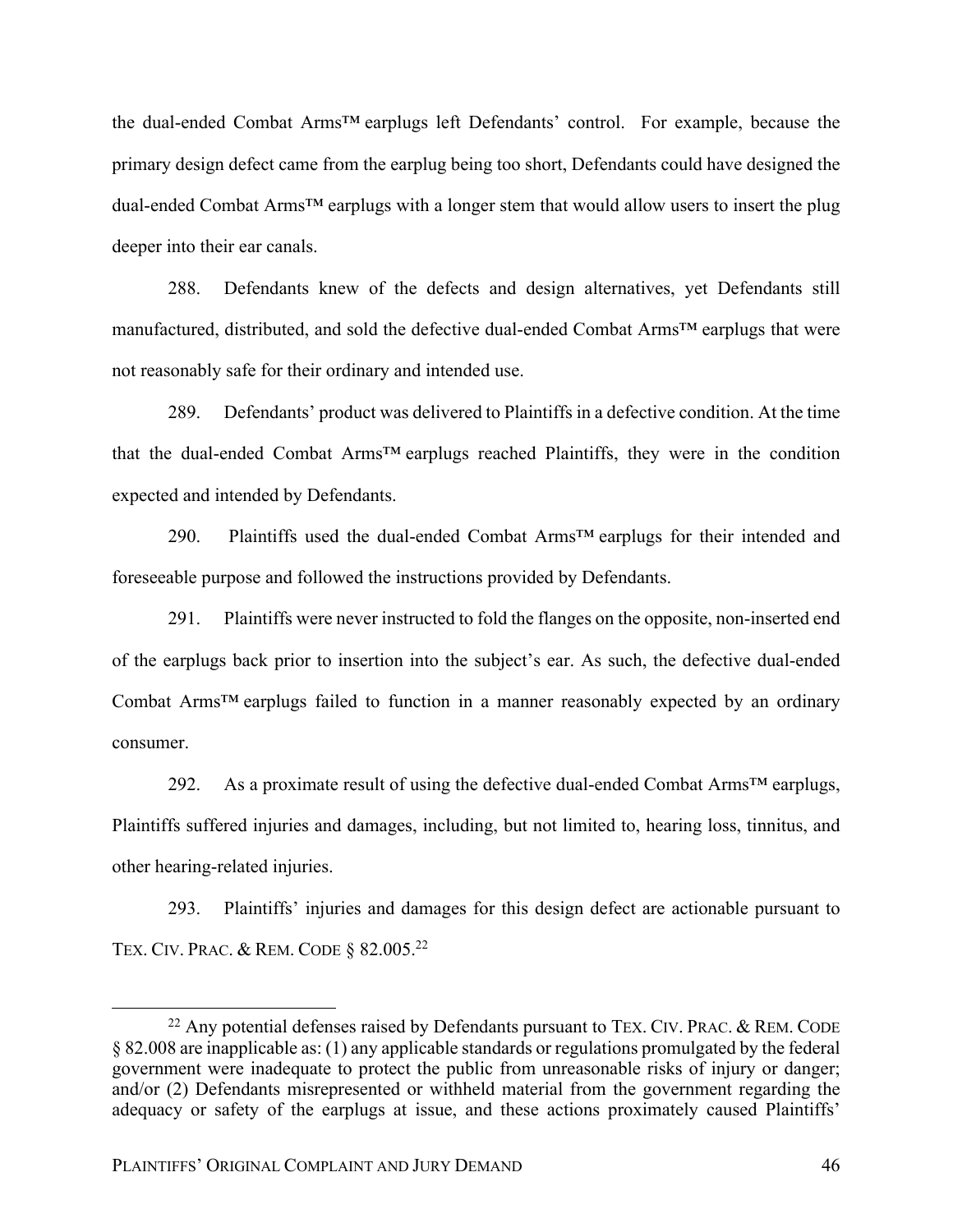## **COUNT 2: PRODUCTS LIABILITY—MANUFACTURING DEFECT**

294. Plaintiffs incorporate by reference each of the allegations contained in the preceding paragraphs of this Complaint as if fully set forth herein.

295. At all relevant times, Defendants were engaged in the business of designing, manufacturing, distributing, and/or selling hearing protection devices, including the defective dual-ended Combat Arms™ earplugs at issue.

296. At all relevant times, Defendants maintained exclusive and/or substantial control over the design, manufacturing, distribution, and/or selling of the defective dual-ended Combat Arms™ earplugs in question.

297. Plaintiffs used the dual-ended Combat Arms™ earplugs for their intended and foreseeable purpose and followed the insertion instructions provided by Defendants.

298. Defects in the manufacture of the dual-ended Combat Arms™ earplugs rendered them defective and unreasonably dangerous. Defendants manufactured earplugs that, when inserted into the ear, would loosen in the wearer's ear. This manufacturing defect is imperceptible to the wearer, as the dangerous sounds enter the ear canal by traveling around the outside of the earplug while the user incorrectly believes the earplug is working as intended. This manufacturing defect has likely caused thousands, if not millions of soldiers, including Plaintiffs, to suffer significant hearing loss, tinnitus, and additional hearing loss related injuries, including but not limited to pain and suffering and loss of the pleasures of life.

# **COUNT 3: PRODUCTS LIABILITY—FAILURE TO WARN**

299. Plaintiffs replead and incorporate by reference each of the allegations contained in the preceding paragraphs of this Complaint as if fully set forth herein.

injuries.

 $\overline{a}$ 

PLAINTIFFS' ORIGINAL COMPLAINT AND JURY DEMAND 47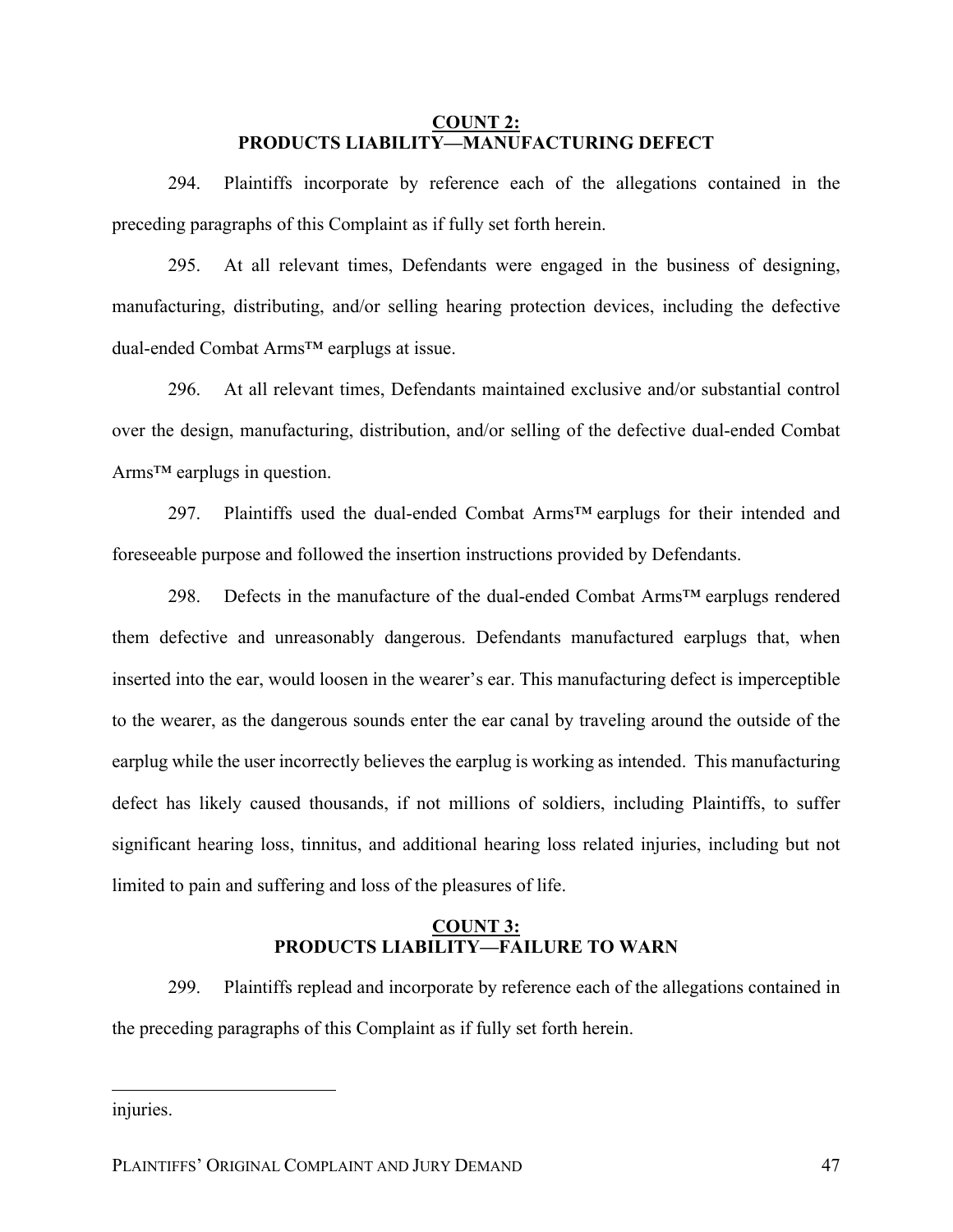300. At all relevant times, Defendants were engaged in the business of designing, manufacturing, distributing, and/or selling hearing protection devices, including the defective dual-ended Combat Arms™ earplugs at issue.

301. At all relevant times, Defendants maintained exclusive and/or substantial control over the design, manufacturing, distribution, and/or selling of the defective dual-ended Combat Arms™ earplugs in question.

302. Defendants represented and marketed to Plaintiffs and others that the dual-ended Combat Arms™ earplugs would achieve proper hearing protection if inserted directly into the user's ear.

303. Defendants had a nondelegable duty to manufacture, design, distribute, and/or sell their products with reasonable care for the safety of their users—members of the United States military, including Plaintiffs, who would be exposed to loud impulse sounds on a regular basis.

304. Defendants had a duty to provide adequate warnings and/or instructions to prevent the foreseeable risks associated with Combat Arms™ earplugs when worn during their ordinary and intended use—moments where users would be exposed to loud and dangerous sounds such as artillery fire.

305. Defendants foresaw that the Combat Arms<sup>™</sup> earplugs would be unreasonably dangerous if they failed to provide users with proper warnings when the earplugs were inserted directly into the ear. Furthermore, Defendants had a duty to provide users with the proper instructions to ensure that the earplugs would be inserted deep enough into the ear canal to offer the user proper protection. However, Defendants failed to provide these warnings and instructions.

306. Defendants' own pre-distribution testing revealed that Defendants knew that the stem of the Combat Arms<sup>™</sup> earplugs was too short to insert the earplug deep enough into the wearer's ear canal to obtain the proper fit. Defendants also knew that this defect would be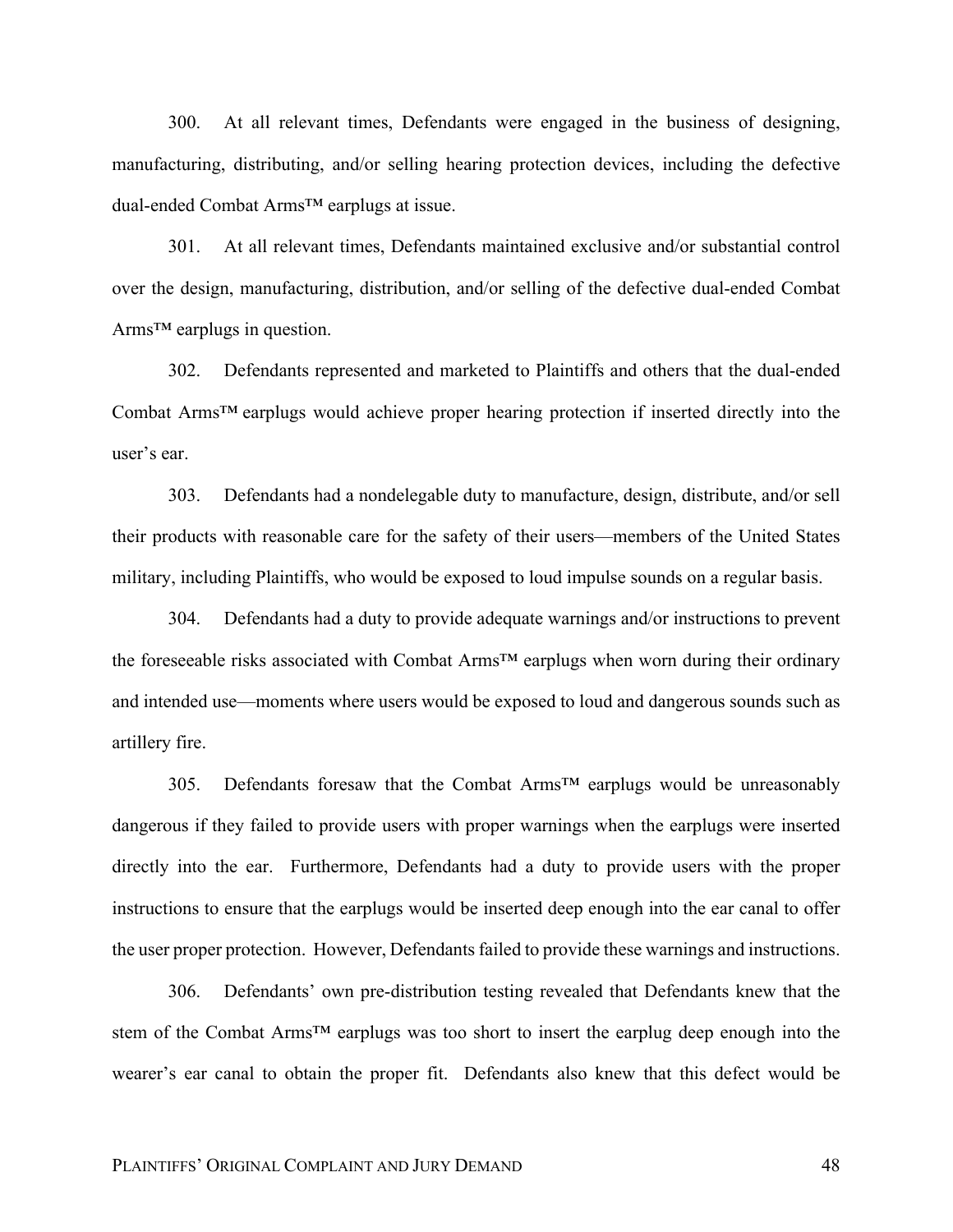imperceptible to the user. Therefore, Defendants knew that their failure to provide proper fitting instructions would subject any potential users to a high risk of harm. Notwithstanding this fact, Defendants never made any attempt to provide a proper warning to users, including Plaintiffs.

307. Defendants falsely represented to the United States military and users, including Plaintiffs, that they provided accurate instructions explaining the proper use and handling of the Combat Arms™ earplugs. In actuality, Defendants' standard fitting instructions were inadequate and failed to inform users that the non-inserted flanges had to be folded back prior to insertion for optimal protection. Defendants never gave this proper fitting instruction.

308. Consequently, Plaintiffs suffered injuries and damages including but not limited to, hearing loss, tinnitus, and/or other hearing related issues, when they utilized the dual-ended Combat Arms™ earplugs according to Defendants' fitting instructions. These injuries and damages were proximately caused by Defendants' failures to warn and/or provide adequate instructions regarding the dangerous conditions of the Combat Arms™ earplugs.

# **COUNT 4: NEGLIGENCE**

309. Plaintiffs replead and incorporate by reference each of the allegations contained in the preceding paragraphs of this Complaint as if fully set forth herein.

310. Defendants, individually and in concert with each other, have intentionally, recklessly, or negligently committed acts of omission and commission, which collectively and severally, have caused Plaintiffs' injuries. Defendants' acts of omission and commission constituting negligence include:

a. Failing to properly design the dual-ended Combat Arms™ earplugs;

b. Failing to properly manufacture the dual-ended Combat Arms<sup>TM</sup> earplugs;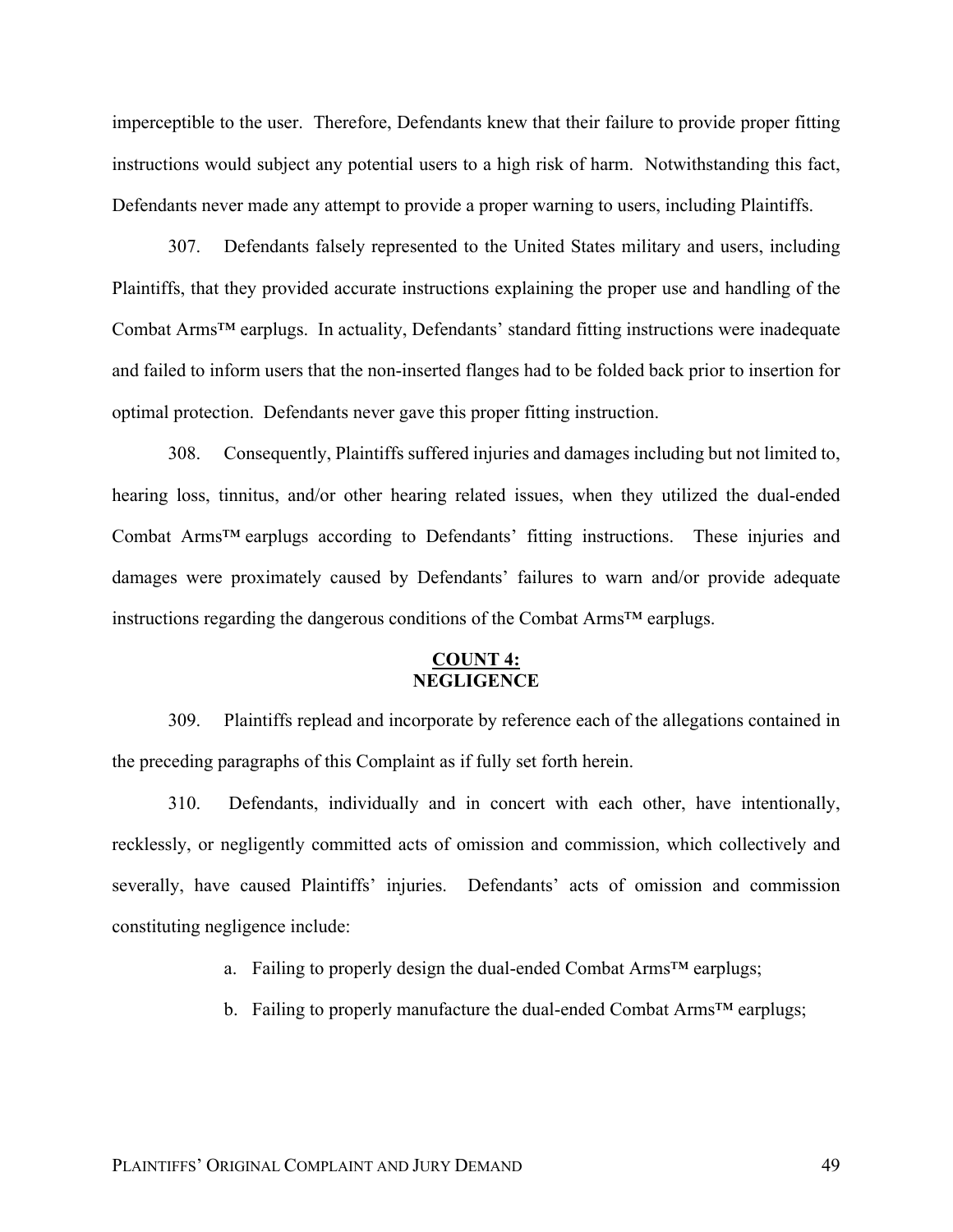- c. Failing to test the dual-ended Combat Arms™ earplugs in accordance with government regulations and standards—standards that were promulgated to protect a class of consumers that includes Plaintiffs;
- d. Failing to provide users with adequate instructions on how to use the dual-ended Combat Arms™ earplugs to protect them from injuries;
- e. Failing to properly market the dual-ended Combat Arms™ earplugs;
- f. Failing to properly warn users of the risks associated with the dual-ended Combat Arms™ earplugs;
- g. Failing to recall the dual-ended Combat Arms™ earplugs or, alternatively, to warn consumers of a known danger/defect in the dual-ended Combat Arms™ earplugs.

# **COUNT 5: GROSS NEGLIGENCE**

311. Plaintiffs replead and incorporate by reference each of the allegations contained in the preceding paragraphs of this Complaint as if fully set forth herein

312. Pursuant to TEX. CIV. PRAC. & REM. § 41.003 and the Texas Constitution, Plaintiffs hereby make a claim for punitive damages and exemplary damages for harms proximately caused by Defendants' gross negligence as previously stated herein. Consequently, Plaintiffs will not be prohibited from introducing evidence of actual damages.

313. Specifically, Defendants knowingly and deceptively misrepresented to the United States military that they complied with appropriate standards and regulations required of parties in the business of manufacturing hearing protection devices. Furthermore, Defendants knowingly misrepresented that they produced an earplug free from defects, despite clear evidence that the dual-ended Combat Arms™ earplugs were defective. Defendants' affirmative acts and omissions exposed American servicemen and women to an extreme degree of risk and caused serious injuries.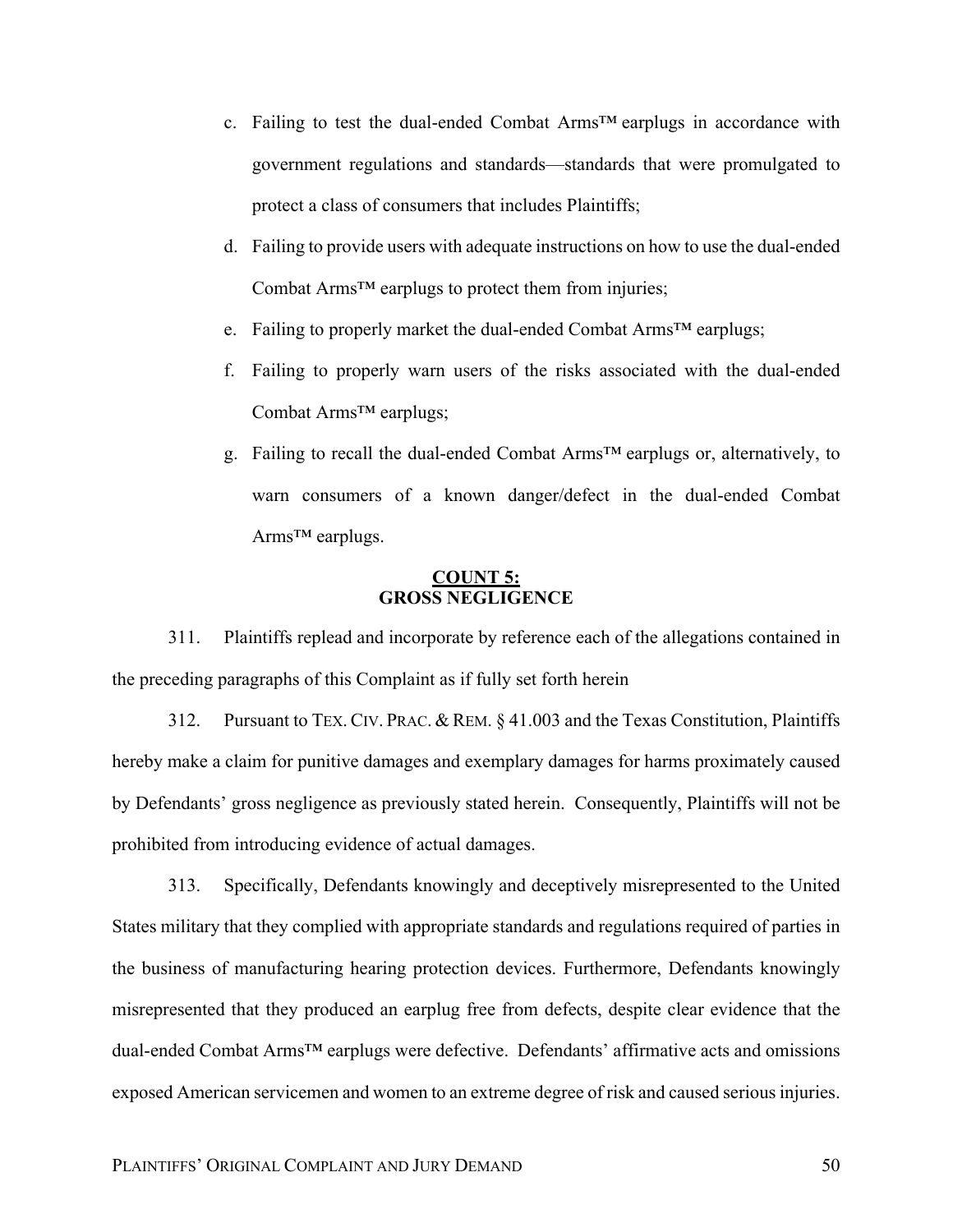314. Defendants' conduct, when viewed objectively from Defendants' standpoint at the time it occurred, involved an extreme degree of risk, considering the probability and magnitude of the potential harm to others.

315. Furthermore, Defendants had actual, subjective awareness of the risk(s) but proceeded with a conscious indifference to the rights, safety or welfare of others.

### **VIII. JURY DEMAND**

316. Plaintiffs hereby request that all causes of action alleged herein be tried before a jury.

# **IX. PRAYER FOR RELIEF**

317. As a direct and proximate result of Defendants' wrongful conduct, Plaintiffs pray that upon trial hereof, said Plaintiffs have and recover against Defendants the following:

- h. The amount of reasonable medical expenses necessarily incurred in the past, as well as those that will reasonably be incurred in the future;
- i. Past and future loss of wages;
- j. Past and future physical pain and suffering of Plaintiffs;
- k. Past and future physical disfigurement suffered by Plaintiffs;
- l. Past and future physical impairment suffered by Plaintiffs;
- m. Past and future mental anguish;
- n. Past loss of earnings and loss of future earning capacity;
- o. Reasonable costs of this suit;
- p. Punitive and exemplary damages in such amounts as may be proven at trial;
- q. Any and all other damages in which Plaintiffs may be justly entitled.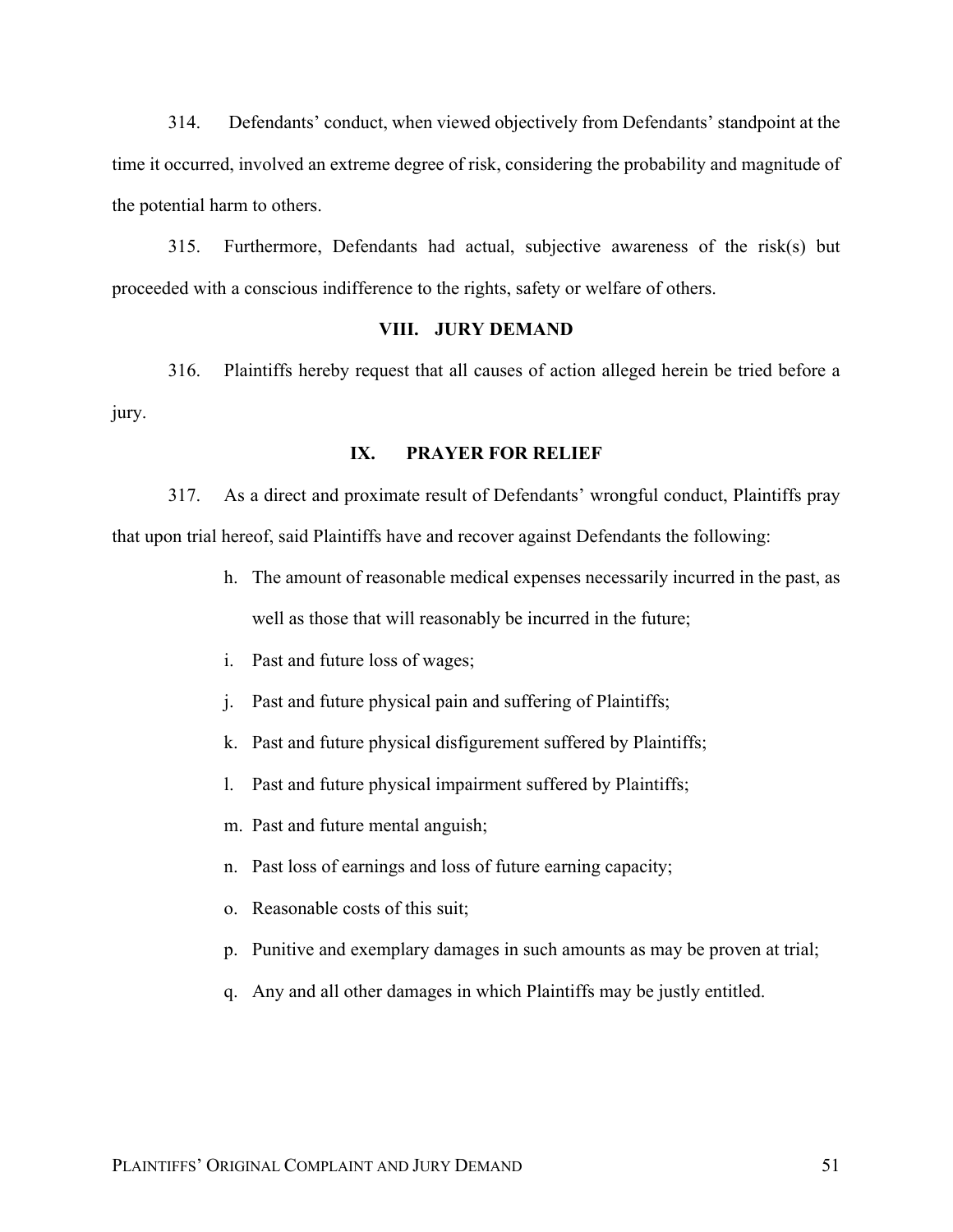## Dated: March 8, 2019

Respectfully submitted,

## JULIE HASDORFF

*Colonel (Ret.) U.S. Army Judge Advocate General's Corps U.S. Army Reserves 1985-2015* Texas Bar No. 09197250 HASDORFF & CONVERY PC 1005 S. Alamo Street San Antonio, Texas 78210 Telephone: (210) 738-9060 Facsimile: (210) 738-9426 Email: hasconpc@aol.com

## KEITH M. GOULD

*Commander (Ret.), U.S. Navy Judge Advocate General's Corps Active Duty 1989 – 1997 Active Reservist 1997 – 2012* Texas Bar No. 00795885 THE GOULD LAW FIRM 2820 S. Padre Island Drive, Suite 170 Corpus Christi, Texas 78415 Telephone: (361) 808-4055 Facsimile: (361) 994-9801 Email:  $kgoud@gouldlaw firm.com$ 

PATRICK J. BOONE *Major (Ret.), Texas Air National Guard Fighter Pilot 1978-1998* Texas Bar No. 02636500 BOONE, ROCHELEAU & RODRIGUEZ, P.L.L.C. 10101 Reunion Place, Suite 600 San Antonio, Texas 78216 Telephone: (210) 477-7411 Facsimile: (210) 477-7488 Email: pboone@br-lawfirm.com

## TED D. LEE

*Captain (Ret.), U.S. Marine Corps Reserves Judge Advocate General's Corps* Texas Bar No. 12137700 GUNN, LEE & CAVE, P.C. Callaghan Tower 8023 Vantage Drive, Suite 1500 San Antonio, Texas 78230 Telephone: (210) 886-9500 Facsimile: (210) 886-9883 Email: tedlee@gunn-lee.com